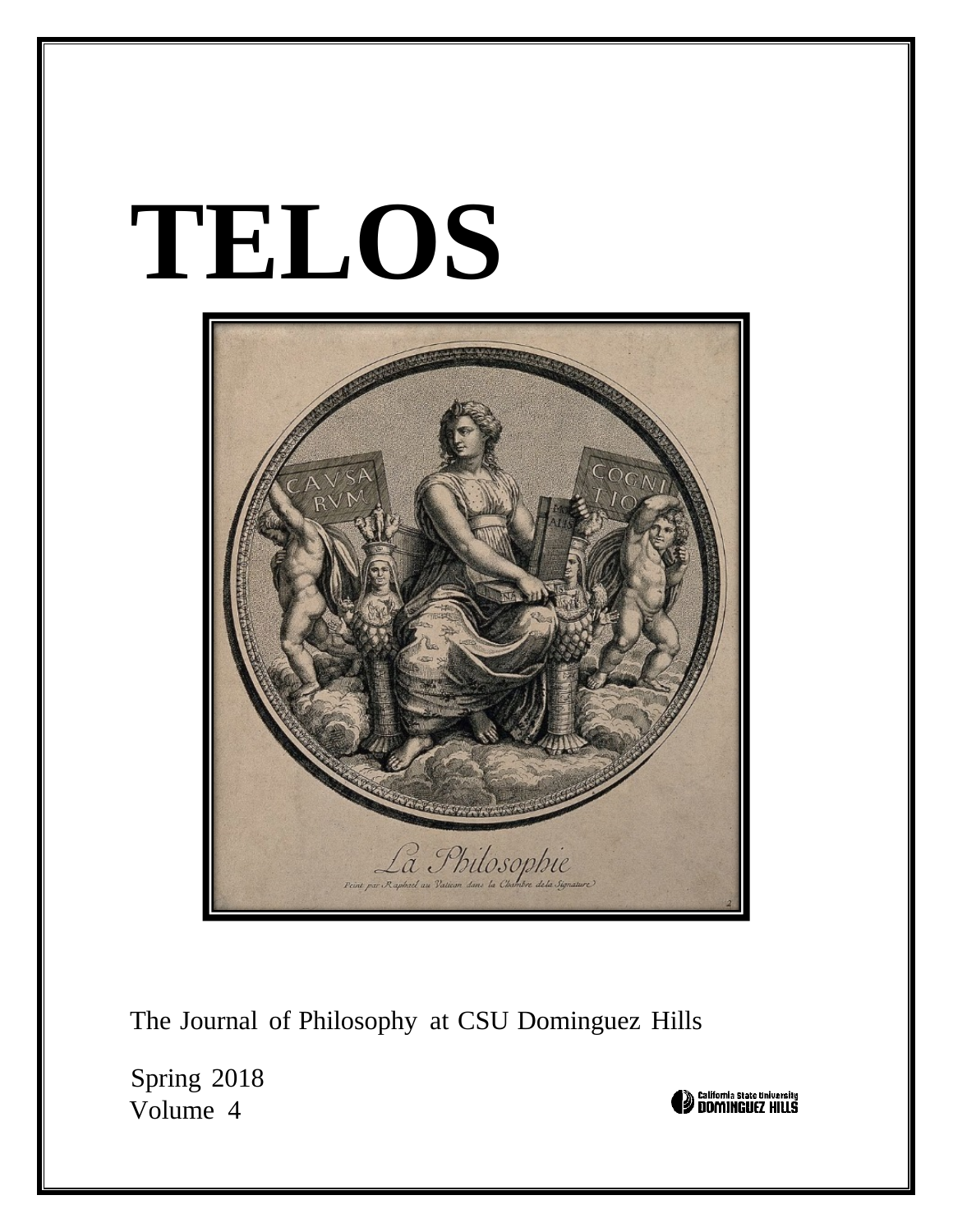## **TELOS**

The Journal of Philosophy at California State University Dominguez Hills Spring 2018, Volume 4

#### **EDITOR**

Brian Gregor

#### **REVIEW BOARD**

Dana Belu

Daniel Greenspan

Ryan Harvey

Julia Sushytska

#### **COPY EDITOR**

Lissa McCullough

#### **EDITORIAL ASSISTANT**

Jorge Peña

*Telos* is an official publication of the philosophy department, with the support of the Philosophy Club, at California State University Dominguez Hills. For more information on the journal or philosophical studies at California State University Dominguez Hills, please visit the department website at: [www.csudh.edu/philosophy.](http://www.csudh.edu/philosophy)

Cover image: Benoit Audran (after Raphael), *Female Figure Representing Philosophy* (ca. 1700)

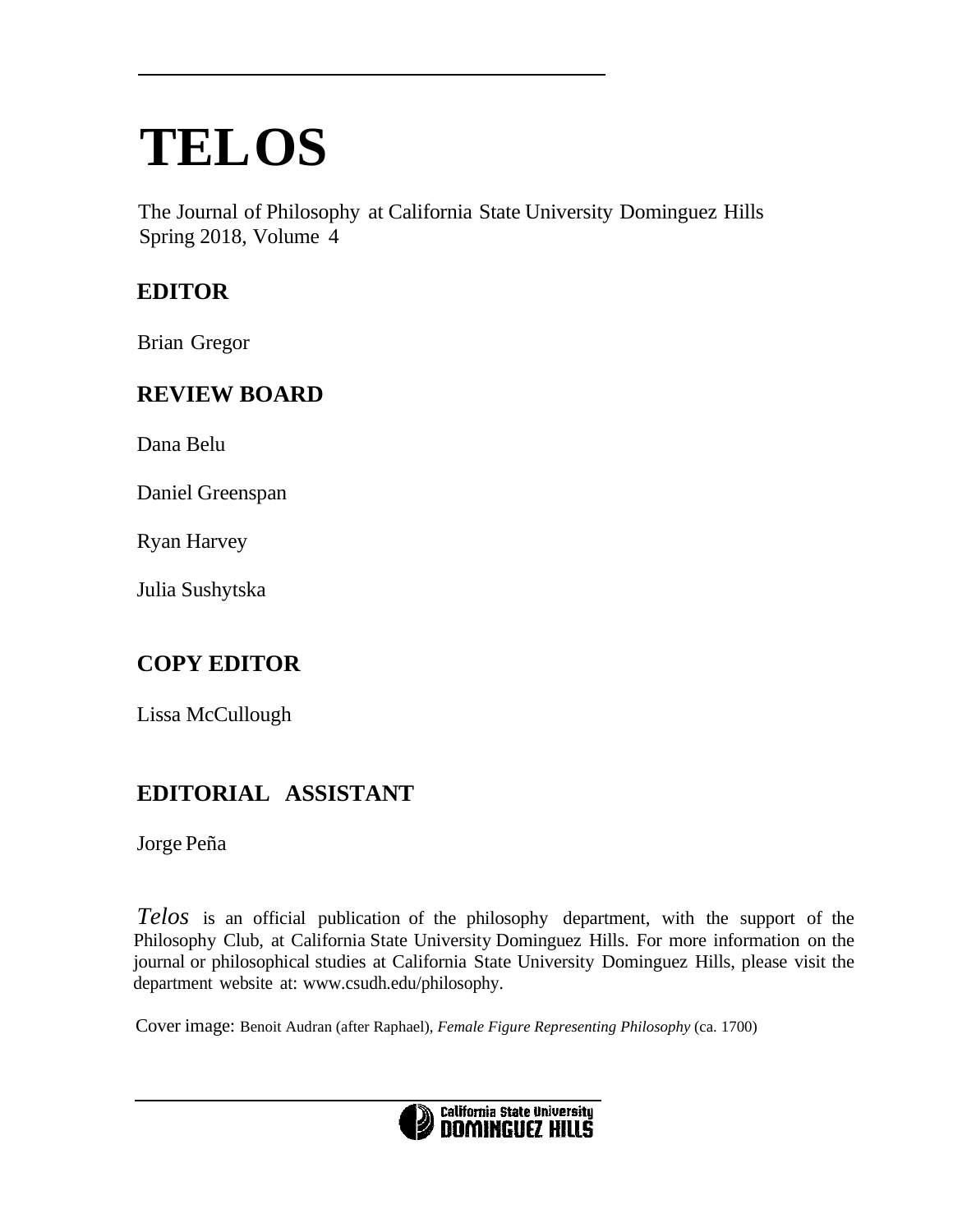### **TELOS**

| The Journal of Philosophy at CSU Dominguez Hills                                 |              |
|----------------------------------------------------------------------------------|--------------|
| Spring 2018<br>Volume 4                                                          |              |
| <b>ARTICLES</b>                                                                  |              |
| Feeling Art: Experiencing Art in its Contextual Interpretation<br>Gustavo Garcia | $\mathbf{1}$ |
| The Ethical Validity of Euthanasia<br>Edwin Oyarce                               | 11           |
| On Holy Friendship<br>Sister Pia St. Romain                                      | 23           |
| <b>Garden Dwelling</b><br>Regina Harders                                         | 34           |

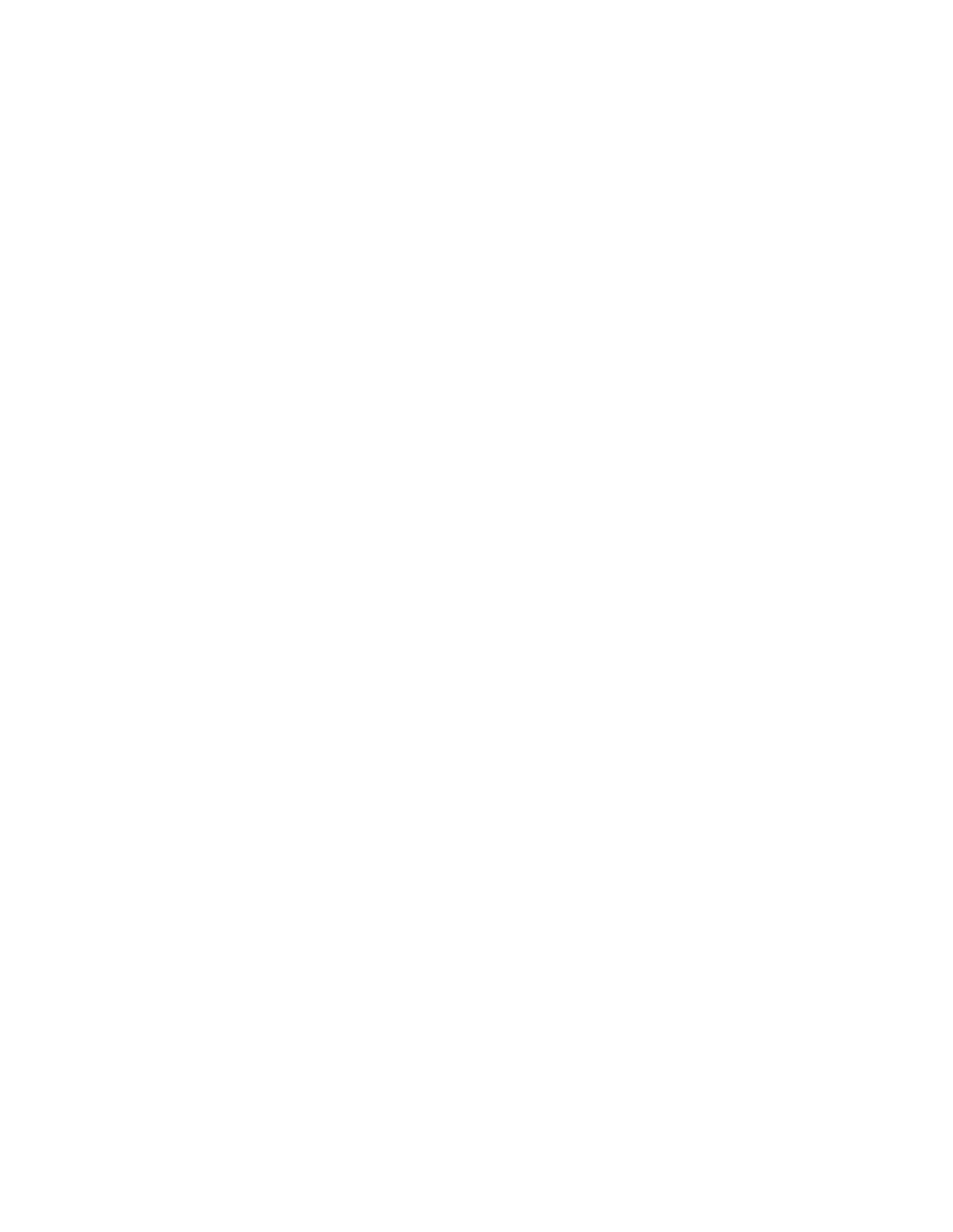#### **Feeling Art: Experiencing Art in its Contextual Interpretation**

#### Gustavo Garcia

**V**arious philosophers and artist have developed theories of art that seek to address matters such as beauty, purpose, and meaning. Plato proposed a theory that has definitive parameters, which provide uncompromising answers to the three topics above. Contrary to Plato, art critic Clive Bell rejects the notion of an empirical standard that supplies a conclusive purpose and meaning to art independent of a perceiver. In this essay, I examine Clive Bell's theory of art and demonstrate how his account fails to recognize a transcendent aspect to art criticism.[i](#page-13-0) Plato's theory of art will serve as a contrast to Bell's, and this will allow us to see the deficiencies of Plato's perspective as well. Although both theories have some merit, their overall emphasis leads each one to a false dichotomy, which I hope to resolve with the help of Merleau-Ponty's phenomenological account of art. A theory must recognize the intricate relationship between artist, spectator, and the context in which art is both created and encountered. Using the cave paintings on the walls of

Lascaux, I will show that the beauty, purpose, and meaning of art are relative to the viewer, but the viewer's experience of art is also intertwined with a context that exceeds the individual's experience, and this objective standard makes one's experiences coherent.

In his book *Art*, Clive Bell notes that people delineate "works of art" (exceptional art) in distinction from all other classes of art.<sup>[ii](#page-14-0)</sup> This distinction, Bell says, is due to provoked *aesthetic emotions[iii](#page-14-1)* that accompany exceptional art (Bell 186). In addition, Bell asks if there is a common quality to all works of visual art that provide aesthetic emotion. Thus, he identifies the necessary component as *significant form*, which he defines as "lines and colors combined in a particular way, certain forms and relations of forms, stir our aesthetic emotions" (Bell 187). Consequently, these two requirements identify exceptional art. This system of Bell does not make room for an exceptional piece of art that is void of aesthetic emotion and significant form. Therefore, Bell refrains from using the word "beautiful" to describe exceptional art because he claims that beautiful is colloquially used for objects that do not provoke aesthetic emotion. Bell distinguishes between two types of such objects: nature, which some occasionally perceive in it what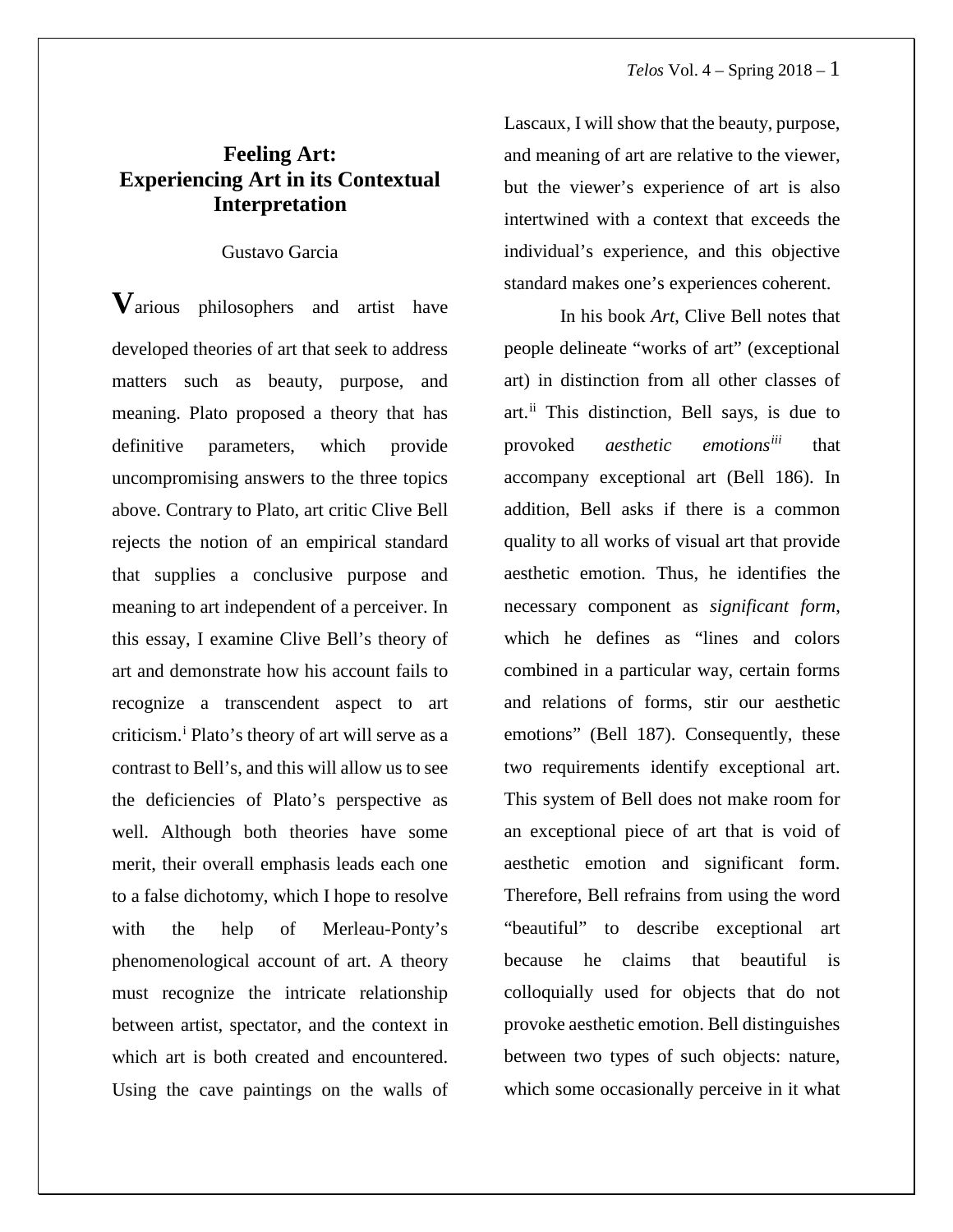they perceive in art, and the "desirable." In brief, Bell says that neither provides aesthetic emotion that a cathedral or statues afford because their beauty is not one of aesthetic quality (Bell 188–89). He recognizes, however, that it is possible for a cathedral to be void of aesthetic emotion, but this reduces the cathedral to mere art. A critic of art might inform someone about the various forms and relations of forms a cathedral has, but the academic explanation of the cathedral's structure does not make it exceptional art unless one *feels* it for oneself—that is, feels emotionally stirred by it (Bell 187). If personal experiences can be detached from the world wherein one's encounters with art take place, then Bell's aesthetic system makes sense because it asserts that one's subjective experience determines exceptional art, and that we only evaluate an encounter with art or exceptional art. We shall see that the evaluations one makes are not simply between two types of art, however, precisely because no experience is ever detached from the world in the manner that Bell claims. I will analyze a problem this raises for Bell's theory, but now I will briefly explore the art theory of Plato.

I would like to highlight three distinct qualities found in Plato's *Republic* that succinctly summarize his theory of art*.* First,

Plato presupposes a dualism between *reality*  and *appearances of reality*. This metaphysical dichotomy can be seen in common names we recognize for several individuals (Plato 33): "Let us take any common instance; there are beds and tables in the world—plenty of them. . . . But there are only two ideas or forms of them—one the idea of a bed, the other of a table" (Plato 33). Therefore, the idea of beds or tables are what really exist, and the expressions of these ideas are only semblances of existence (Plato 34). Hence, Plato concludes that a carpenter can rightly be said to create or make something because the product is based on an idea of reality; on the other hand, the painter is neither a creator nor maker of anything but an imitator of what others makes (Plato 34– 35). Second, Plato's metaphysics serves as the grounding for what art is supposed to do. In book 2 of the *Republic*, Plato points out that a most serious fault is to tell a lie. We participate in this error when we create things that do not correspond to the likeness of the original (Plato 10–11). Therefore, the purpose of art is to educate the soul, to conform the perceiver into an ideal citizen of the state. For this reason, Plato states that the dissident painter is to be censored and expelled from the state because his art will corrupt souls through depictions of "vice,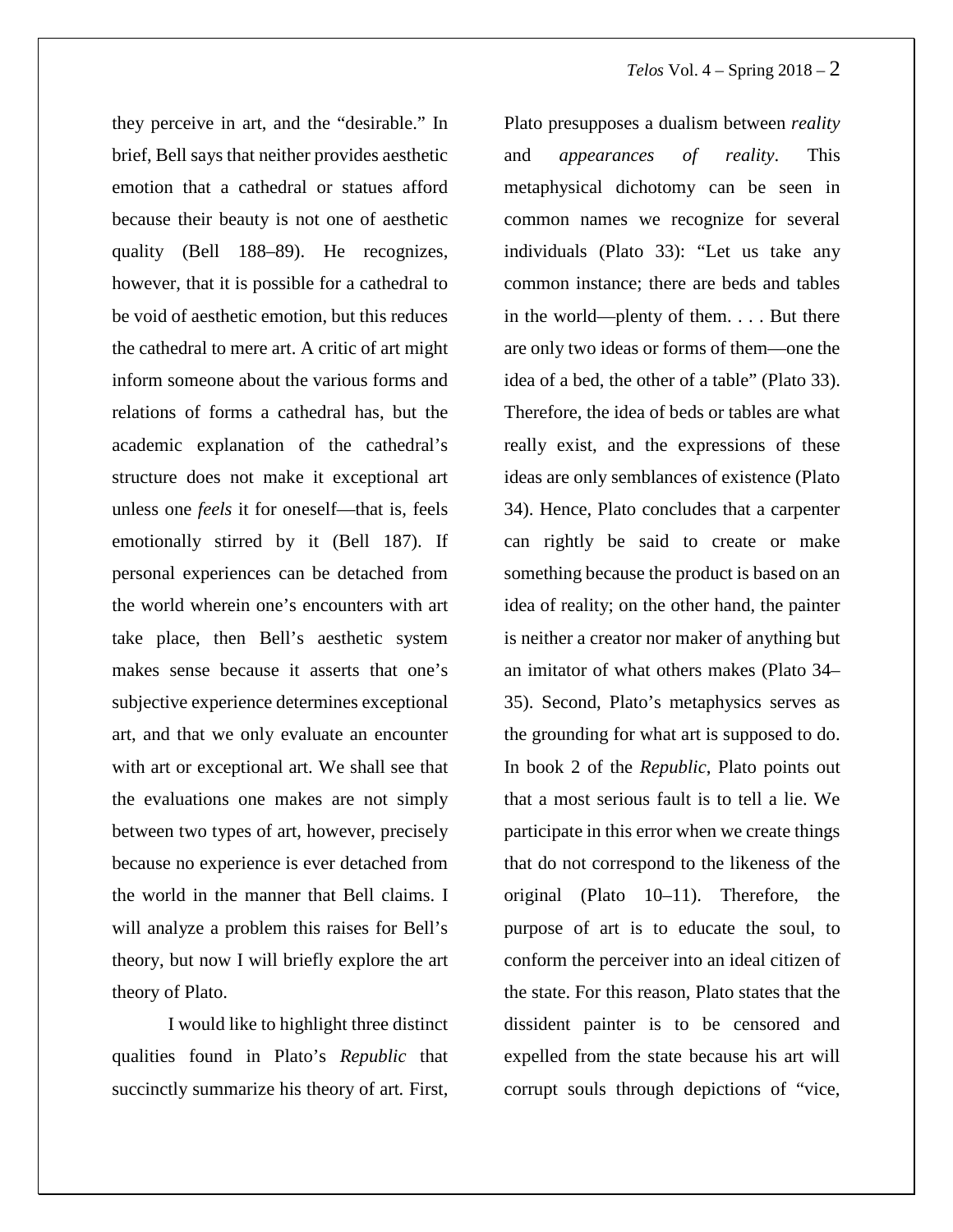intemperance, meanness, and indecency" (Plato 31). Although I agree that art can have a pedagogical function, I believe this enterprise runs the risk of being propaganda. For example, art as propaganda has largely been used in politics to advance a biased cause that will sway the viewer's perspective. Nevertheless, Plato's concern is to protect the young who are impressionable and lack the judgement necessary to discern between truth and lies (Plato 11); thus, the aim of art is to promote virtuous thought (Plato 11). Herein lies Plato's standard for what constitutes art as beautiful, which is the third point I will explain. Beauty, says Plato, has the presence of grace, harmony, simplicity, which is characteristic of a right and ordered mind (Plato 31). As mentioned above, art must not promote moral deformity, and it must not corrupt the perceiver through inaccurate representations of the *real*. Consequently, Plato's believes that beauty depends on a correct representation and knowledge of the objects we paint.[iv](#page-14-2) Per Plato, beautiful art should promote self-control, temperance, and decency (Plato 31). One of the best ways to accomplish this says Plato, is through the art of measurement, numbering and weighing, which rescue the human understanding (Plato 39). Measurements allow for greater accuracy in representing the real. Therefore,

the work of a carpenter is beautiful so long as its dimensions match the reality of the ideas they embody. The main point within Plato's theory is that the standard for what is and is not beautiful art depends on a dualistic perspective that assigns a universality to beauty, and the purpose of art. This is one of the appealing characteristics of Plato's dualism because a piece's beauty can be judged based on its accurate portrayal of an idea. This dualism is appealing for arguing against the subjective system of Bell, yet I will show that it is not necessary to embrace Plato's dualism as an alternative to Bell's relativistic art theory.

Both theories ignore a crucial point about one's experience with *art in general[v](#page-15-0)* and that is that all experiences are interpreted. When one encounters art in general it is not some copy of a copy as Plato suggest. Plato assumes a distinction that, according to Hannah Arendt, causes us to leave the world of appearances, which is the realm that we know, for some unknown realm of forms (Arendt 23). On the other hand, Bell's error is that he narrowly conceives of art as having the forms and relations of forms. Hans-Georg Gadamer shows us, however, that we encounter a defined world in art because it is "the bearer of a meaningful life-function within a cultic or social context" (Gadamer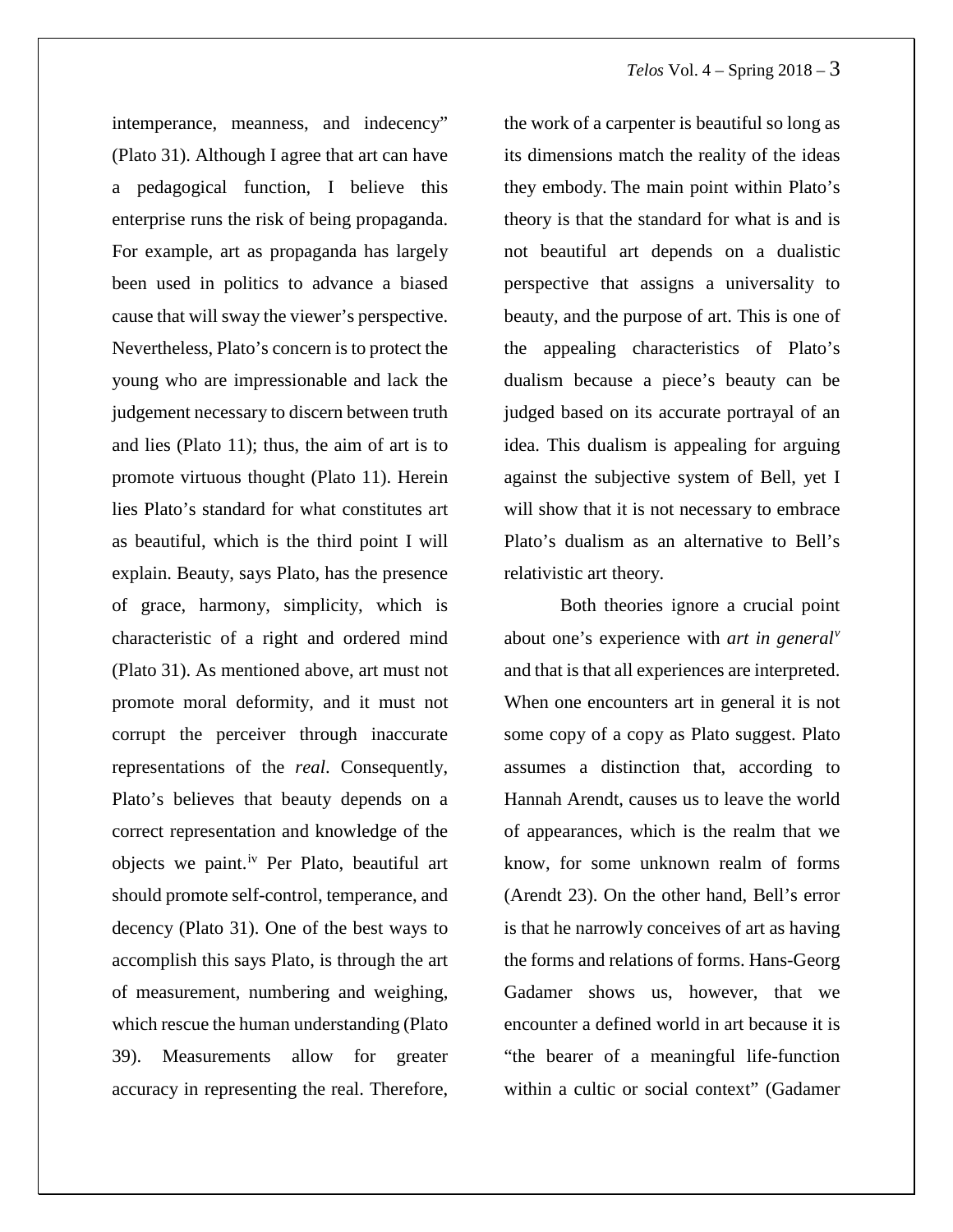97). Since experience is not detached from the world that supplies the meaning for a given encounter, I find Plato's assumed realm of ideas and Bell's insistence on a subjective aesthetic problematic. Arendt states the reason that our experiences cannot be detached from their contextual existence [vi](#page-16-0) in the world is that nothing exists in isolation to everything else: "nothing and nobody exists in this world whose very being does not presuppose a *spectator.* . . . Nothing that is, insofar as it appears, exists in the singular" (Arendt 19). One's interactions with art are not in the singular, there is no person who has a naked encounter with art. *Naked* implies no covering, and by this Bell seems to conclude that if one is to distinguish exceptional art from other art, they must uncover art of its context to encounter it for oneself. If art in general and interpretation cannot be separated, what is the source of one's aesthetic emotion? Does personal preference or interpretation provide the aesthetic emotion? The problem with Bell's theory is that it assumes exceptional art provides an aesthetic emotion only, whereas Gadamer correctly states that art *speaks* something about us and the world we inhabit: "when we say that the work of art *says* something to us and that it thus belongs to the matrix of things we have to understand, our assertion is not a

metaphor, . . . the work of art is an object of hermeneutic" (Gadamer 98). This might appear to be Cartesian in nature because art represents us and the world we inhabit, but this would be an exaggeration of the point I am making. My point is that art presupposes a context within which we as humans understand art. The paintings on the cave walls at Lascaux are a great example of what I am saying. We analyze these images and claim that they are paintings, but why do we say they are paintings and not the Schrödinger equation in quantum physics? We *interpret* the images to be of certain animals and not others; therefore, no one walks away from the Lascaux cave paintings and says they saw images of the Loch Ness monster. Yet why is this the case? The world we are involved in has meaning, and this meaning is applied to understand our current context and the past as well. This is not a static one-way process and, as we will see in the next section, the past influences our current understanding of the world.

Like Gadamer, Maurice Merleau-Ponty writes that our perceptions become an "interpretation of the signs that sensibility provides in accordance with bodily stimuli" (*Phenomenology of Perception* 35). Merleau-Ponty is saying that what we see is interpreted by our bodily existence in the world;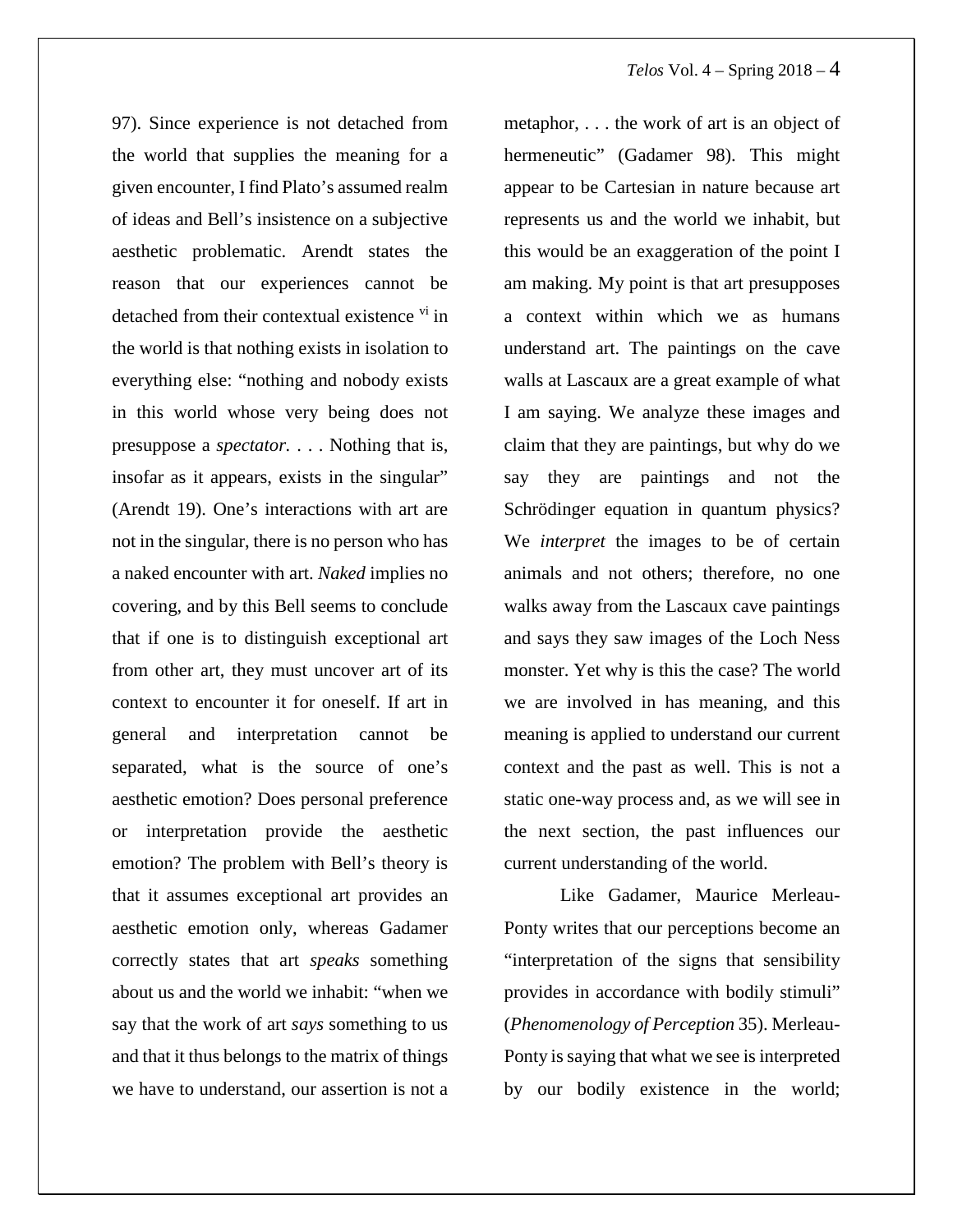therefore, art is experienced, and in this regard, Bell rightly declares that we f*eel*  exceptional art. Nevertheless, Bell leaves out interpretation that is vital to the experience of art. Case in point, Charles Taylor states that we can sometimes be at a loss for words when asked "why do you dislike that painting?" (Taylor 24). Taylor captures the fact that one may or may not *feel* an art piece without being able to articulate why one likes it; [vii](#page-16-1) but this does not nullify an experience that is grounded in the world.<sup>[viii](#page-16-2)</sup> Bell would assert that one did not *feel* the art. But that is obviously why Taylor's question is asked, and remains an issue. Why do we have aesthetic emotions with exceptional art and not with unexceptional art? This can be seen in the problem I have sought to highlight; Bell gives no reason for why some objects recognized as beautiful could be void of aesthetic emotion, he just asserts that exceptional art must have aesthetic emotion. The stronger case seems to be that Bell's subjective theory lacks a recognition of a person's involvement or contextual existence that provides the meaning for our experiences. As mentioned already this is problematic for Bell's perspective because without a definite separation between art, individual, and the contextual existence it is nearly impossible to know whether the art or

interpretation of the art is the source for aesthetic emotion. Consequently, prior to an introduction to the Lascaux cave paintings, I could have encountered these objects on my own and claimed to be emotionally moved by them, but such an encounter is not void of past experiences and influences that I obtain from my contextual existence. The point is that no one ever has an unadulterated experience with art. Bell argues that the point is not whether one is coached or not in one's experience of art, but that one is moved by it (Bell 188). I have contended, however, that one can never know; Bell claims that the work of art is the source of the aesthetic emotion, yet interpretation can equally be the cause. I say *equally* because I recognize that Bell makes a good point in observing that humans have preferences, and we appropriate certain art because it appeals to us. Although I agree with Bell, his perspective falls short due to its exclusivity, and this is the problem with Plato's theory of art as well.

We often approach aesthetical theories in art with false dichotomies, assuming that the purpose and meaning of art must be one thing or another. Although I agree with Bell that an encounter with art will be subjective because individual selves with varied likes and dislikes experience art, I am concerned when people distort this to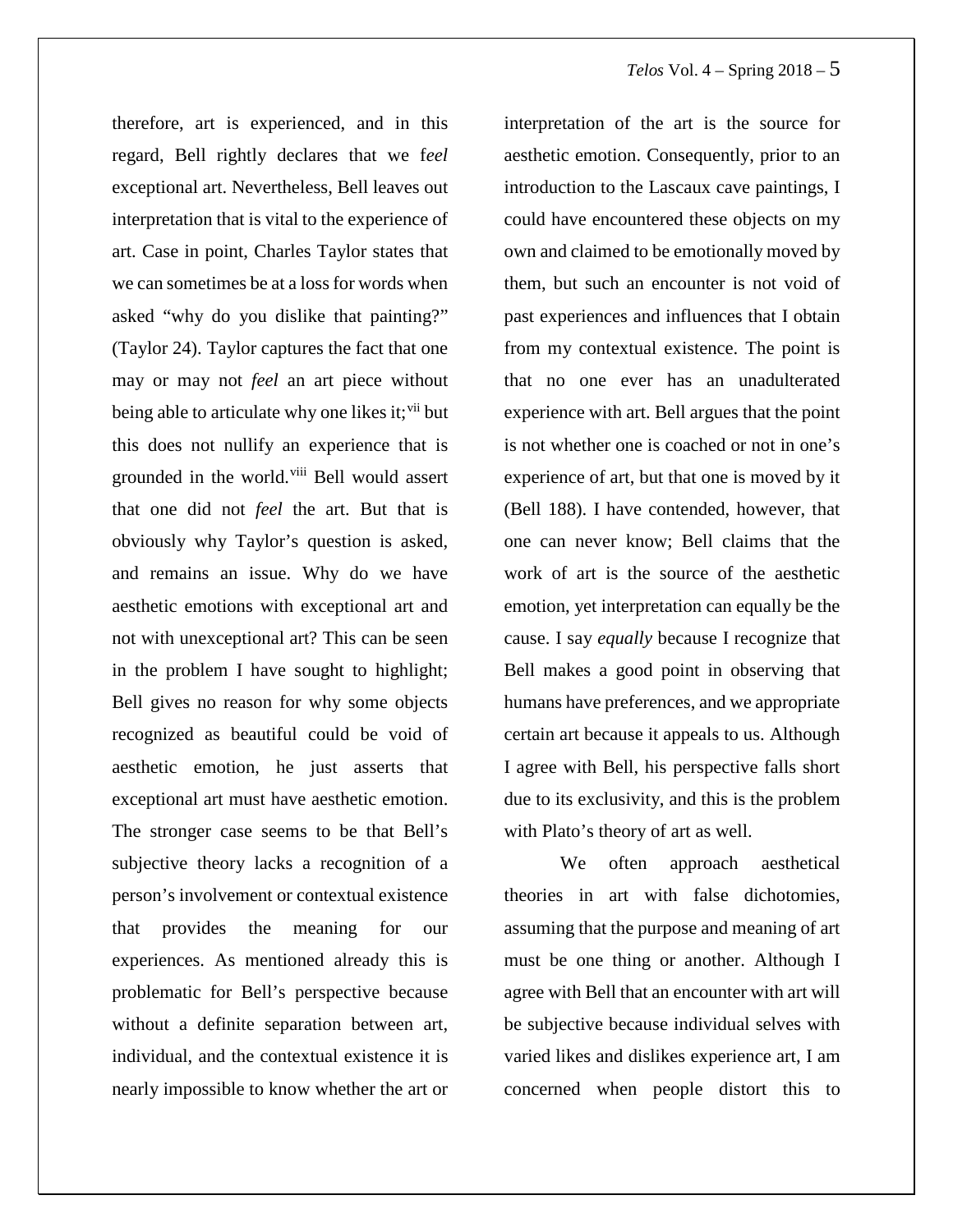promote a radical relativism that does not allow for standard judgments of art. After all, art itself is rendered unintelligible if we separate it from its interconnectedness with the world we co-inhabit. Plato seems to be helpful by providing an objective standard that reveals a purpose and meaning to art, but the consequence is a system based on the presupposition of a dualism of true reality and mere appearance. We will now examine the phenomenological account of art in Merleau-Ponty's essay, "Eye and Mind," which shows how art is more than an internal emotion or a mere representation of something real.<sup>[ix](#page-16-3)</sup>

Merleau-Ponty begins "Eye and Mind" by describing two ways of understanding our being in the world. The first perspective he calls *scientific thinking*, which suspends the world by objectifying it; this perspective parallels Plato's theory of art. On this view, our bodies function as information processing machines that are uninvolved in the world (EM 282); the body does not influence reality but simply takes in information of the world and accesses it. Thus an artist, per the scientific view, copies the world onto a canvas, and excellent art would probably be that which can copy the world exactly. Merleau-Ponty believes this perspective is an unnatural way of

understanding our being in the world, however. Because there is a mutual influence between ourselves and the world, the painter is what he sees and does and the painting itself is the embodiment of the painter's perception: "with no other technique than what his eyes and hands discover in seeing and painting, he persists in drawing from this world" (EM 283). This seems a bit confusing but Merleau-Ponty's second paragraph clarifies what he means by our involvement in the world.

According to the scientific perspective, the mind is responsible for the things it does in this world. Merleau-Ponty responds by saying that "we cannot imagine how a *mind* could paint," but we know that artists transform the world into paintings by "lending their body to the world" (EM 283). He explains this body-lending process over against scientific thinking, which claims we formulate ideas about the world and act  $accordingly;^x$  $accordingly;^x$  moreover, as I mentioned already in connection with Plato, one's actions are successful as far as they accurately represent the world. Merleau-Ponty points out that there is no contact between the world and the mind in a scientific approach. This is something Bell fails to consider because in his theory the only encounters that matter are the ones between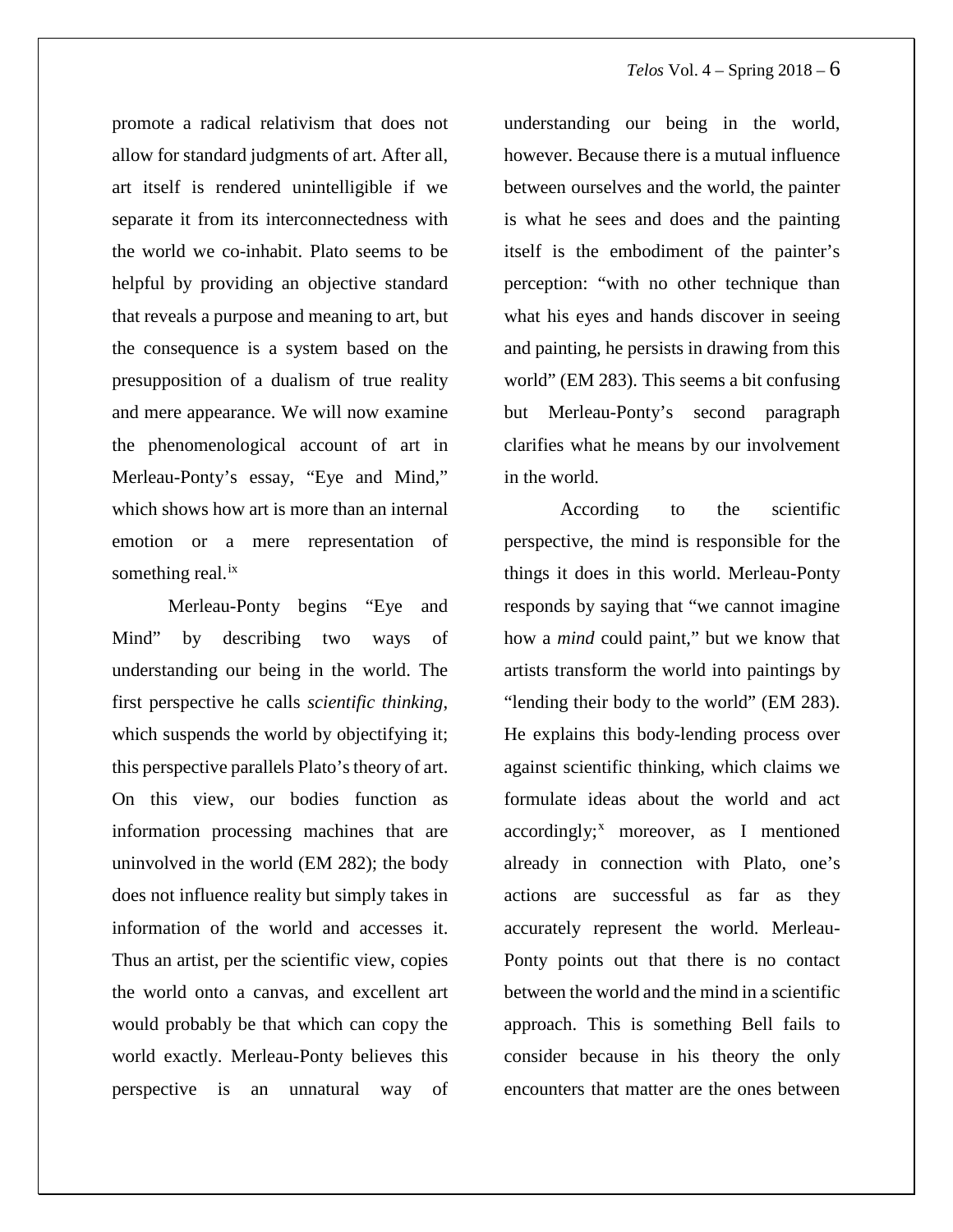the art and the viewer, and everything else is insignificant. Contrary to Bell, Merleau-Ponty claims that painting the world is only possible because our movement and sight are intertwined as being in a human body (EM 283–84), but I would go as far as to suggest that even one's preferences can only be possible in the intertwined occurrence Merleau-Ponty is describing. For example, he says, "my mobile body makes a difference in the visible world, being part of it; that is why I can steer it through the visible" (EM 283). What he means is that action in the world is not the process of calculating actions before they're actualized; thus, Merleau-Ponty describes our movements as effortless: "I have only to see something to know how to reach it and deal with it, even if I do not know how this happens in the nervous machine" (EM 283). Merleau-Ponty goes on to say that this "extraordinary overlapping" between vision and movement forbid us from thinking about vision as a mental representation of the world for two reasons. First, the body is not a subject among objects but "a thing among things" because it sees and is seen, touches and is touched (EM 284–85). Bell ignores this and primarily recognizes art to be something subjects perceive. Second, the body is "caught in the fabric of the world" (EM 284), meaning that our bodies are made

of the same stuff as the world. What's important to understand is that Merleau-Ponty is conveying the fact that there is no separation between contents of the mind and the world outside of the mind. Rather, the nature of our being is embodied in human flesh, and this body is so involved with the world that it is the world. Bell on the other hand, limits the phenomenon of viewing art to a mere emotional experience, which undervalues the richness of our bodily interactions with art. Some might object that I am exaggerating the experience of viewing art because there is nothing more to this experience than the perception and evaluation of what we see (art), but this criticism presupposes the dualism that both Bell and Plato hold. $x^i$  Plato's theory of representation and Bell's subjective approach both necessitate a bodily encounter with the world if they are to be sensible. In order to further clarify the richness of the intertwined experience that both Bell and Plato lack, I will now describe this process in the act of painting.

Merleau-Ponty proceeds to explain how his prior description of our bodily nature and its involvement in the world produce paintings. Since the body and *things* (a reference to everything other than the body) are "made of the same stuff," Merleau-Ponty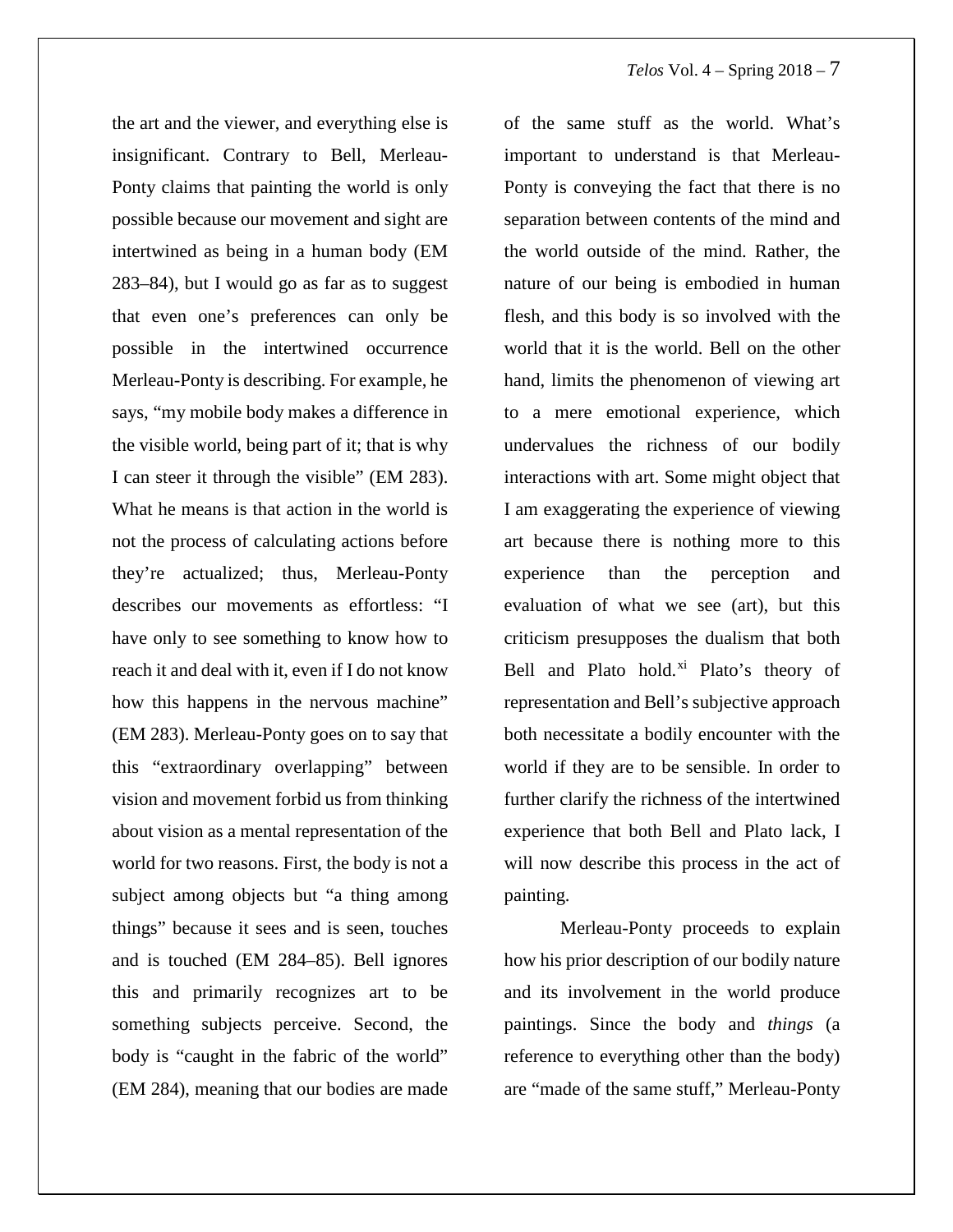states that nature exists inside us (EM 285). The concepts of quality, light, color, depth are not tangible objects we can touch but this does not mean they do not exist. Merleau-Ponty says they exist in us, and we know this because they "awaken an echo in our body . . . things have an internal equivalent in me" (EM 285). As he mentioned before, these *things* are not mental representations that take the place of the actual thing as it is in the world. If these things are equally in us, we should not look at the world as a suspended object just like Bell and Plato. Merleau-Ponty says the same is true regarding paintings because we do not look at paintings as we do things (EM 285). For example, he speaks of the animals painted on the walls of Lascaux and how they are not *there* in the same way certain rocks are present to form the walls.<sup>[xii](#page-17-1)</sup> Consequently, he suggests that we should not ask *where* a painting is, as if we were looking at a thing, rather we should adjust our perception to see according to, and with the painting (EM 285). One thing Merleau-Ponty cautions is that we shouldn't conclude that a painting would convey a single reality like a photograph (EM 294–95). He goes on to say that "nothing is ever finally acquired and possessed for good" (EM 297), and this includes what we perceive through paintings. The reason being that paintings are "the

inspiration and expiration of Being," and so much so that Merleau-Ponty says, "it becomes impossible to distinguish between what sees and what is seen, what paints and what is painted" (EM 288). Merleau-Ponty ends by saying that just as we cannot encapsulate being into one specific thing, we should not seek to do the same thing with the world in painting (EM 297). However, we can continue to lend our body to the world to explore aspects of being we have yet to know.

Merleau-Ponty's phenomenological account of art clearly shows that Bell and Plato have a simplistic and deficient understanding of our experience with art. Furthermore, Merleau-Ponty serves the purpose of reminding us that a theory of art need not resort to extremes such as representationalism or subjectivism but only to recognize that our encounters with art are multifaceted, meaning that there is slight room for both. We must recognize that it is not enough to accept their accounts of art; we must consider our contextual experience with art. This point brings me to where I cautiously side with Merleau-Ponty. It seems that Merleau-Ponty opens the door to a sort of relativism by suggesting that reality does not convey a single meaning, and if this is the case then ultimately his theory does lead to a subjective relativism, and one interpretation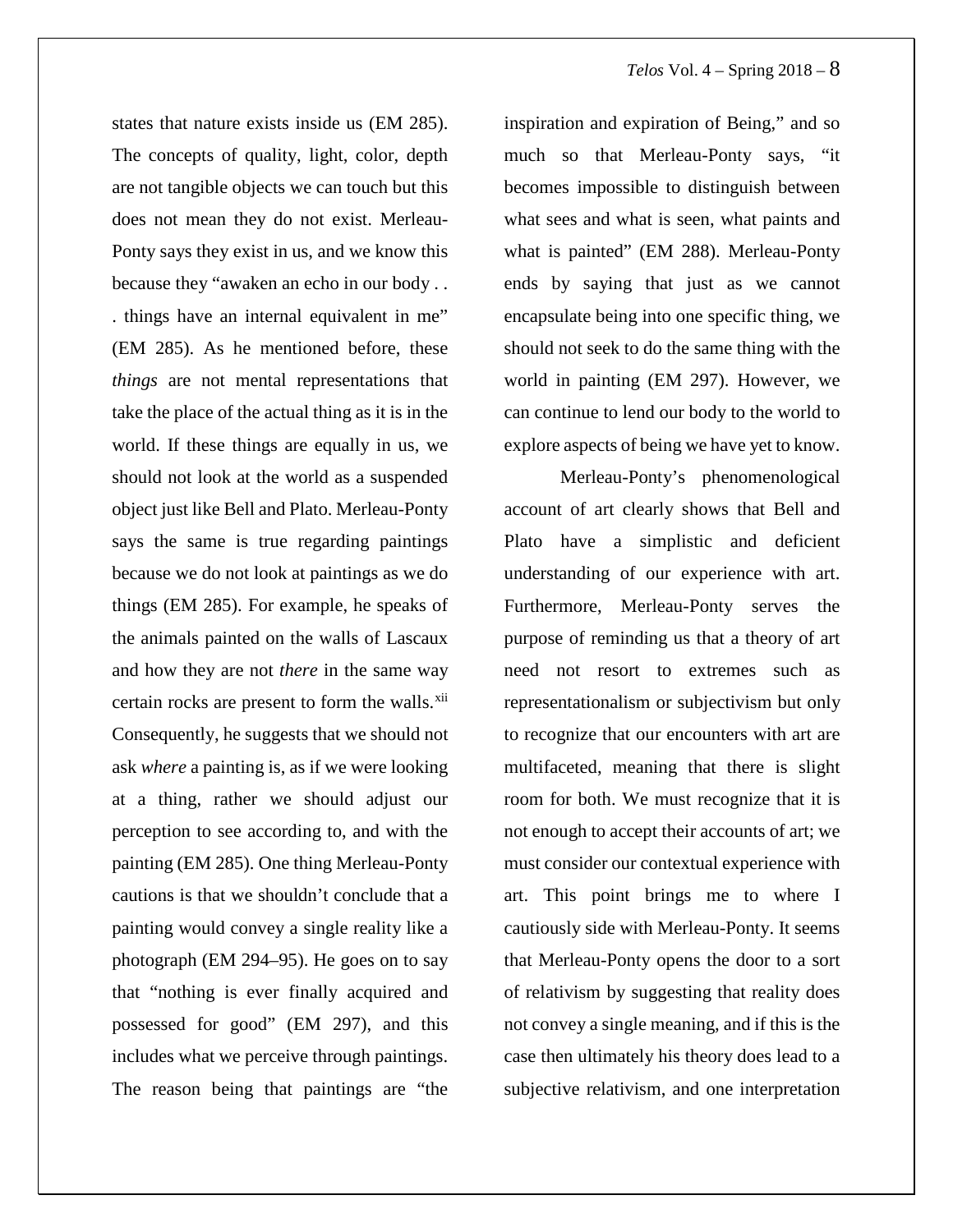of the cave paintings at Lascaux is no more consistent than the interpretation of the paintings being about quantum physics. The overall emphasis on our bodily existence that I have outlined in Merleau-Ponty's essay, however, serves as a boundary mark that rules out arbitrary interpretations of art. The body must be kept central to any theory of art in order to avoid the notion that art has only one meaning or no meaning at all.

#### Works Cited

- Arendt, Hannah. *The Life of the Mind.* New York: Harcourt, 1978. Print.
- Gadamer, Hans-Georg. "Aesthetics and Hermeneutics." *Philosophical Hermeneutics.* Translated and edited by David E. Linge. 1st ed. Berkeley: University of California, 1976. 95– 104. Print.
- Merleau-Ponty, Maurice. "Eye and Mind*.*" *Art and Its Significance: An Anthology of Aesthetic Theory.* Edited by Stephen D. Ross. 3rd ed. Albany: State University of New York Press, 1994. 281–98. Print.
	- ———. *Phenomenology of Perception.*  Translated by Donald A. Landes. New York: Routledge, 2014. Print.
- Bell, Clive. "*Art*." In *Art and Its Significance: An Anthology of Aesthetic Theory.* Edited by Stephen D. Ross. 3rd ed. Albany: State University of New York Press, 1994. 185–90. Print.
- Plato. "*Republic.*" In *Art and Its Significance: An Anthology of Aesthetic Theory.* Edited by Stephen D. Ross. 3rd ed. Albany: State University of New York Press, 1994.

9–44. Print.

Taylor, Charles. *The Language Animal: The Full Shape of the Human Linguistic Capacity.* Cambridge, MA: Belknap, 2016.

Print.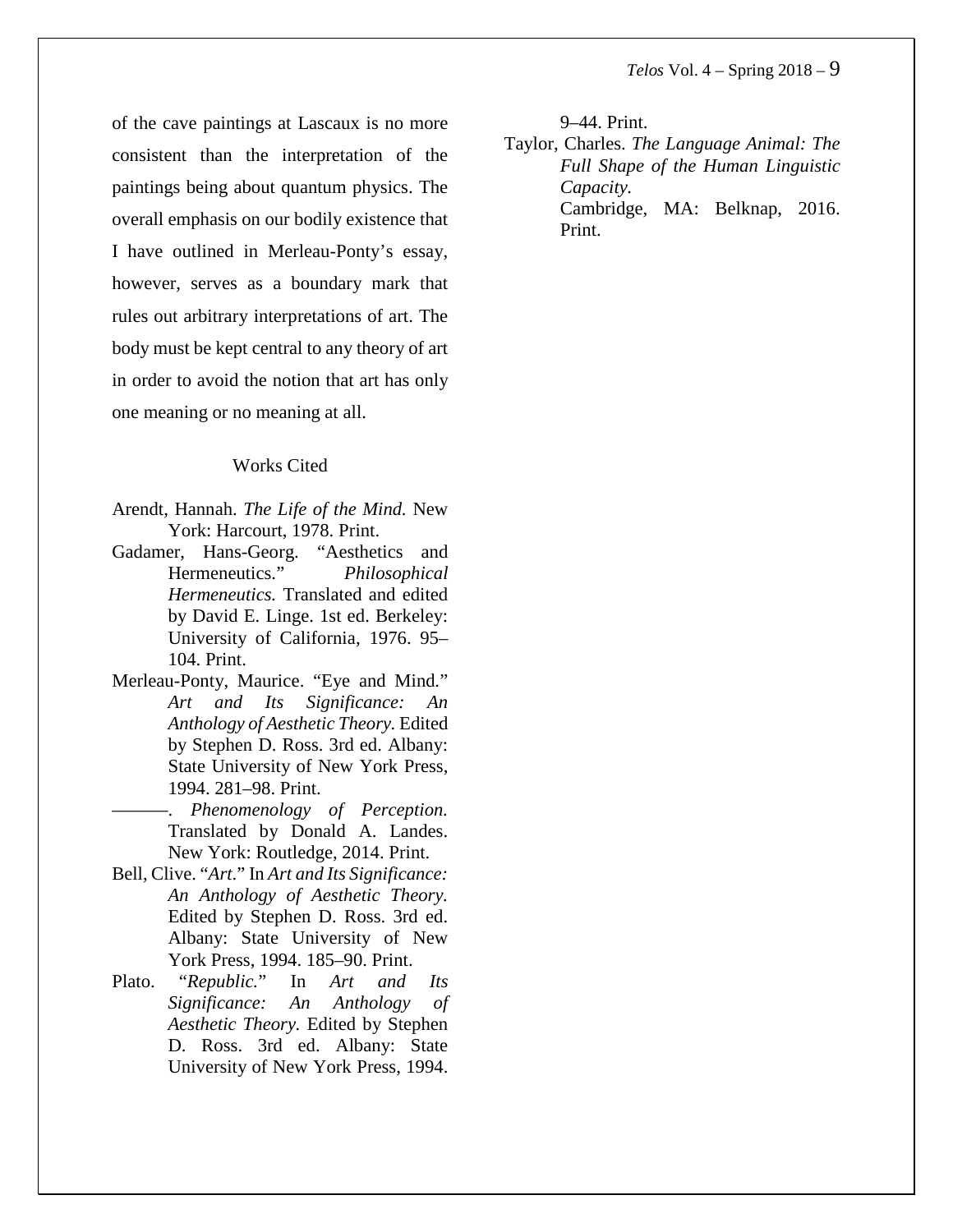<span id="page-13-0"></span><sup>i</sup> Art criticism does not involve a single human's experience. I reject the idea that art criticism is merely subjective. There is a standard that is beyond our mere encounter with art. ii Bell does not specifically use *exceptional art*; however, I think the word *exceptional* succinctly clarifies for the reader the distinction Bell intends to make between art that emotionally moves one, and thus stands out in a way that other art does not.  $\overline{\phantom{a}}$ 

iii Regardless of the type of emotion, what is central to aesthetic emotion is the emotional stirring that occurs when one perceives exceptional art. Bell does distinguish these emotions from the desirability of an object (189).

iv Yet this raises a problem for painting because it is understood to be a copy of "shadows" that represent the forms themselves; therefore, painting can never step into the realm of creating objects like a carpenter. As a result, Plato's ideas of what art should do appear to exclude painting from the discussion.

<sup>v</sup> *Art in general* does not exclude Bell's dichotomy between art and exceptional art; however, art in general does not separate one's experience with any type of art from the interpretation of such an experience that makes the event sensible and thus possible.

vi An experience occurs in a context that preexists the encounter, which makes my encounter coherent. The idea of painter, painting, that humans analyze art with certain language, for enjoyment and other reasons provides the context for our worldly involvements.

vii There is also the possibility of considering physical touch as a manifestation of what I am trying to convey regarding a contextual existence of art. People often say of an event that "you had to be there" to get the experience, and this is often said about something that we can mentally grasp through prior experiences. Yet, we know that a mental grasp still lacks

what only a physical participation affords. Moreover, the more humanity surrounds itself in technology, it seems we lose an experience of an album when it no longer has a tangible product with art on the cover and instead download an mp3. The same can be said of this loss in reading a book mediated by a device over against an actual book I would hold in my hands. I do not think these are subjective preferences but objective qualities in an experience we lose. Case in point, to see Led Zep-Again perform at the Hermosa Beach festival is not the same thing as seeing Led Zeppelin.

viii We often lack the professional terms that go along with analyzing art, but it does not follow that because one lacks the verbiage, our experiences are purely subjective and separate from what I have called a contextual existence. ix Hereafter this essay is cited as EM followed by the page number.

<sup>x</sup> Of course for Plato we do not create the forms, but they exist in contrast to the world that represents the forms.

xi Although Bell rejects Plato's theory of art, both have in common the way they reduce our experience of art to an inside/outside distinction in reality. For Bell this comes in the form of the art outside of me producing some internal emotion. For Plato, reality exists more purely in the faculties of proper reasoning, which occur in the mind, as contrasted with the mere shadows of reality outside in the world of appearances. xii The paintings are present because they are in the caves of Lascaux and not on the walls of the Grand Canyon, but they are not only present in this way. They are also present from the perspective of these images, which incorporate a history that predates the viewer and artist. Their spatial location also adds to the way the paintings are present because one would not get the same experience by looking at a picture of the paintings at Lascaux.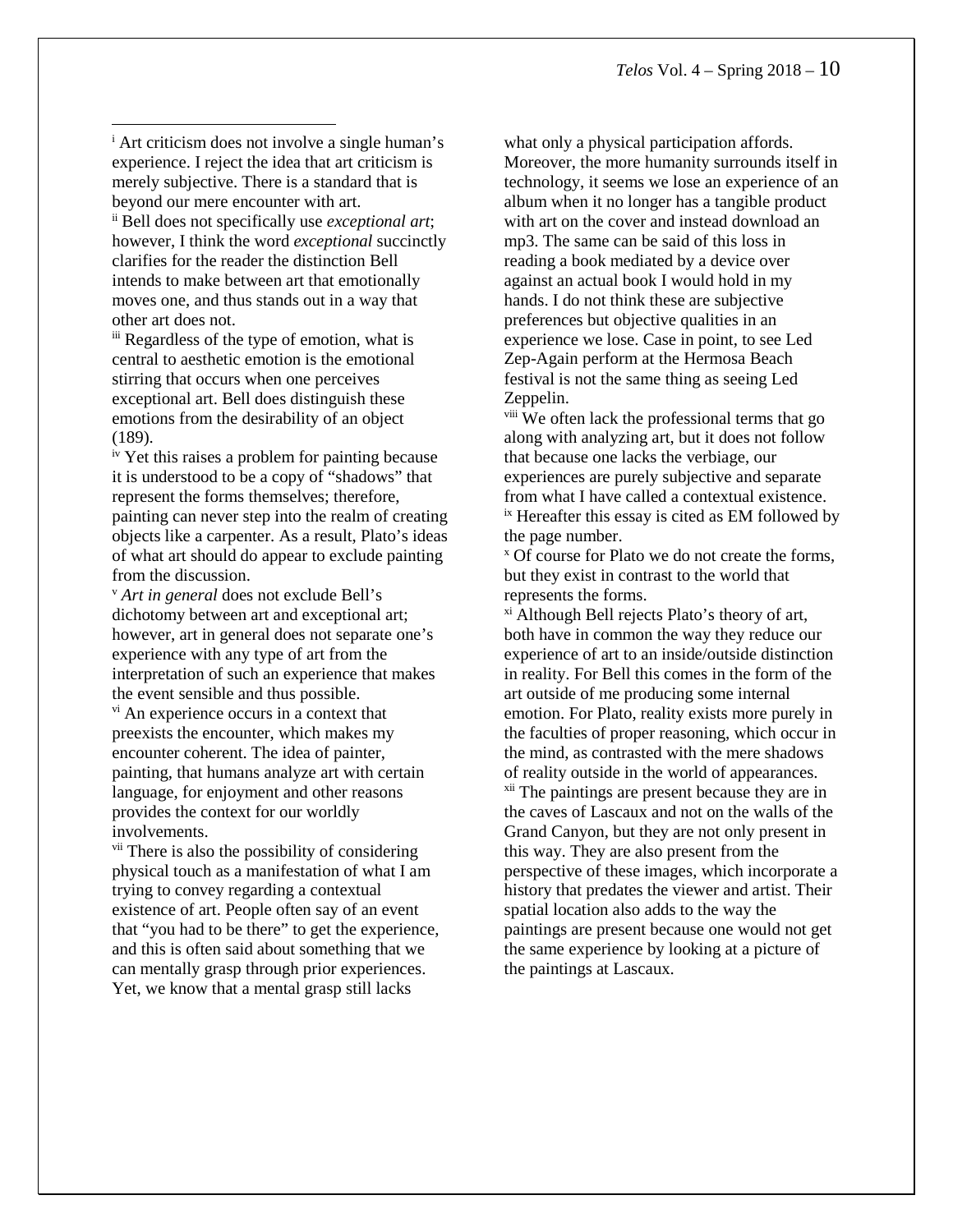#### **The Ethical Validity of Euthanasia**

#### Edwin Oyarce

<span id="page-14-2"></span><span id="page-14-1"></span><span id="page-14-0"></span>**W**hen people think about the things they have control over in their life, one thing that is commonly believed is that you have autonomous control over your own body. It is generally agreed that nobody has a right to do anything to your body without your consent, and that you as an autonomous person have final say over your own body. This might stem from our American sense of individual freedom and liberty, and our rights declared in the Fifth Amendment of the US Constitution not to be deprived of life, liberty, or property. We usually forget about the next few words following that phrase: "life, liberty or property, without due process of law." We might not think about them very often, but there are actually quite a few laws in place that regulate what we can and cannot do with our own life, liberty, or property. The consumption of certain drugs is illegal, you must wear a helmet when riding a motorcycle or even a bicycle, states have a right to regulate abortion, sex work, until recently marriage, and what some may consider the ultimate expression of bodily autonomy—the subject of this paper—euthanasia. All these actions are regulated by laws even though they only affect our own bodies and do not

greatly affect others. According to most, euthanasia is immoral, and therefore should be regulated, but its morality is something that can arguably be seen differently through the ideas of Immanuel Kant, John Stuart Mill, and James Rachels.

Euthanasia is the practice of intentionally ending a life to relieve pain and suffering. The word euthanasia is etymologically Greek for "a good death." By voluntary euthanasia, I mean the decision to request euthanasia by a rational person. The idea of passive euthanasia "is that it is permissible, at least in some cases, to withhold treatment and allow a patient to die" (Rachels 863). Active euthanasia, by contrast, is held as a "direct action designed to kill the patient" (Rachels 863). It is my belief that voluntary euthanasia, both passive and active, while mostly illegal, is a morally acceptable act when viewed through the moral frameworks of both Mill's utilitarianism and greatest happiness principle, and Kant's categorical imperative and his views on autonomy. Euthanasia can be classified in three types, voluntary, nonvoluntary, and involuntary. Voluntary euthanasia can be further divided into passive and active. Informed consent is a key element of euthanasia, so for the purposes of this paper, I will be talking about voluntary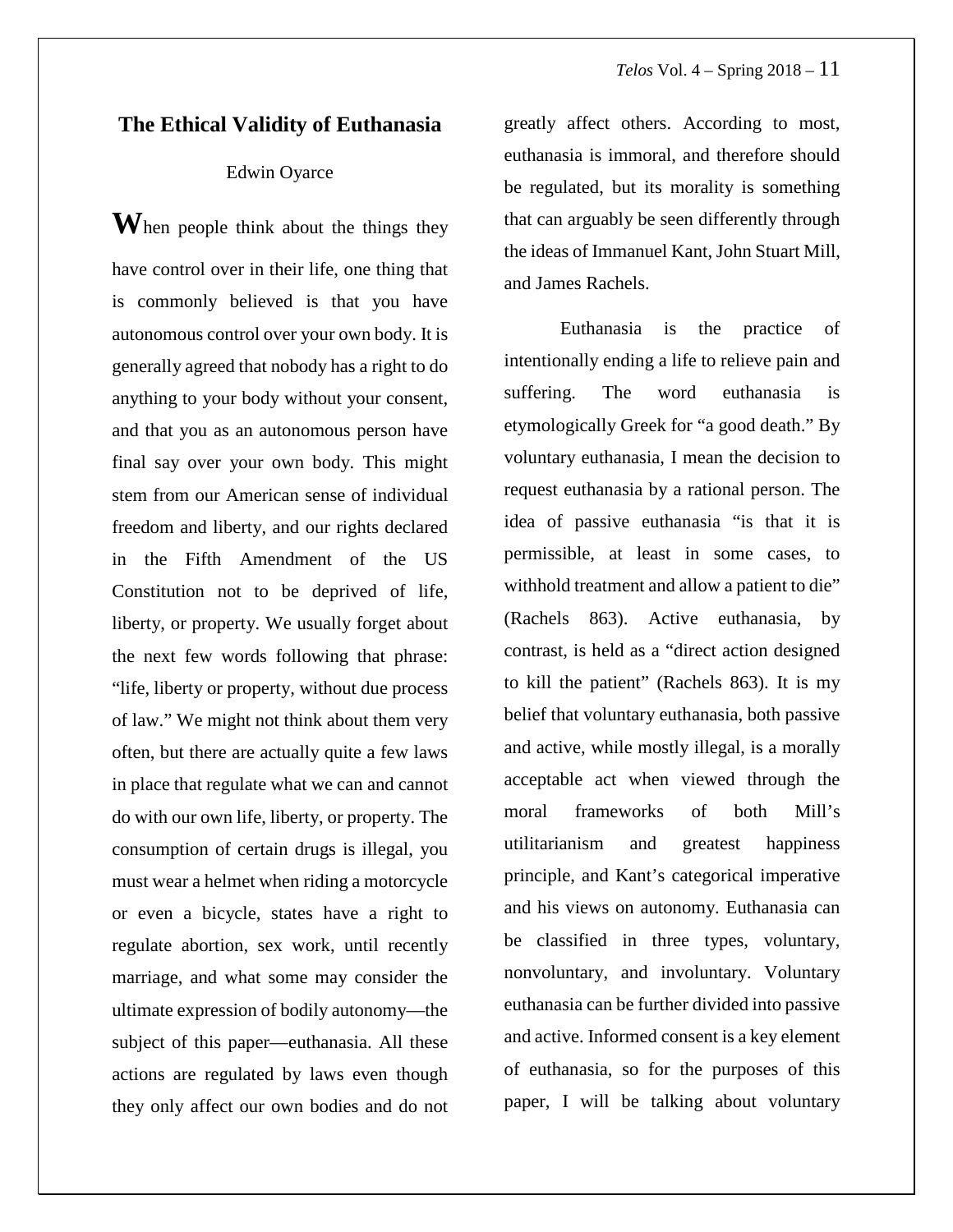euthanasia, both passive and active, and will not discuss nonvoluntary and involuntary euthanasia which is usually deemed immoral because of the lack of informed consent on the part of the patient. The paper is from the perspective of the patient, a terminal, rational agent who is willing to die and who in fact is seeking to die because death would be preferable to the pain and suffering the patient is feeling. When I speak of euthanasia, I mean voluntary euthanasia, which for the purposes of this paper includes both passive and active types.

<span id="page-15-0"></span>One moral framework I will use to evaluate euthanasia is John Stuart Mill's utilitarianism. This framework has what Mill likens to a first principle, which is the greatest happiness principle. The greatest happiness principle "holds that actions are right in proportion as they tend to promote happiness; wrong as they tend to produce the reverse of happiness. By happiness is intended pleasure and the absence of pain; by unhappiness, pain and the privation of pleasure" (Mill 365). The more an action fits into this principle, the more "right" it is seen to be.

Mill further clarifies his framework by separating pleasures into two kinds, qualitative, and quantitative. Of these two, Mill states that "we are justified in ascribing

to the preferred enjoyment a superiority in quality so far outweighing quantity as to render it in comparison, of small account" (Mill 366). He then gives an example to prove this by saying that "few human creatures would consent to be changed into any of the lower animals for a promise of the fullest allowance of a beast's pleasures" (Mill 366). So, by this he means that quantitative pleasures of the sensual (of the senses) kind do not hold a candle to the higher, qualitative pleasures of an intellectual kind. Mill also specifies that the greatest happiness principle applies to everybody equally, so no specific person's happiness is more important than another's. He holds this to be "the dictate of justice. All persons are deemed to have a right to equality of treatment, except when some recognized social expediency requires the reverse" (Mill 394).

Mill's utilitarianism also has a conviction that Mill calls the "ultimate sanction of the greatest happiness morality" (Mill 379). This conviction is the "deeply rooted conception which every individual even now has of himself as a social being tends to make him feel it one of his natural wants that there should be harmony between his feelings and aims and those of his fellow creatures" (Mill 379). This means that Mill believes that we all have a natural feeling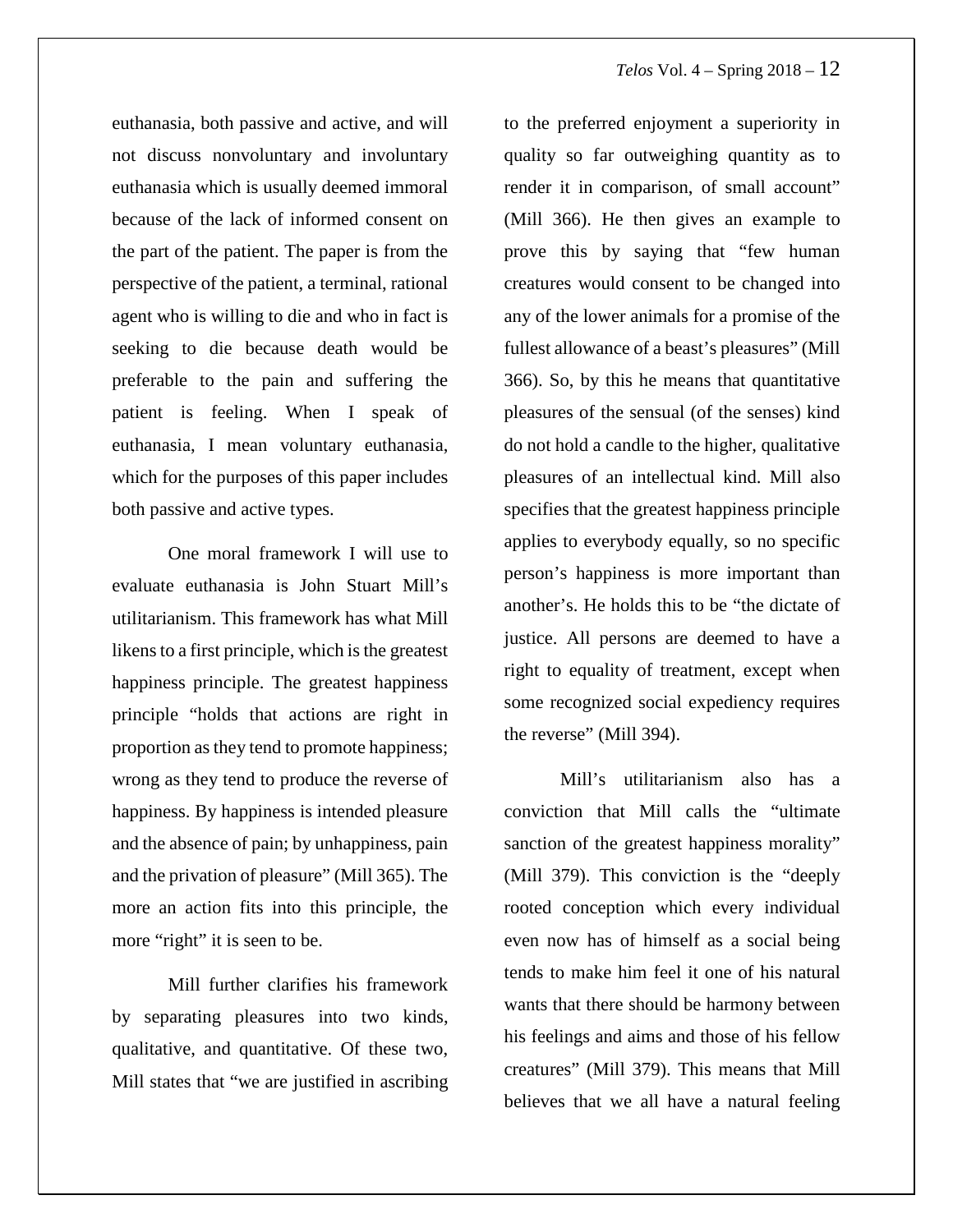inside of us and that we all have similar feelings and goals. This is important because without this, the structure of our behavior would fall apart. Instead, we all work with each other in unison to achieve mutually beneficial ends which fulfill our interests. This is a sort of empathy that we should all have towards one another.

<span id="page-16-4"></span><span id="page-16-3"></span><span id="page-16-2"></span>The other framework I will use to look at the issue of the morality of euthanasia is that of Immanuel Kant and his categorical imperative. Kant lays out the foundation of his ethics in his writing "Groundwork for the Metaphysics of Morals." Kant believes that a metaphysics of morals is important and said that "A metaphysic of morals is thus indispensably necessary not merely because one wants to investigate and understand the source of practical principles which are present a priori in our reason, but because morality itself remains subjected to all sorts of corruption as long as this guiding thread, this ultimate norm for correct moral judgment, is lacking. For if any action is to be morally good, it is not enough that it should conform to the moral law—it must also be done for the sake of that law" (Kant 315).

<span id="page-16-1"></span><span id="page-16-0"></span>Kant believes that our actions need to be guided by a moral law, and that our actions need to be done in accordance with this moral

law, out of duty to the law itself, not out of any inclinations we may have. He says that "if an action done out of duty is supposed to exclude totally the influence of inclination, and along with inclination, every object of volition, then nothing remains that could determine the will except objectively the law and subjectively pure respect for this practical law. What is left therefore is the maxim, to obey this sort of law even when doing so is prejudicial to all my inclinations" (Kant 320). Therefore if actions are to have moral worth, neither the result nor the inclinations which are temptations that draw us from our adherence to duty should be considered. We should stick strictly to whether an action is done out of duty, in compliance with the laws. Kant also states that to follow the law, we must have autonomy, and a free rational mind. "Everything in nature works in accordance with the idea of laws. Only a rational being has the power to act in accordance with the idea of laws—that is, in accordance with principles—and thus has a will" (Kant 325).

The laws that Kant sets forth are his principles and imperatives, which affirm our autonomy and act as a compass to guide a person away from faulty actions. He defines a categorical imperative as "one that represented an action as itself objectively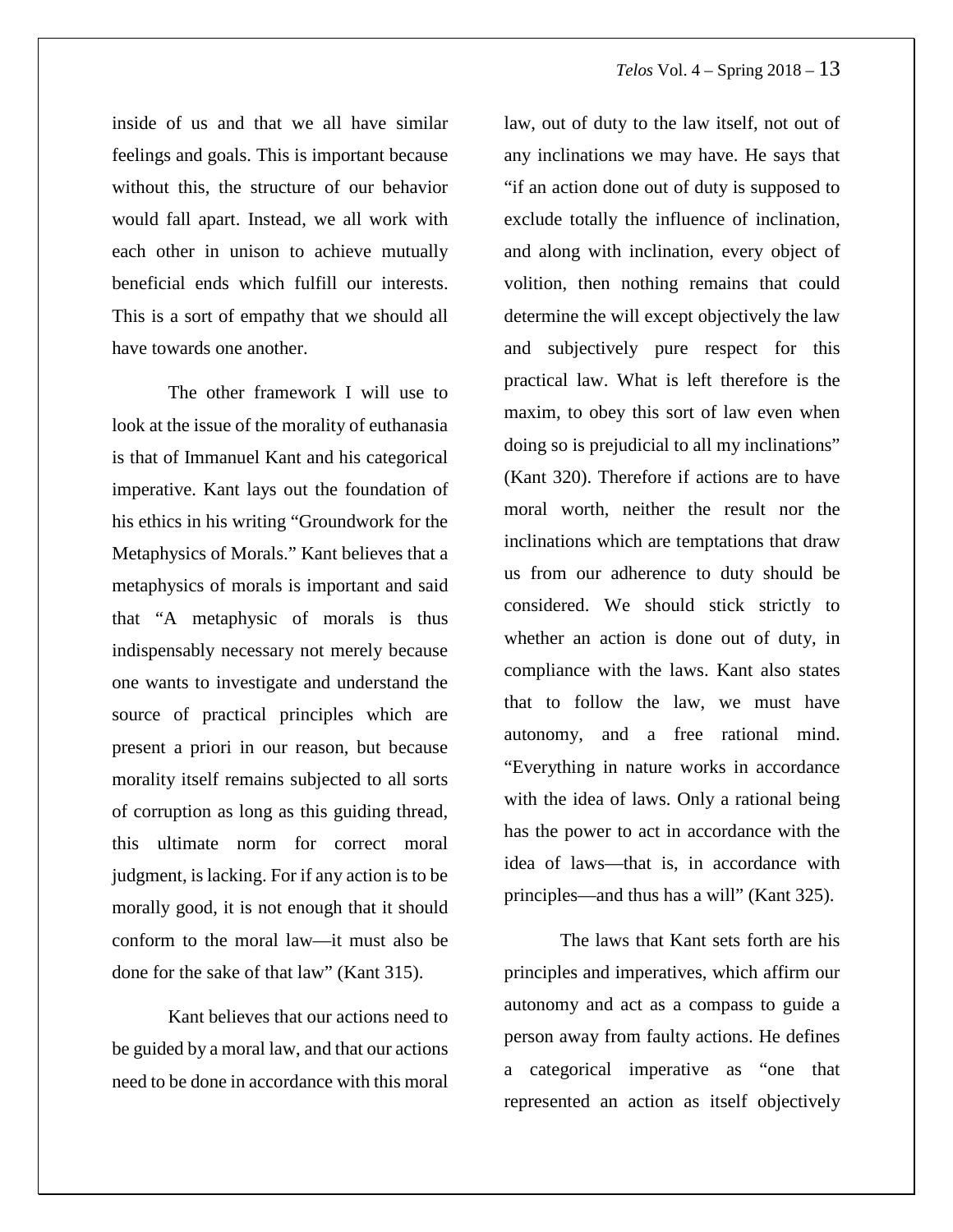necessary, without regard to any further end" (Kant 326). His first Categorical Imperative, also known as the Formula of Universality, is to "act only on that maxim by which you can at the same time will that it should become a universal law" (Kant 329). This is a simple and straightforward rule by which you can look at an action and universalize it to see if it leads to a self-defeating contradiction if everyone does it. The second formulation is his practical imperative, also known as the Formula of Humanity, which is to "act in such a way that you treat humanity, whether in your own person or in any other person, always at the same time as an end, never merely as a means" (Kant 333). His third principle, otherwise known as the Formula of Autonomy, is the "principle of the will: the supreme condition of the will's harmony with universal practical reason is the Idea of the will of every rational being as a will that legislates universal law. By this principle all maxims are rejected which are inconsistent with the wills own universal lawgiving" (Kant 334).

<span id="page-17-1"></span><span id="page-17-0"></span>Kant views autonomy as a condition of utmost necessity for a person to be able to make laws. Lawgiving that determines the correctness of action cannot come from anyone except a rational person, so "autonomy is thus the basis of the dignity of human nature and of every rational nature" (Kant 336). He also regarded freedom as a presupposed property of the will of all rational beings when he said that "It follows that reason, as practical reason, or as the will of a rational being, must regard itself as free. That is to say, the will of a rational being can be a will of its own only under the idea of freedom, and it must therefore—for purposes of action—be attributed to all rational beings" (Kant 342). So we see that freedom and autonomy are essential to Kant.

Now that we have identified a few basic tenets of the moral frameworks of both Mill and Kant, I will clarify why I consider the supposed distinction of active and passive euthanasia to be morally unequal as wrong. The difference between the two is well described by James Rachels in his essay "Active and Passive Euthanasia." He clarifies the differences between the two by saying that "the important difference between active and passive euthanasia is that, in passive euthanasia, the doctor does not do anything to bring about the patient's death . . . and the patient dies of whatever ills already afflict him. In active euthanasia, however, the doctor does something to bring about the patient's death; he kills him" (Rachels 866). As Rachels says in his essay, most people have an issue with a decision to bring about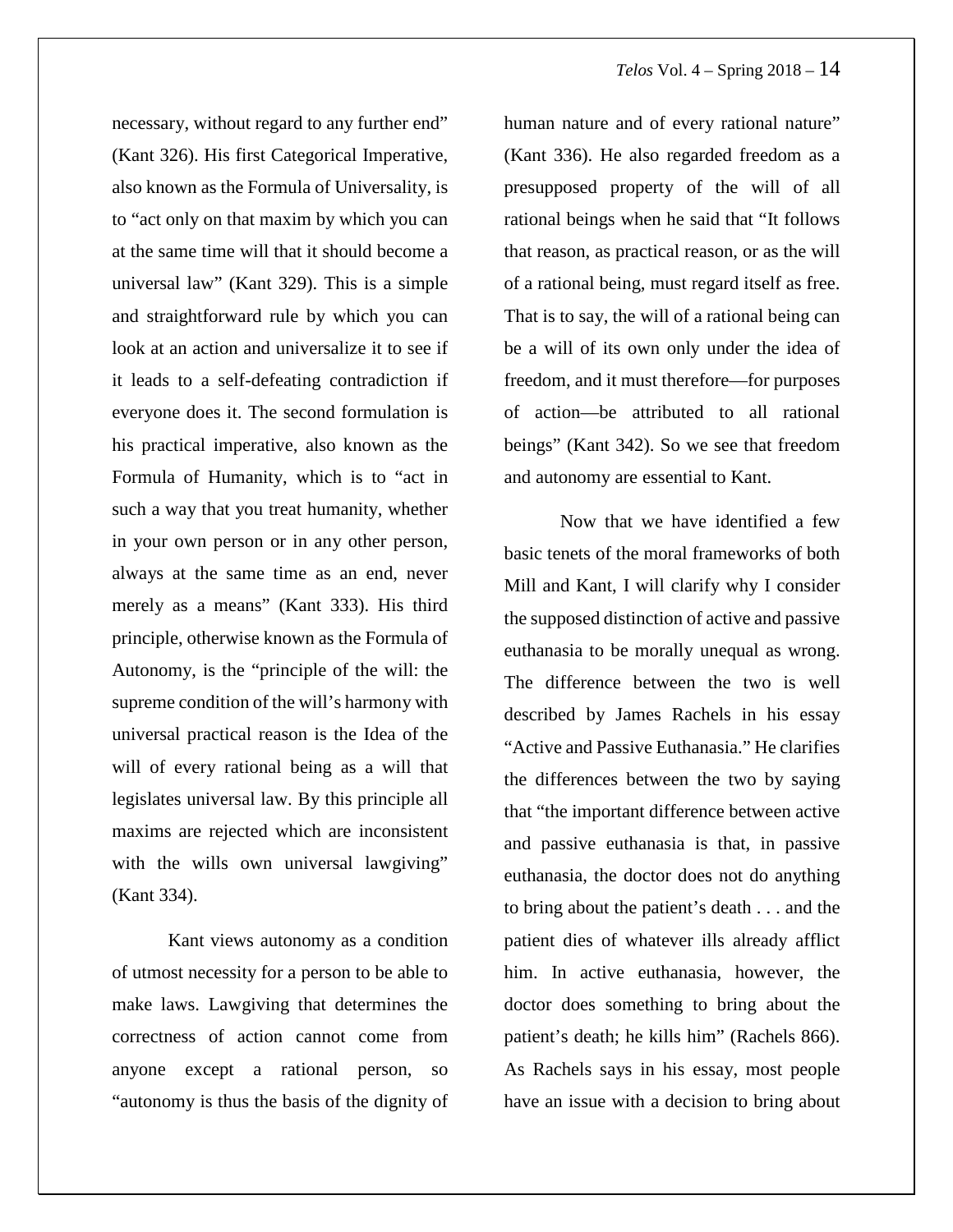death and view it as a sort of murder. This is why active euthanasia is illegal in the United States, but passive euthanasia is legal in around 7 states. Passive euthanasia, however, is not as passive as we think; as Rachels says, "the decision to let a patient die is subject to moral appraisal in the same way that a decision to kill him would be subject to moral appraisal" (Rachels 866). If you really think about it, deciding to not do something requires the same rational deliberations as deciding to kill a person. You are still weighing the pros and cons of an issue before coming to a conclusion that it is better for this person to no longer suffer and be allowed to die. The only difference is that you are not getting your hands dirty and are saying that you did not make a decision you just passively chose inaction.

Rachels gives an example in the form of a thought experiment, where a man wants a child dead for his own personal gain and decides to kill the child while the child is bathing. In the passive euthanasia scenario, the child slips, hits his head and slowly drowns in the bath as the man watches, making the active choice not to help. In the active euthanasia scenario, the man walks in, strikes the child on the head, and watches him drown in the bath. I think that it is safe to say that when taking both situations into account,

we do not view the man as having behaved particularly better in either scenario. It is my opinion that the active euthanasia scenario is actually less cruel than the passive euthanasia scenario, because at least in Rachel's example, the boy is unconscious and unaware of his predicament and hopefully not in pain or fear. When voluntary euthanasia is being considered, the person is awake and conscious, and usually in extreme pain. They do not have the benefit of being unconscious and drowning, and oblivious of their immediate pain and predicament, like the boy in Rachel's active euthanasia scenario.

In my opinion, a better, more accurate scenario about passive euthanasia would be the situation of a worker at a magic show, where a person is dropped into an enclosed see through vat of water Houdini style, and the box is lowered below stage where a worker is waiting to open the container. In the active euthanasia scenario, however, the worker opens the top and shoots the person in the vat. But in the passive scenario, the worker merely stands outside, watching the person drown. The person drowning knows that there is a worker there to help them and can see the worker stand there and do nothing but watch the person drowning and struggling. To me this passive decision, when observed by a rational person who knows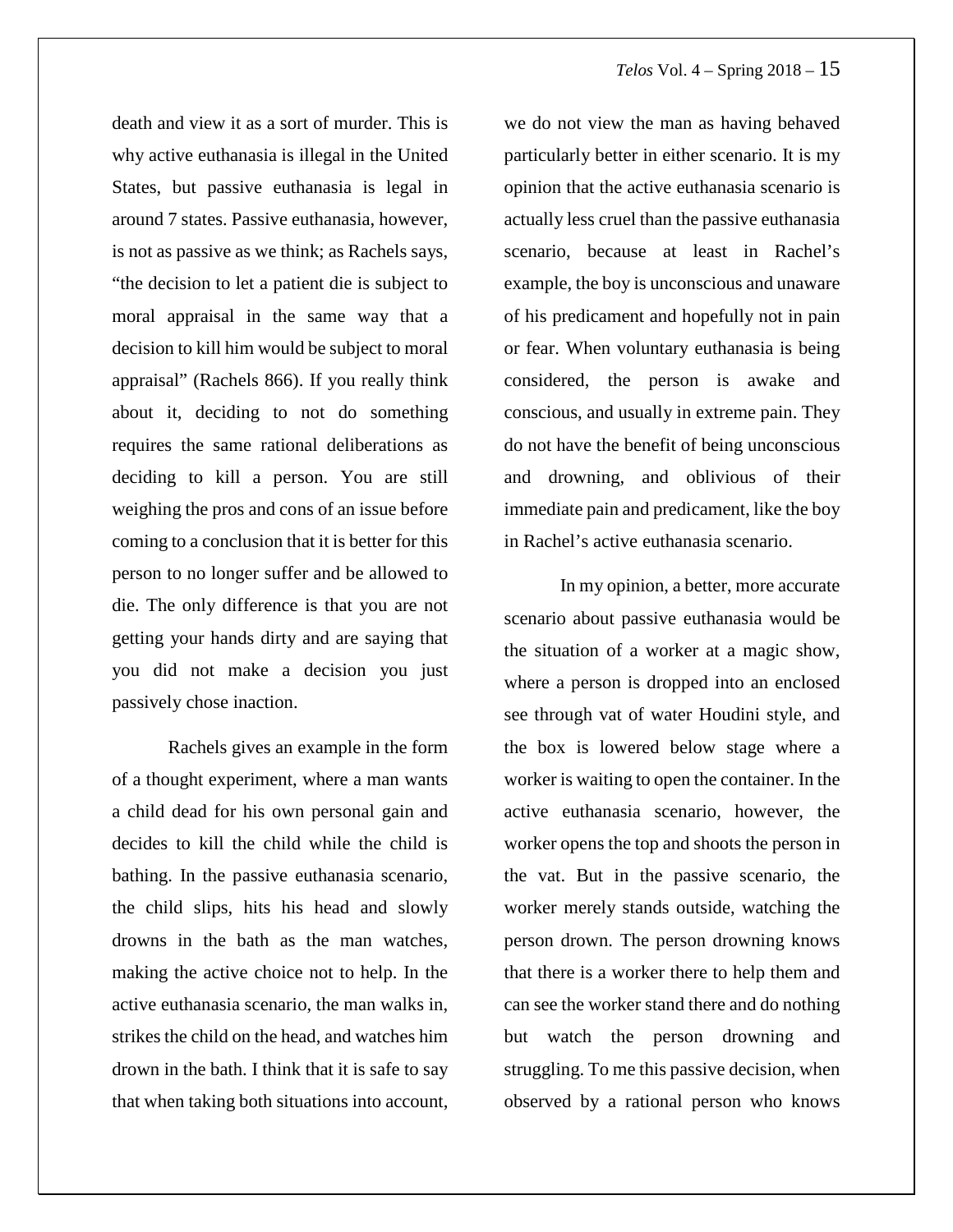they are going to die, is just as bad if not worse than that of the active decision in which someone puts the rational person out of their misery and saves them from going through unnecessary pain and suffering. Rachels observes: "Active euthanasia is probably preferable to passive euthanasia, rather than the reverse. To say otherwise is to endorse the option that leads to more suffering rather than less and is contrary to the humanitarian impulse that prompts the decision not to prolong his life in the first place" (Rachels 864). This is why, in addressing euthanasia here, I mean to include both active and passive euthanasia in the consideration of euthanasia as moral, rather than the commonly held belief that active euthanasia is immoral, and only passive euthanasia can be considered moral. And while I have come to agree that active euthanasia is preferable to passive euthanasia, I still believe that passive euthanasia should be allowed for those who autonomously wish for passive euthanasia to be an available option.

A key issue in euthanasia is the decision that life is no longer worth living, and whether euthanasia can be a rational decision. To rationally decide whether life was worth living, we need to consider what it is that makes life worth living in the first

place. In his article "Choosing Death: Philosophical Observations on Suicide and Euthanasia," Matthews says that Camus and other existentialists claim that life is "absurd," and that there is nothing external of our lives that makes life worth living for us. Amongst the things that make life worth living is for some, a theistic belief in God. The belief that we are given lives with purpose by God, however, would not necessarily mean that "our lives have meaning for us because they have a purpose in the eyes of God" (Matthews 3). There seems to be a lot of demand that the decision to end one's own life be made only once a person is very clear about their wishes, and that they rationally decide that life is no longer worth living. Is it truly reasonable and fair, however, to expect a person to know whether life is worth living anymore? As Matthews points out in his paper, "As Albert Camus has said, 'there is but one truly serious philosophical problem and that is suicide. Judging whether life is or is not worth living amounts to answering the fundamental question of philosophy'" (Matthews 1). Maybe the basis of a person's rational decision shouldn't be as important as just making sure that they are rational when they decide that their condition in life is no longer preferable to that of death, whether they have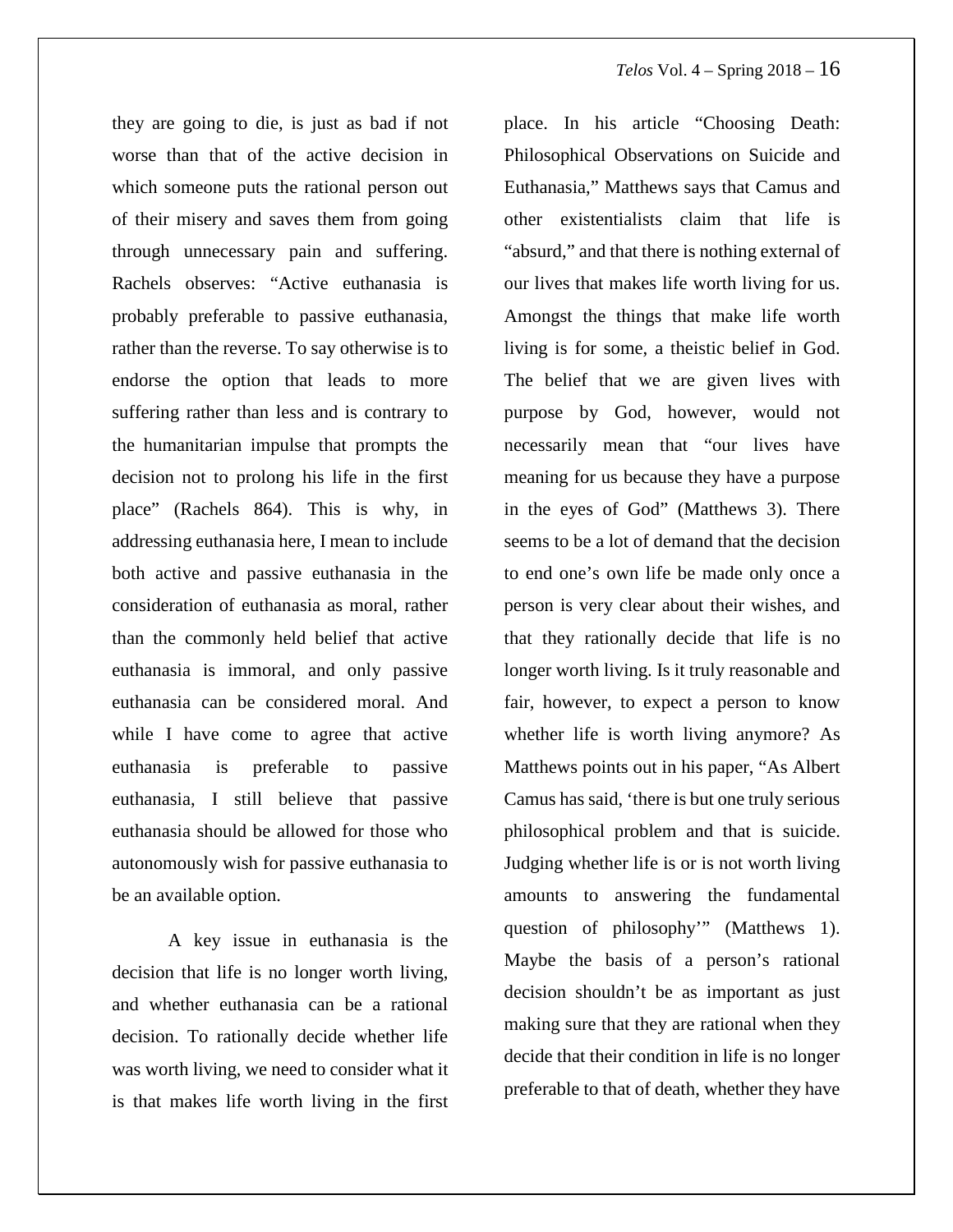#### *Telos* Vol. 4 – Spring 2018 – 17

their own feelings in mind or the feelings of those around them.

The danger of this is a situation in which a person feels so much despair, that they become suicidal and see no more point in life. For this paper, there is no real difference between suicide and euthanasia. As Matthews writes, choosing to kill oneself is the denial that the value of life is preferred to death, "but if that denial of life's value is what is significant about suicide, then it is something which suicide shares with other choices which we might make. For instance, those who choose euthanasia, whether active or passive, necessarily have the same view: they regard ending it all as preferable to going on living in their present condition" (Matthews 1). Matthews questions whether such despair can be justified. In some cases, such as that of a terminally ill patient who is in constant excruciating pain and who loses all hope that life is better than death, the despair can be justified. Sometimes the despair is not justified, however, such as the case of a young lover who thinks that the loss of their partner means that there is nothing left to live for in this world. Matthews looks at the rationality of suicide and says that deciding the rationality of the decision is not as easy as merely attempting to diagnose the person as rational or not. In the case of the

young lover who is in pain, while their decision to end their life was not rationally justifiable because we think that time will heal them, there is nothing clinically wrong with the young lover. If we consider a person clinically diagnosed with a major psychotic illness who wishes to end their own life, our initial thought is that they should not be able to make this decision for themselves because they are not rational. Their situation might be hopeless, however, if they are truly psychotically ill, and their hopeless situation would make their decision to end their own life more rational than that of the young lover. I believe that a rational mind free of clinical diagnoses is needed to make the decision to choose euthanasia, but this truly makes me wonder where that line of a rational mind needs to be drawn.

Michael Clark brings in an interesting objection to consequentialist views as the basis for denying euthanasia in his article "Euthanasia and the Slippery Slope." He presents two arguments against euthanasia, the first being the slippery slope argument. "Once we permit any active voluntary euthanasia we have started down the slippery slope towards allowing other, unacceptable acts of euthanasia. Patients will opt for assisted suicide because of pressure from relatives, motivated by desire to save money;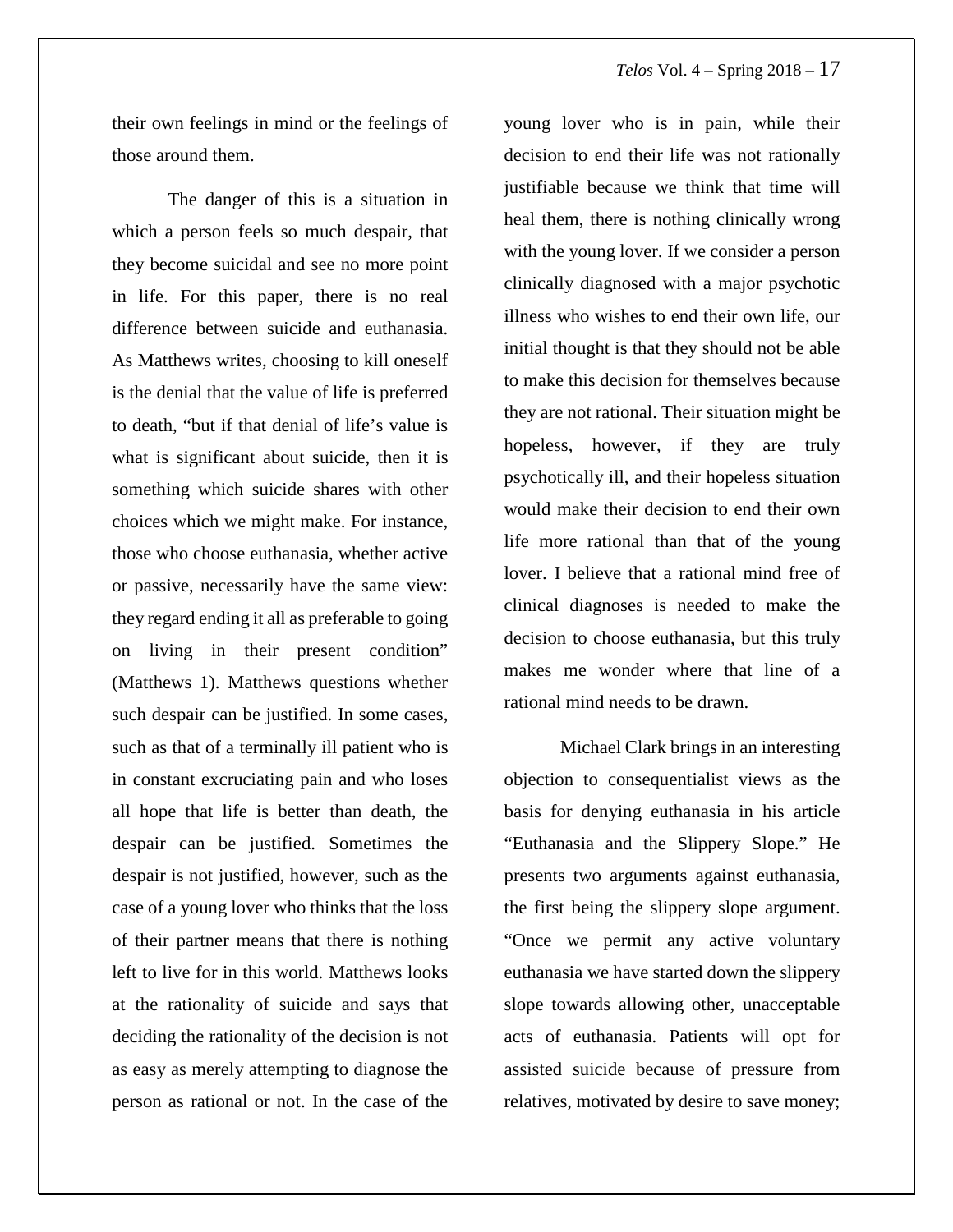or requests will be prompted by feelings that they lack worth, or manifest a protest against inadequate care" (Clark 1). The second argument he presents is that "if, even under the most ethically acceptable circumstances, we resort to killing, we will have taken steps which may divert us from the search for alternatives'" (Clark 2). These arguments are common held beliefs against euthanasia, but Clark sees them as entirely consequentialist, "and to invoke them, not simply show the need for safeguards to prevent the dangers of falling too far down the slope, but to disallow voluntary euthanasia in these desperate cases, is to fail to respect those patients as an end in themselves" (Clark 2).

Clark's argument points out the fact that the patients who are terminally ill and making a rational decision that their lives are no longer better than their continued life should not be denied, solely on the possible actions of doctors in the future, or what it might lead us to do in the future if we go down this path. The concerns about future decisions should be dealt with by those making the decisions, not by punishing the terminally ill patients and denying them their liberty and autonomy based on the consequences of their actions. Nor should we use their situation as stop gaps to not have to deal with the issues of when to stop sliding down the slippery slope. Clark compares this to refusing a political refugee "on the grounds that this risks opening the door to many fraudulent asylum seekers whose motivation is solely 'economic'" (Clark 3). Or refusing compensation to a plaintiff who suffered an accident "on the grounds that, though it would be just to do so, it incurs the risk that the courts will be flooded with less worthy claimants some of whom may nevertheless succeed, with adverse consequences for the community" (Clark 3). He points out that in each case, if adverse consequences were to occur, they would be the fault of those committing fraud, not with the victims seeking justice.

Kant argues against suicide, however—and by equivalence against euthanasia—by applying the Formula of Universality against it and saying that "a nature whose law was that the very same feeling meant to promote life should actually destroy life would contradict itself, and hence would not endure as nature" (Kant 330). He also uses the Formula of Autonomy against euthanasia by saying that "if he damages himself in order to escape from a painful situation, he is making use of a person merely as a means to maintain a tolerable state of affairs till the end of his life. But a human being is not a thing—not something to be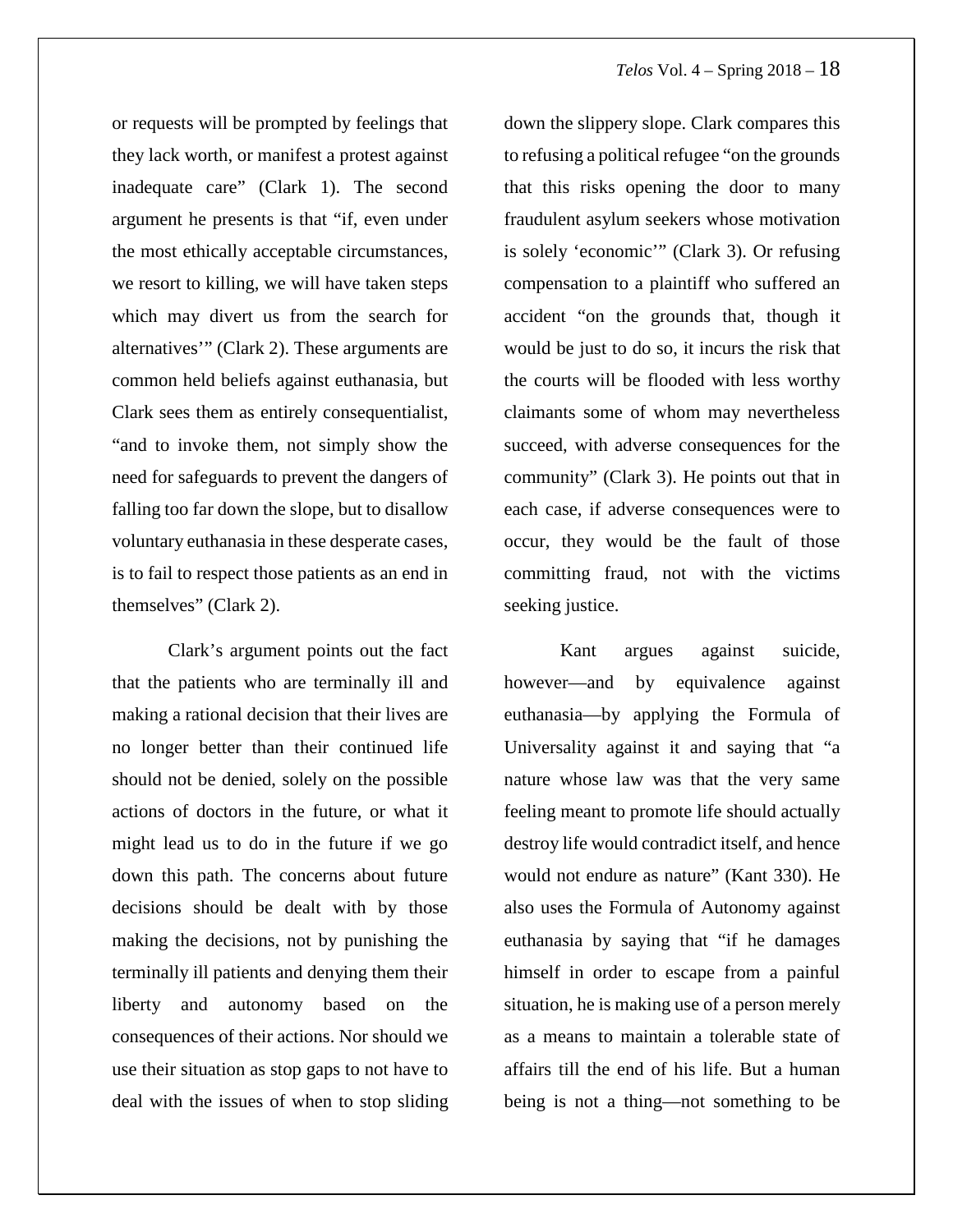used merely as a means: he must always in all his actions be regarded as an end in himself" (Kant 333).

Clark, in response to Kant's Formula of Universality argument against euthanasia, asserts that the argument that it is selfdefeating is "not unlike the Hegelian objection that the universalization of 'love your enemies' would be self-defeating, since there would then be no enemies to love" (Clark 5). Clark argues that it actually isn't self-defeating, "since the point of the maxim is to eliminate enmity. Equally, the point of assisted suicide in the desperate cases is to eliminate a condition that its subject would greatly disvalue, and it could not but succeed, since the subject cannot disvalue a condition if it is no longer around to disvalue it." (Clark 5). In response to Kant's Formula of Autonomy argument against euthanasia, we must first remember that how Clark identified objections to euthanasia as consequentialist in nature because of their concern with the consequences of the decision. In denying a person euthanasia because of potential future slippery slopes, instead of respecting the individuals as ends in themselves, we are actually using them as the means to protect those who might one day in the future be harmed by the slippery slope or lack of resources researching a treatment.

For example, if patient *x* is in so much pain that she requests a doctor to euthanize her, to deny her request because of future potential abuse of euthanasia for trivial pains would be a decision no longer based on the needs of patient *x* as an individual. The decision to deny patient *x* euthanasia would be done to prevent harm to future patients, making patient *x* a means to protect future patients instead of treating her as an autonomous individual. Clark points out that "the slippery-slope argument against assisted suicide in desperate cases itself incorporates a recognition of the ends principle. It is scarcely consistent, then to deny assistance to those in the desperate terminal states because of the fear of risk to others, at least without recognizing the tension between this consideration and the Kantian desideratum" (Clark 3).

If I were to apply the Formula of Universality to euthanasia, I would say that a person who is terminally ill, with no hope of recovering, who is living in a situation in which death is preferable to their continued life should be allowed to make the voluntary decision to turn to euthanasia. If I were to universalize this, then all people who felt this way would be allowed to make the decision to end their lives, and I do not see this as leading to a contradiction. It is my opinion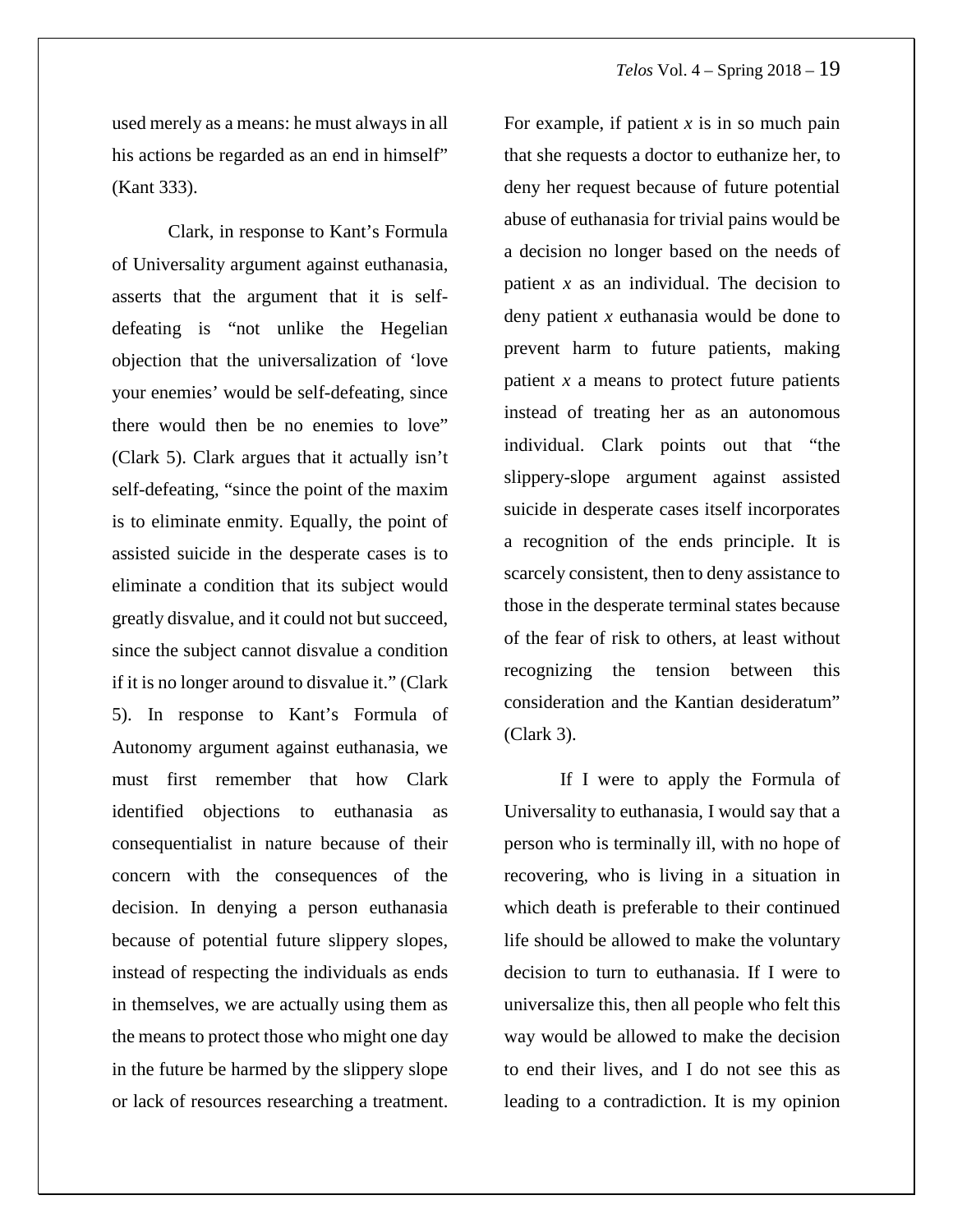that Kant's imperative to treat persons as ends in themselves and not means is the strongest argument to approve the moral value of euthanasia. Why should we keep a person alive if they can no longer have a life worth valuing? What if they lose their rational mind? What about their autonomy? Their freedom? In what way would keeping them alive be treating them as an end? An end to what? The only thing I can think of is an end that affects us, because once that person loses rationality, their mind or their will, they no longer have the power of reason, which Kant claims "distinguishes himself from all other things" (Kant 344). It is my opinion that to allow a person the choice to voluntarily request euthanasia is to respect the value a person holds in what is left of their life, their value in a life without a painful brutal end; it is to respect their autonomy and their dignity.

When we apply the greatest happiness principle to euthanasia, the most obvious rationale we can see is that the person has decided that they have lost the happiness in their life, and that to continue their existence would be to extend their pain. The purpose of the greatest happiness principle is to avoid pain and the privation of pleasure; however, by forcing a person to continue their life and suffering, we are forcing them to experience pain and privation of pleasure. To force treatment upon them, we are actually doing the opposite of the greatest happiness principle where the patient is concerned. Even if we were to consider those around the patient in general, we see that the only positive value of keeping the patient alive, is that the family gets to experience the patient for more time. However, while some treatments may extend the life of the patient, if the patient is terminal, the extended life of the patient is not necessarily one of happiness and enjoyment, and if the patient is in excruciating pain, it could very well be painful to watch. Either way, extension of life cannot be guaranteed, the patient will eventually die, and in whether or not treatment is forcefully administered, the family and friends will eventually suffer through the death of the patient. By allowing euthanasia, however, we can arguably shorten the suffering of both the patient and the family, successfully minimizing pain for the many.

A utilitarian argument against the single patient opting for euthanasia based on their own singular feelings is that "the happiness which forms the utilitarian standard of what is right in conduct is not the agent's own happiness but that of all concerned" (Mill 370). This means that when a person considering euthanasia uses their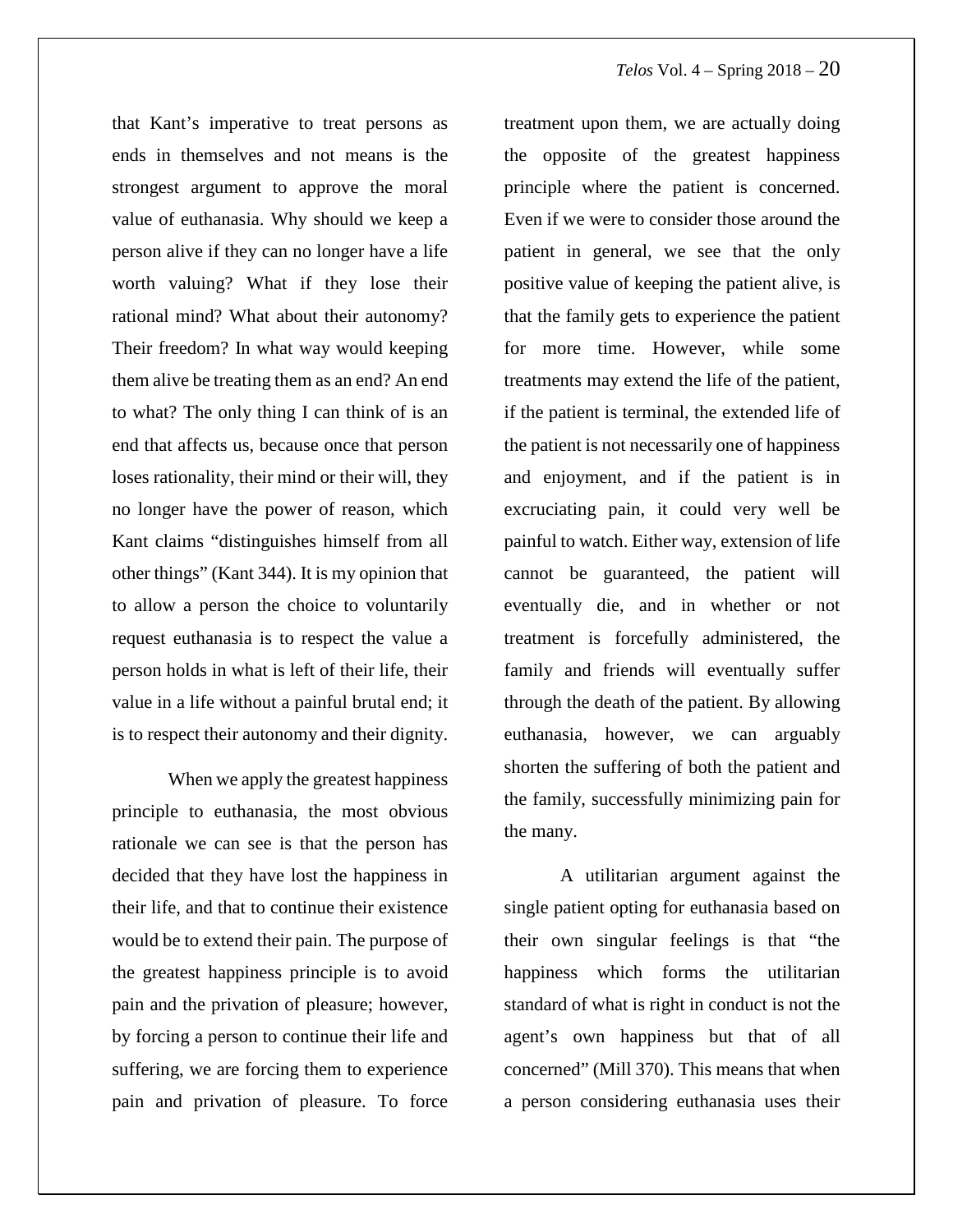lack of happiness as a reason to end their life, they might be wrongly assuming that their happiness is the standard of what is right in conduct, and are forgetting that it is not only their happiness that matters, but the happiness of the many that are in their group. While the greatest happiness must be taken into account, so too must the happiness of all the others affected by the decision be considered. Also, as noted earlier, "All persons are deemed to have a right to equality of treatment, except when some recognized social expediency requires the reverse" (Mill 394). The harm to many of a group might be considered by some to be great enough that social expediency requires the consideration of the many overrule the individual's right to equality of treatment.

Mill himself praised the voluntary actions of a martyr. He said that, "though it is only in a very imperfect state of the world's arrangement that anyone can best serve the happiness of others by the absolute sacrifice of his own, yet, so long as the world is in that imperfect state, I fully acknowledge that the readiness to make such a sacrifice is the highest virtue which can be found in man" (Mill 370). I believe that a person's world in which they are in constant pain, are terminally ill, can no longer find joy in life, have to watch their loved ones crying and

suffering at their side and all the while knowing that the constant medical attention and care are depleting the family resources leaving them in even more pain and suffering which they will have to eventually face no matter when the person dies would qualify as an imperfect state of the world's arrangement. Why then, should this not be a situation in which a person is not merely worried about their happiness lack of happiness, but the happiness of many? Would such a person not be similar to the martyr who sacrifices their own life to better serve the happiness of others, and therefore be worthy of through the self-sacrifice of euthanasia be seen to have the highest virtue which can be found in man?

It is my opinion that when seen through both Kant's and Mill's moral frameworks, voluntary euthanasia is morally acceptable. There are issues that need clarifying, such as whether or not a rational decision should be required of a person to make the decision. But I am rational, not clinically diagnosed at this moment, and even I find it hard to truly define what the value of life is. It is also easy to pass judgment and say that euthanasia is morally wrong while you rationalize with a healthy body and calm mind, but the amount of excruciating pain some terminally ill people go through is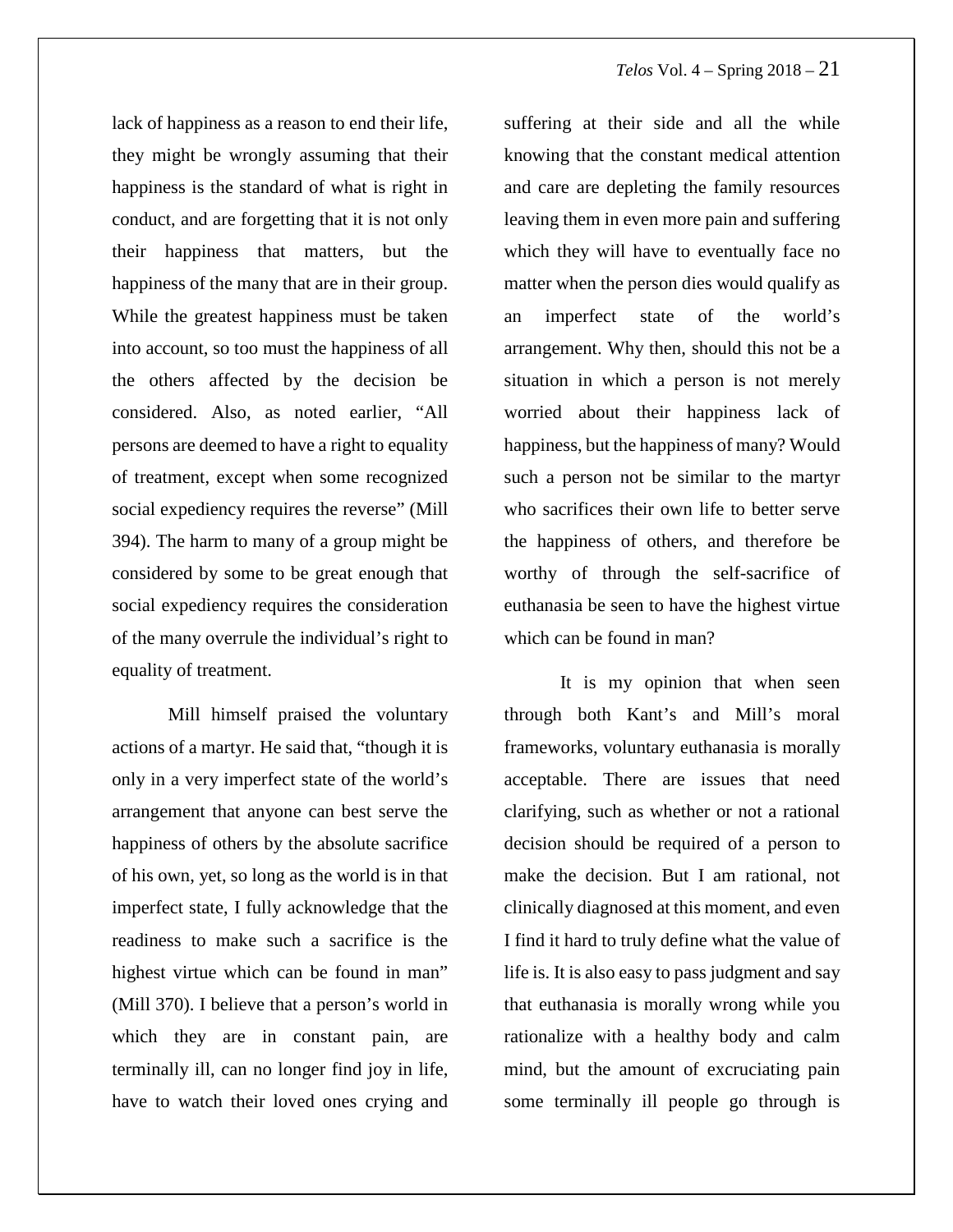impossible to understand, and we must be empathetic to their situation and respect their autonomy to make a decision about their own life based on their worlds conditions. The greatest happiness principle supports euthanasia, as does Kant's imperative to treat people as ends in themselves instead of means.

#### Works Cited

- Clark, Michael. "Euthanasia and the Slippery Slope." *Journal of Applied Philosophy* 15, no. 3. (1998): 251– 57. [www.appliedphil.org/details/journal](http://www.appliedphil.org/details/journalArticle/850805/Euthanasia-and-the-Slippery-Slope.html) [Article/850805/Euthanasia-and-the-](http://www.appliedphil.org/details/journalArticle/850805/Euthanasia-and-the-Slippery-Slope.html)[Slippery-Slope.html.](http://www.appliedphil.org/details/journalArticle/850805/Euthanasia-and-the-Slippery-Slope.html)
- Kant, Immanuel. "Groundwork for the Metaphysics of Morals." In *Ethics: History, Theory, and Contemporary Issues*. 5th ed. Edited by Steven M. Cahn and Peter Markie. Oxford: Oxford University Press, 2012.
- Matthews, Eric. "Choosing Death: Philosophical Observations on Suicide and Euthanasia." *Philosophy, Psychiatry, and Psychology* 5, no. 2 (June 1998): 107–11. muse.jhu.edu/article/28237
- Mill, John Stuart. "Utilitarianism." In *Ethics: History, Theory, and Contemporary Issues*. 5th ed. Edited by Steven M. Cahn and Peter Markie. Oxford: Oxford University Press, 2012.
- Rachels, James. "Active and Passive Euthanasia." In *Ethics: History, Theory, and Contemporary Issues*. 5th ed. Edited by Steven M. Cahn and Peter Markie. Oxford: Oxford University Press, 2012.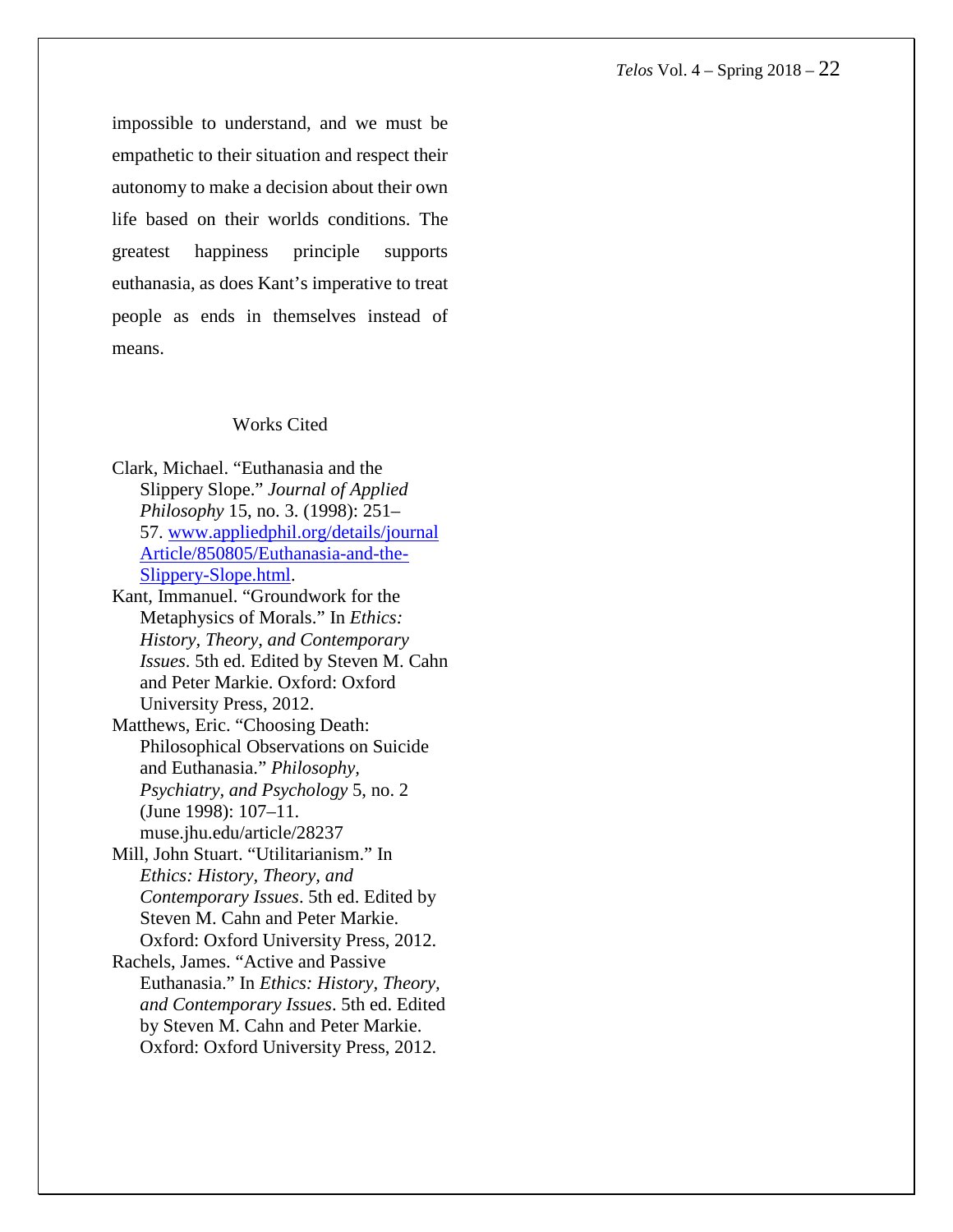#### **On Holy Friendship**

Sister Pia St. Romain

**A**cquaintances are <sup>a</sup> passing delight. Friendship is pleasant. Holy friendship, however, is eternally satisfying. In his work "Spiritual Friendship," Aelred of Rievaulx asks, "Shall Isay of friendship what John, the friend of Jesus, says of charity: 'God is friendship'?" (Aelred 144). Holy friendship is more than a human friendship. It is both human and divine. God wants to share his own "friendship," the relationship between the Father, the Son, and the Holy Spirit, with all humanity. Humans can participate in the life of the Trinity through their relationships with each other. God created humanity for the purpose of receiving this life as a gift. He gives humanity his divine love so that they may share in his own oneness, a deeper connection than mere human friendship. This paper intends to describe the aspects of the oneness that distinguish holy friendship: relational trust, accompaniment, mutual recognition, encounter, interdependence, holy intimacy, sacrifice, encouragement, sacred space, and fruitfulness.

In relational trust, a friend honors the other friend's freedom and autonomy and lets go of fear and suspicions that arise in the course of the friendship. In accompaniment, the friends grow alongside each other without trying to solve each other's problems or putting themselves above each other, each allowing him or herself to be accompanied. In mutual recognition, friends enter the reality of the other through vulnerable sharing and compassionate, nonjudgmental listening. In encounter, friends become calm and still to be able to feel the beauty and sacredness of the other and thank God that the other exists. In interdependence, friends help each other sustain and grow in dependence on God, reaching out to each other to share doubts, insecurities, and weaknesses and being willing to feel and recognize the commonalities of expressed brokenness. In holy intimacy, friends mutually participate in God's longing for each other, communicate their need for love, and acknowledge the inability to satisfy this infinite desire apart from God. In sacrifice, friends are willing to apologize and forgive each other when they do not act like a holy friend. In encouragement, friends support each other's noble endeavors, acknowledge the gift of their weaknesses, and guide each other gently when they make questionable choices despite their feelings towards each other. In sacred space, friends remain united in spirit whether in physical proximity or distance. In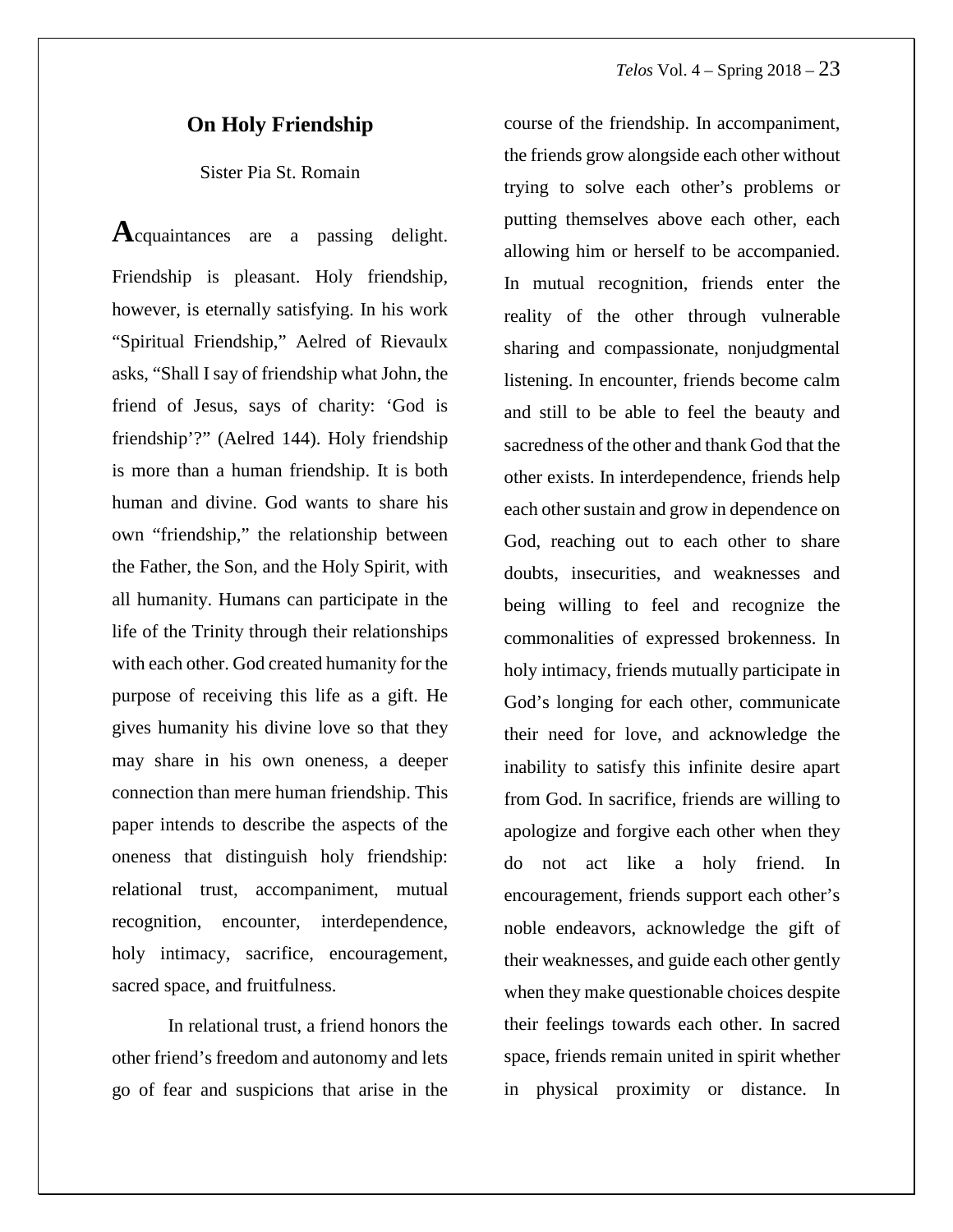fruitfulness, friends depend on God as the source of the holy friendship, sharing the gift of oneness with others so that they may also participate in God's love and the gift of holy friendship.

Even atheist Ludwig Feuerbach, who reduced theology to anthropology, a mere projection of humanity, recognized a vital truth in Christianity's conception of God as community in the Trinity. Feuerbach, in "Principles of the Philosophy of the Future," explains:

> The *essence* of man is contained only in the community, in the *unity of man with man*—a unity, however, that rests on the *reality* of the *distinction* between "I" and "You" . . . . For *himself* alone, man is just man (in the ordinary sense); but man *with* man *the unity of "I" and "You*"—that is *God*. . . . The *Trinity* was the *highest mystery*, the *central point* of the *absolute philosophy* and *religion*. But the secret of the Trinity, as demonstrated historically and philosophically in the *Essence of Christianity*, is the secret of *communal* and *social life*. . . . Hence, the highest and ultimate principal of philosophy is *the unity of man with man*. All essential relationships—the principles of various sciences—are only *different kinds of modes of this unity*. (Feuerbach 244–45)

Feuerbach beautifully describes the dialogical relation of a self with another self as amounting to God, though this is not possible without God. Only by remaining in God can holy friends participate in the community of the Father, Son, and Holy Spirit, the divine life of God, in their relating with each other.

God placed within our nature a need that is only fulfilled by the gift of divinity. God fulfills humanity's desire for friendship through holy friendship. Where did this need for others come from? Aelred replies:

> Finally, when God created man, in order to commend more highly the good of society, he said, 'It is not good for man to be alone: let us make him a helper like unto himself.' …As a clearer inspiration to charity and friendship he produced the woman from the very substance of man…. Hence, nature from the very beginning implanted the desire for friendship and charity in the heart of man. (Aelred 142)

Holy friendship is the ultimate answer to our neediness for authentic love.

Kierkegaard, in *Works of Love,* unfolds the gift of allowing ourselves to be needy:

> Need, do you have a need, to be a needy person—how reluctant a person is to have this said about him! Yet we are saying the utmost when we say of the poet, "He has a need to write;" of the orator, "He has a need to speak;" and of the young woman, "She has a need to love." Ah, how rich was even the neediest person who has ever lived, but who still has had love, compared with him, the only real pauper, who went through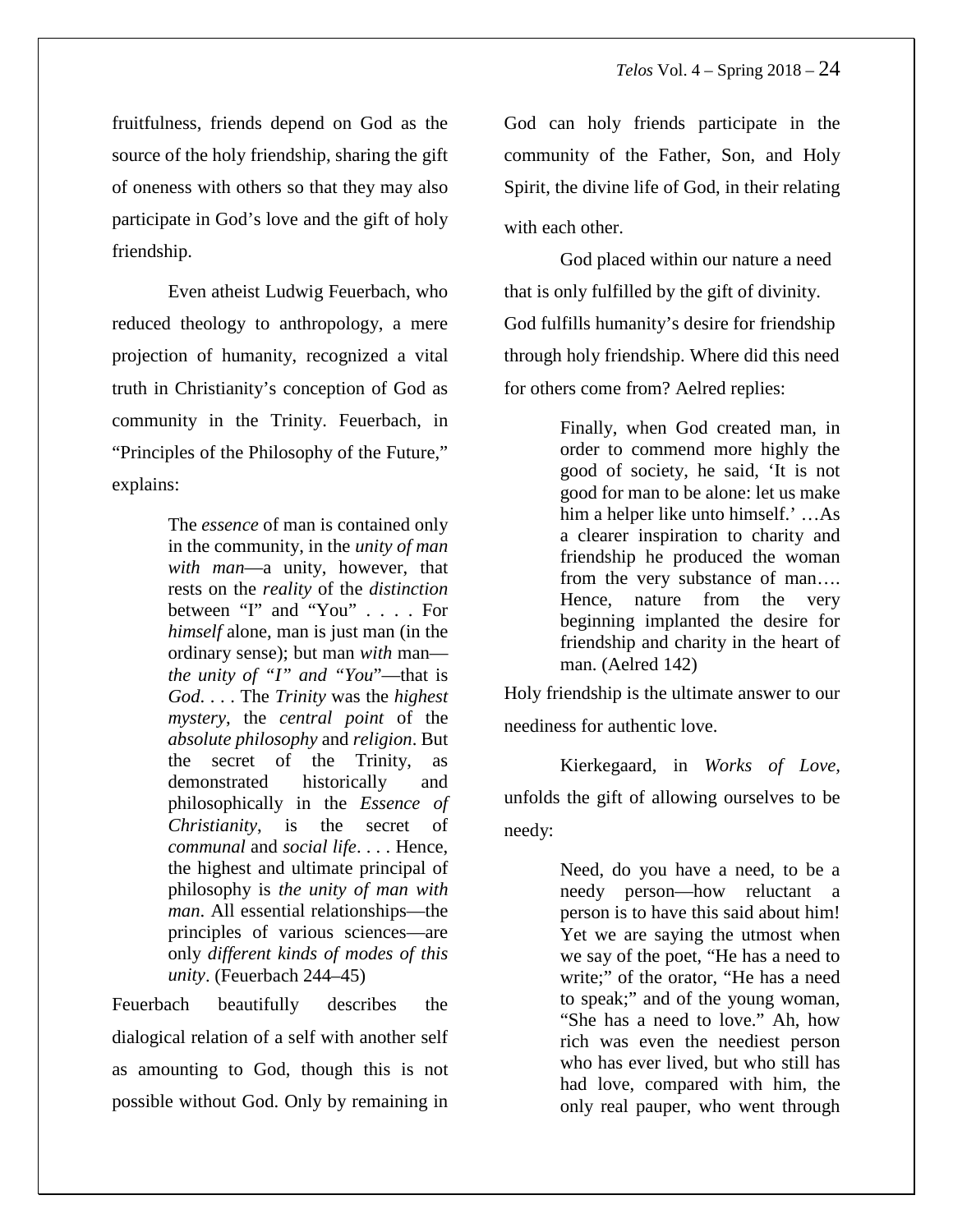life and never felt a need for anything! This is precisely the young woman's greatest riches, that she needs the beloved; and this is the devout man's greatest and his true riches, that he needs God. (Kierkegaard 10–11)

Some have said that to embark on the path of holiness requires complete detachment from all people, or suggested that anything reminiscent of a friend would automatically be labelled as inefficient or selfish. Kierkegaard says that to be a person, is to be perpetually in need, and to depend on God and others for authentic support. Although it is uncomfortable for a person to remain needy it is essential to receive love from God and others. When we acknowledge our human weaknesses and neediness we open to the gift of our human receptivity. If on the other hand we deny our neediness, we close ourselves to companionship, love, and help from God and others. God delights in communicating Himself through relationship and coming into our lives by our need for one another. To receive the gift of holy friendship, one must resist attempting to fulfill this need with human relationships alone or through one's own power and abilities.

What does holy friendship look like? Holy friends share in the same mission. Holy friendship can take many forms of expression and can be imagined as a quiet lake in the hearts of friends constantly flowing and quenching. Holy friends mother and father each other and others as a team in the ways that didn't happen perfectly while growing up. Holy friendship is stronger than emotional ups and downs. Holy friends are kind and forgive trespasses. Holy friends can be gently confrontational with each other. Holy friends cry and rejoice with the each other. Holy friends safeguard each other's goodness. Holy friends listen and share their neediness with each other. Holy friends share in each other's healing process. This is all possible in as much as each person is willing to be friends with the source of friendship: God. Kierkegaard helps to make the case that holy friendship is eternally satisfying if connected to the eternal waters, "But the quiet lake can dry up if the gushing spring ever stops; the life of love, however, has an eternal spring. This life is fresh and everlasting" (Kierkegaard 10). The life of love is synonymous with the Life of God.

In *The Sickness unto Death,* Kierkegaard explains that the self is established by another. "The self is the conscious synthesis of infinitude and finitude that relates itself to itself, whose task is to become itself, which can be done only through relationship to God" (Kierkegaard 29–30). Humanity encounters God in Christ,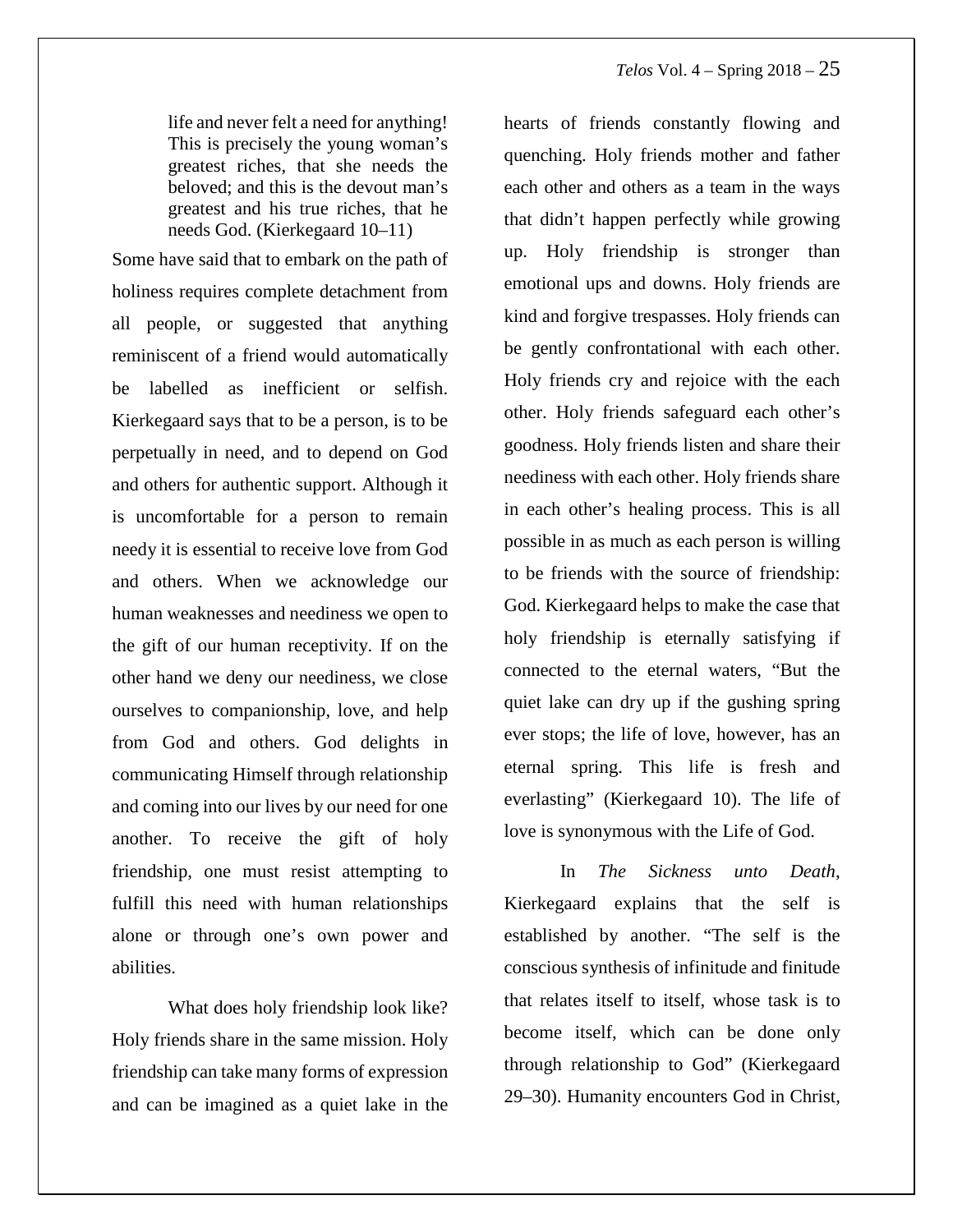and he may also encounter Him incarnationally through Christ dwelling in another. Holy friendships can be a means of helping each other to be established more firmly in their selfhood before God. God created and sustains the self by grace, and coming into relation with Him creates new potentialities. "This self takes on a new quality and qualification by being a self directly before God. . . . And what infinite reality [*Realitet*] the self gains by becoming conscious of existing before God, by becoming a human self whose criterion is God!" (Kierkegaard 79). The self receives its criterion and goal, what it is to be a human being, by entrusting itself to the love of God, resting in the power that established it, and receiving forgiveness. Kierkegaard calls this relation of entrusting oneself to God "faith." "Faith is: that the self in being itself and in willing to be itself rests transparently in God" (Kierkegaard 82). In holy friendship, friends share and encourage each other in their relational trust with God. To hold on tightly to fears and anxieties is to actively distrust God and to despair. Kierkegaard, on the other hand, speaks to the need to let go and trust God, to open our hands, release control, and to rest in God. Holy friends must be transparent, revealing and exposing their brokenness, in trust, while resting in God. To become more firmly constituted in their own selfhood, holy friends must be vulnerable before God and to share in relational trust with Christ.

Holy friends help each other to be more constituted in their selfhood through what G. W. F. Hegel calls mutual recognition, a need and desire within every person. In *Phenomenology of Spirit*, Hegel describes the human need to be known, seen, and loved by another person. Hegel explores how the self becomes conscious through mutual recognition. "Self-consciousness is faced by another self-consciousness; it has come out of itself. . . . They *recognize* themselves as *mutually recognizing* one another" (Hegel 111–12). If we approach the desire for recognition as merely a lack seeking to be filled, it will be self-defeating. Hegel points out that if we intend to identify with a holy friend by esteeming, valuing, and acknowledging their worth, we will have mutually recognized each other in the same manner that God recognizes us. The needs to be known, seen, and loved by another, allow for self-consciousness to blossom. Mutual acknowledgement, recognition, and being understood by another is essential to being self-conscious. Everyone doesn't have to know, love, or understand a person, but someone does.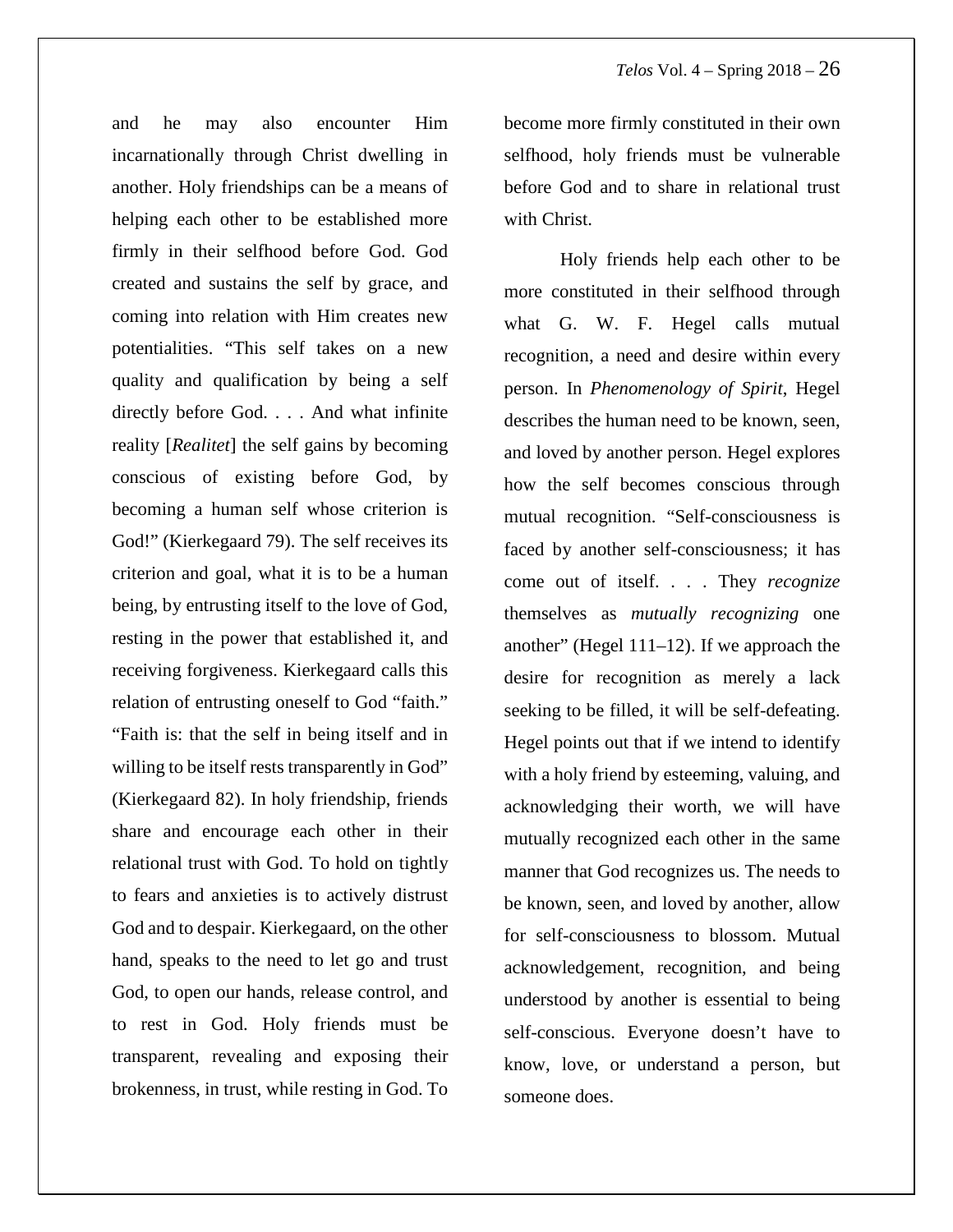M. Jamie Ferreira peers into the desire for mutual recognition in her essay "The Problematic Agapeistic Ideal—Again." Ferreira states:

> God wants to be loved and . . . God desires intimacy with us. Kierkegaard writes in a late journal entry that "God" loves—and God wants to be loved. . . . Our Lord Jesus Christ, even he humanly felt this need to love and be loved by an individual human being" (*Works of Love* 155). Christ's "craving to hear" that Peter loved him "more than these" is paradigmatic of human love: "to love humanly is to love an individual human being and to wish to be that individual human being's best beloved" (*Works of Love* 155–56). (Ferreira 101)

Jesus in his humanity needed to be loved by others. This need is an expression of how our humanity needs to be loved by others too. Ferreira is attempting to reflect on this exchange between Jesus and Peter as a natural and beautiful depiction of mutual enjoyment with another on the path to holiness. Ferreira believes that this holy conversation is a manifestation of God's desire for our love. Taking this a step further, this exchange can take place between holy friends through experiencing the love God has for the other and seeing the other through God's eyes. The human need to be loved by another is thus fulfilled in participation in divine love.

David Hume argues that because all human action is selfish, friendship cannot be selfless. Eric Entrican Wilson, in his article "Kant and the Selfish Hypothesis," states:

> In his *Enquiry concerning the Principles of Morals*, Hume distinguished between two versions of the selfish hypothesis. According to one version, "no passion is, or can be disinterested" (EPM 296). That is, all our passions have reference to our own interests; none are genuinely other regarding. When we pity another's misfortune, for example, it is because we fear a similar fate. According to a second, more extreme, version of the view, "all benevolence is mere hypocrisy, friendship a cheat, public spirit a farce, fidelity a snare to procure trust and confidence" (EPM 295). . . . We can add some detail to Hume's taxonomy by distinguishing among four related claims: (i) Selflove motivates all human action. Whenever we act, our actions are ultimately explained by self-love. (ii) None of our passions is purely otherregarding. Whenever we seem to feel something for others, that feeling is ultimately explained by a selfregarding feeling. (iii) Moral judgments are ultimately expressions of self-love. Whenever I judge someone's action "good," I really mean "good for me." (iv) The rules of morality and the practice of virtue are merely a cover for self-love. (Wilson 5)

Hume is right: Merely human friendships are always at least partially motivated by selflove. Holy friends, on the other hand, make space for God in their friendship. With his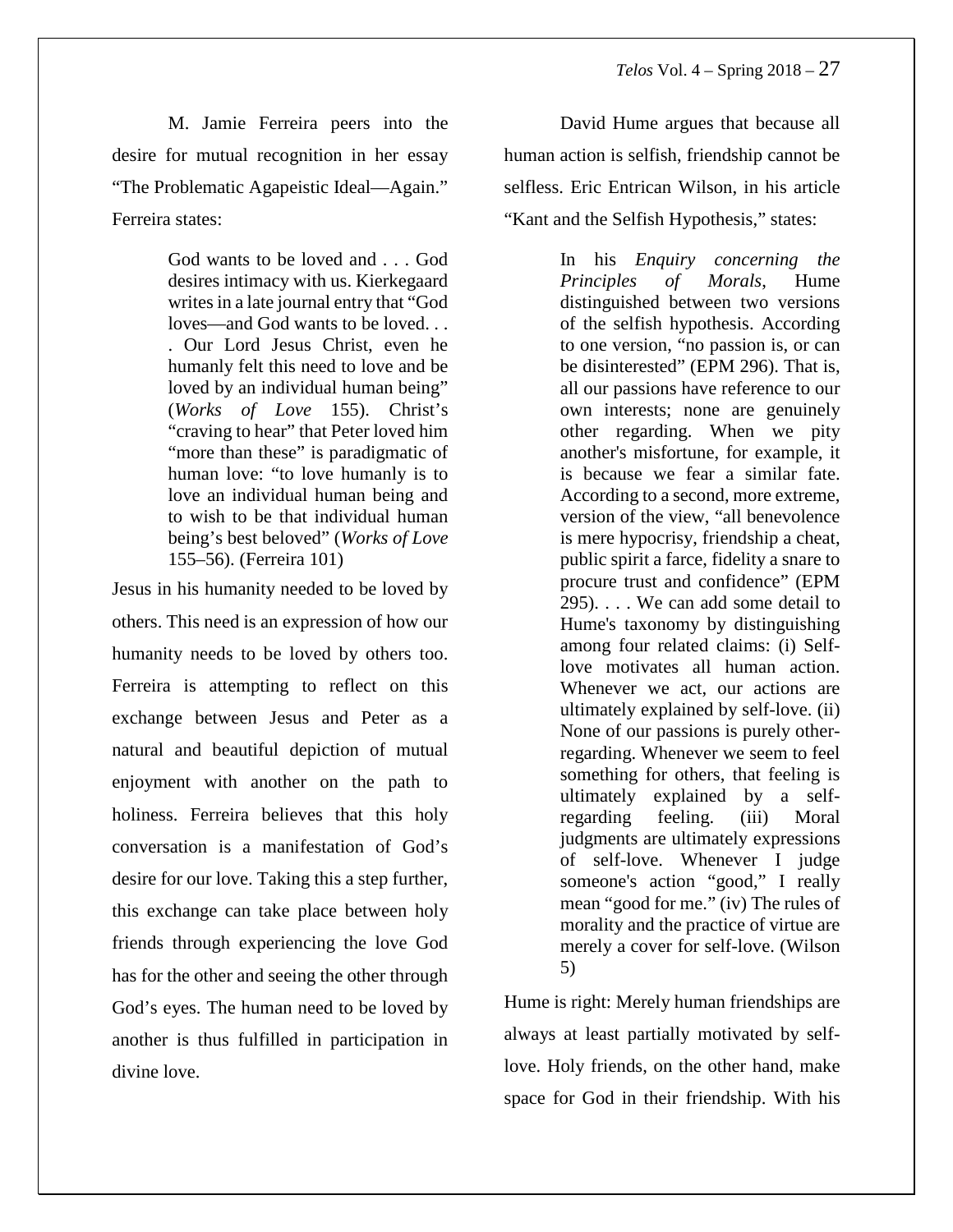love as the source of their bond, they receive the grace to resist their egoistic tendencies to use each other for self-gain.

In *Works of Love,* Kierkegaard illustrates the transformative power of God. "Love is a change, the most remarkable of all, but the most desirable—in fact we say in a very good sense that someone who is gripped by love is changed or becomes changed. Love is a revolution, the most profound of all, but the most blessed!" (Kierkegaard 265). God desires to purify and transform us to be love, as he is. If we allow Him to receive our human love and capacity for holy friendship, then he can teach us how to receive his love and allow it to overflow to others. Kierkegaard reserves most of his praise for neighbor love or *agape* and is fairly critical of the two forms of preferential love: *eros* and *philia.* Holy friendship is an incarnational sharing in *agape,* the love of God, with another person. God's love transforms and fulfills preferential or human love. Holy friendship is a source of God's love. Kierkegaard helps explain the definition of this gift of holy friendship:

> Love's hidden life is the innermost being, unfathomable, and then in turn is in an unfathomable connectedness with all existence. Just as the quiet lake originates deep down in hidden springs no eye has seen, so also does a person's love originate even more

deeply in God's love. If there were no gushing spring at the bottom, if God were not love, then there would be neither the little lake nor a human being's love. Just as the quiet lake originates darkly in the deep spring, so a human being's love originates mysteriously in God's love. (Kierkegaard 9–10)

Holy friendship is a participation in heaven while on earth. God gives holy friends the ability to appreciate the world, nature, and all people. Holy friends are a source of life giving waters from which to draw and invite others to partake. The human need to love and to be loved is taken up into the mystery of God's Love.

Brian Gregor in his article "Friends and Neighbors" argues that when friends stand in relation to God, human or preferential love, *eros* and *philia,* is integrated into self-less, divine love, or *agape*. Preferential love and self-less love are not absolutely opposed. Gregor states, "It is God who is to teach each individual how he is to love. Because every relation is rooted in the God relation, and because God stands between the self and the other, it is only in the God-relation that we learn how to love" (Gregor 218). Holy friendships are holy because God is between the friends, helping to integrate all that constitutes each self into his love.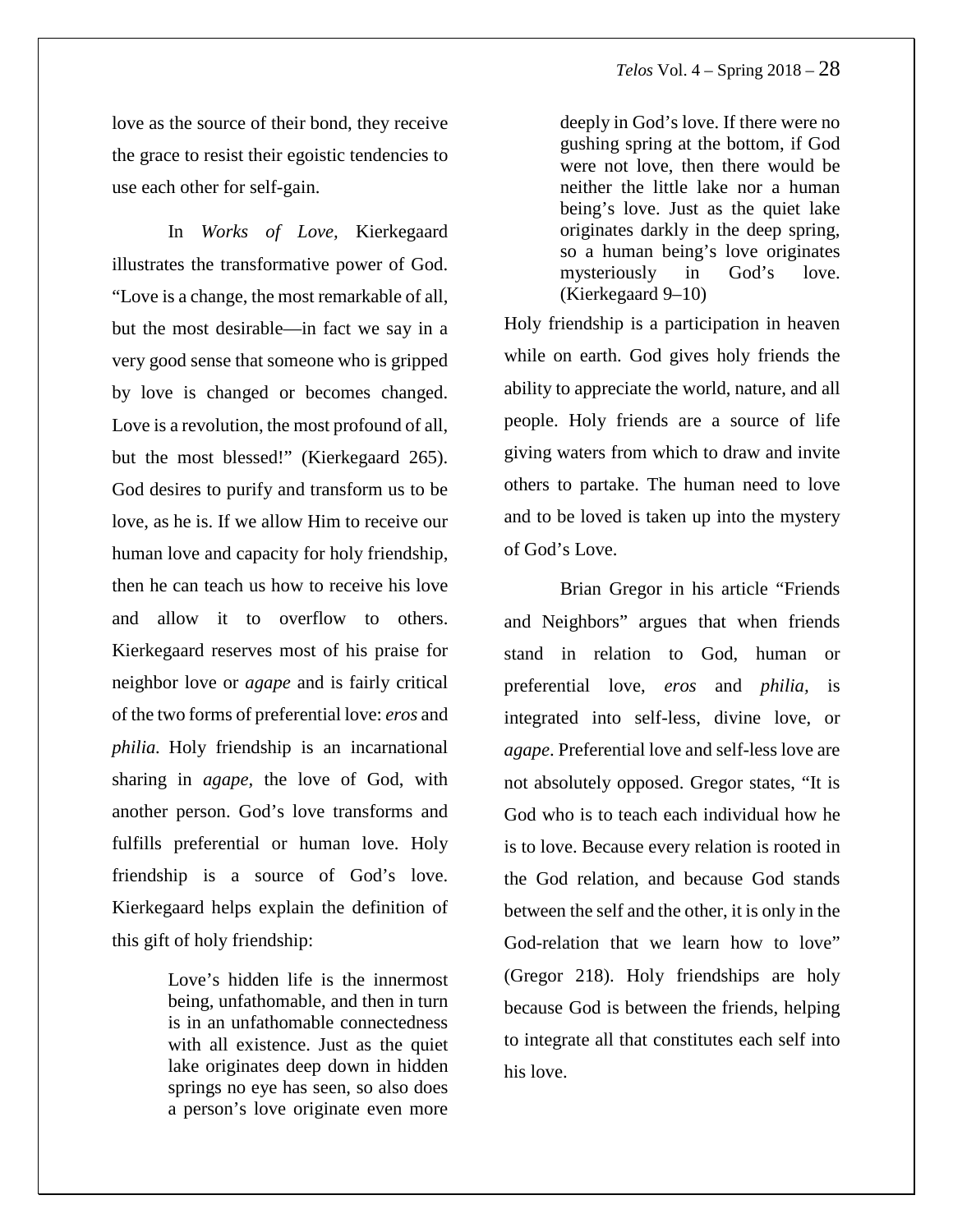Gregor brings out the role of human friendship in mediating the formative effect of God's love on the human capacity to love. "But if this formative love originates in God, we must not overlook the role that friendship plays in mediating this love and forming our own capacity to love. Love does not only transform friendship; love also transforms selves according to and through friendship. This is why friendship is not merely given moral sanction, and is not merely an option. It is expected of us" (Gregor 228). Holy friendship is thus necessary for love to be transformed. Creating a space for God in the midst of friendships purifies the friendships, making them holy.

Ferreira emphasizes the need for inclusiveness in preferential bonds. "Moreover, insofar as a preferential bond excludes others as neighbors, it is morally bad; but if a preferential bond exists in a context in which others are not deliberately excluded, it is not morally bad" (Ferreira 96). Holy friends look outward and find ways to receive and share divine love with others. Ferreira shares about the responsibility that a holy friend has in the appropriate integration of *eros* and *philia* into God's transformative love. Ferreira states, "[Kierkegaard] elsewhere speaks of our willingness to give up a 'claim' on 'the happiness of erotic love and friendship' (*Works of Love* 90). The demand of love is that we must be willing to forego the fulfillment of our desire in the context of a relationship in which fulfillment of this desire is harmful to the beloved" (Ferreira 100). Holy friends ask God for help in the realignment and transformation of the desires that they discover are unbecoming of holy friendship, integrating the two types of preferential love, *eros* and *philia*.

Holy friends humbly recognize that we are mysteries to ourselves and that we are interdependent to help each other know ourselves better. According to Kierkegaard we cannot fully know ourselves because of despair, which is a misrelation within the self (Kierkegaard 14–28). So how can a misrelated self, help itself in any significant way? This impossible task opens the door to the need for something outside of the self. Walter Percy, in his book *Lost in the Cosmos,* explores how we are a mystery*.* Percy asks, "Is it because you know what you present to the world is a persona, a mask, that it is a very fragile disguise, that God alone knows what is underneath since you clearly do not, perhaps nothing less than the self itself, and that if the persona fails, what is revealed is unspeakable" (Percy 30). Percy is illustrating the interior response a person can have in an embarrassing situation. This example and his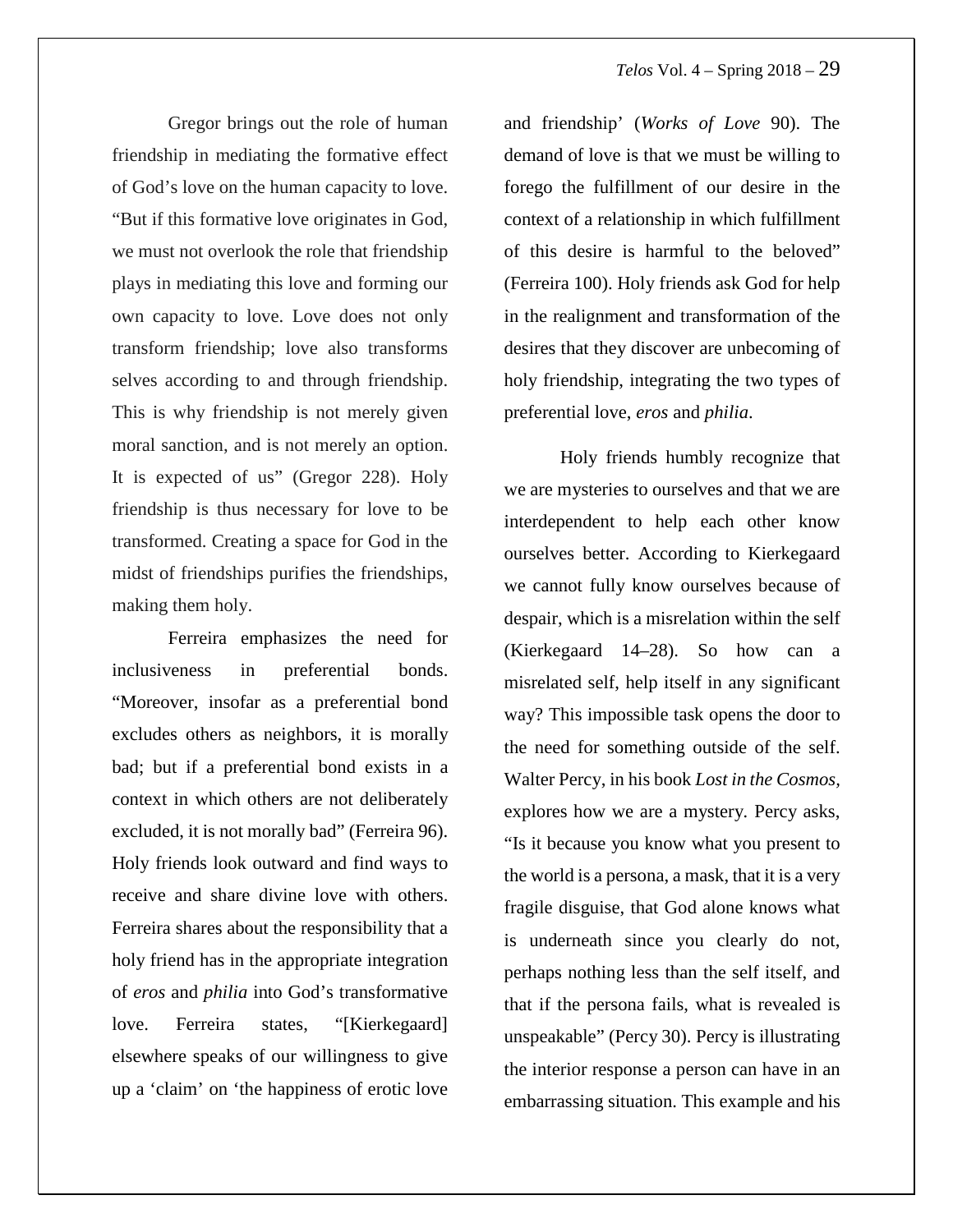book convey the idea that "self-help" is not possible. Percy states that we need God and others to help us because we can't fully know or help ourselves by ourselves. A holy friend can help a person to be willing to take off their mask and to not be fearful of the imperfections that exist, because divine love accepts all brokenness.

In "Spiritual Friendship," Aelred of Rievaulx argues that holy friends in mutual holy intimacy have the capacity for affection, gift of self, and sacrifice. Michael Pakaluk summarizes Aelred's idea of what holy intimacy includes. "A friend is a 'guardian of love,' a 'guardian of the spirit'; a friend is above all one to whom you reveal the secrets of your heart" (Pakaluk 130). He exalts the mutuality of sharing one's heart with another and the need to gently care for the other's spiritual life on the path to holiness. Thomas Aquinas, in his essay, "Questions on Love and Charity," tells of the abiding quality of affection between the self and God as well as between holy friends.

> It is written (1 John 4:16): *He that abideth in charity abideth in God, and God in him.* Now charity is the love of God. Therefore, for the same reason, every love makes the beloved to be in the lover, and vice versa. . . . In the love of friendship, the lover is in the beloved, inasmuch as he reckons what is good or evil to his friend, as being so to himself; and his

friend's will as his own, so that it seems as though he felt the good or suffered the evil in the person of his friend. Hence it is proper to friends to *desire the same things, and to grieve and rejoice at the same,* as the Philosopher [Aristotle] says (*Ethics* 9.3 and *Rhet*. 2.4). Consequently, in so far as he reckons what affects his friend as affecting himself, the lover seems to be in the beloved, as though he were become one with him. (Aquinas 164–65)

Through God's love, a holy friend can experience the suffering of another and share in their joys. The intimacy that holy friends experience through this sharing forms a holy bond and oneness.

Holy friends can make a gift of themselves to God and each other in mutual holy intimacy. Love is not self-serving. Kierkegaard explains, "Love does not seek its own; it rather gives in such a way that the gift looks as if it were the recipient's property" (Kierkegaard 274). Holy friends desire to give their lives in radical availability to God, each other, and the broader community. M. Jamie Ferreria describes the seeming absurdity and gift of being able to sacrifice oneself, in her book *Love's Grateful Striving: A Commentary on Kierkegaard's Works of Love:*

> For us, love must involve the abandonment of a search for love; it must be a 'sacrificial giving of oneself.' But at the same time as he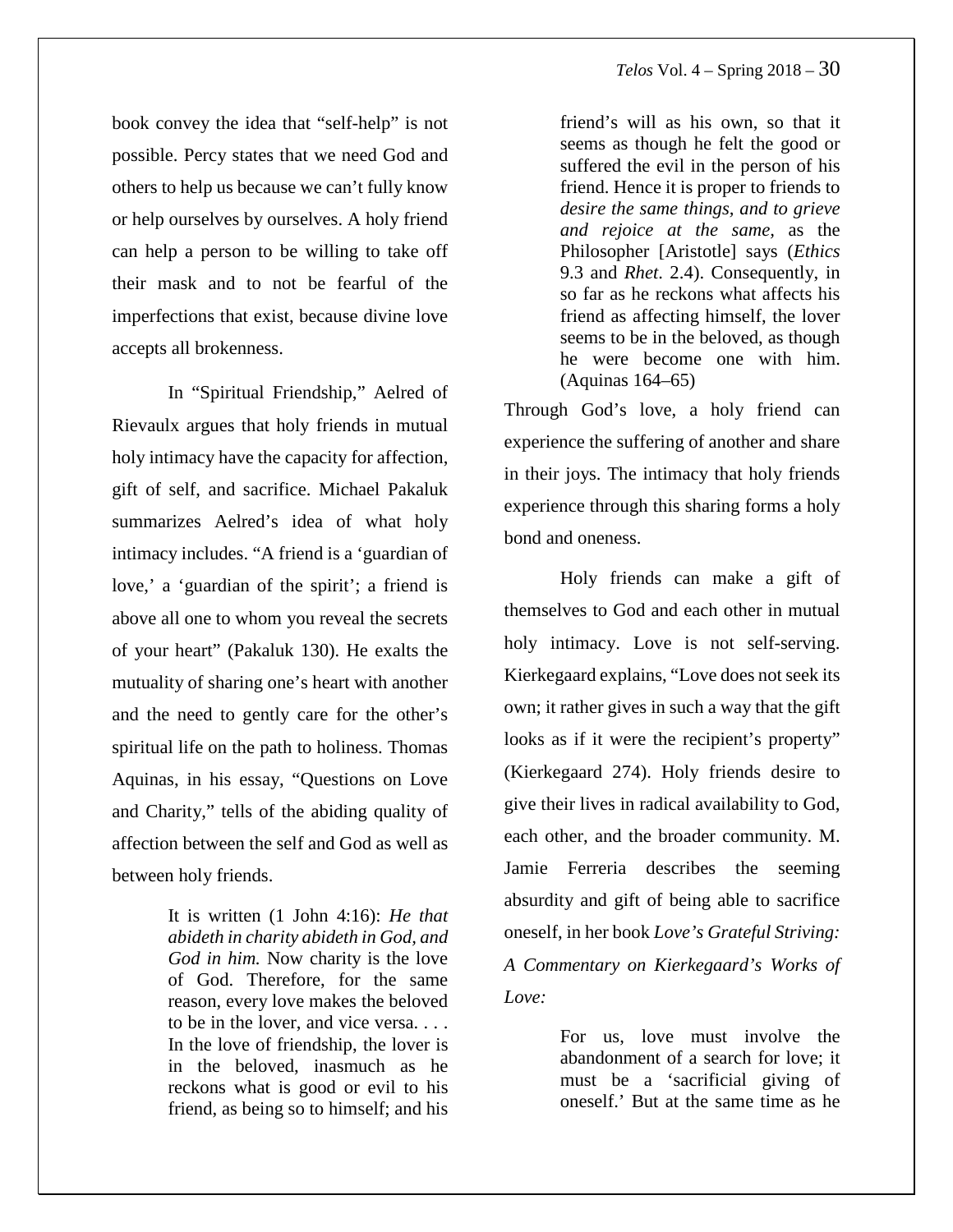says this, Kierkegaard reminds us that our sacrifice does not mean that we lose all possibility of being loved by others. . . . He makes it clear that 'in the eyes of the world,' we will look like the 'unconditionally injured,' the ones made fools of, tricked, and deceived. . . . Sacrifice and self-denial are not a goal in themselves but the substance of forgetting one's own in loving the other. (Ferreria 152–53)

For Ferreria, others may think holy friends lose out by choosing to become poor and being willing to feel their woundedness and need for God. They are mistaken. In giving oneself as a sacrificial offering to God, the self becomes more receptive to love and to the gift of receiving another in holy friendship. If holy friends are to abide in love, they must sacrifice continually by forgiving. Aelred explains this necessary disposition and act of the will. He states, "For 'he that is a friend loves at all times.' Although he be accursed unjustly, though he be injured, though he be cast in the flames, though he be crucified, 'he that is a friend loves at all times'" (Aelred 135). God gives relational trust, or faith, as a means to share in his forgiveness when one is wounded. Holy friends must remain in love no matter what.

Holy friends encourage each other. Gregor states, "people can help each other to love God, and this is what it really means to love someone. . . . Friends hold each other

accountable for their actions, and build each other up through prayer, exhortation, and encouragement" (Gregor 225–26). Holy friends are only able to encourage each other through relational trust to love God and to be willing to be seen as imperfect and in need of spiritual coaching. These gentle corrections done in prayer can only occur when the self is secure in God's Love and the incarnation of that same love in a holy friend. Kierkegaard describes the necessity of the strength of security. "*Only when it is a duty to love, only then is love eternally secured.* This security of eternity casts out all anxiety and makes love perfect, perfectly secured" (Kierkegaard 32). He is saying that fears will melt away when there is a sense of security about love itself and in a holy friendship. The exposing of and helping with one's weaknesses doesn't result in the loss of love. Ferreria explains, "Our loving acceptance of others in their wholeness does not preclude challenging their weaknesses" (Ferreria 180). Holy friends challenge as an expression of love, an accompaniment on the path to holiness.

Holy friends must allow for sacred space and holy longing. Aquinas unfolds the mystery of physical and spiritual presence to another: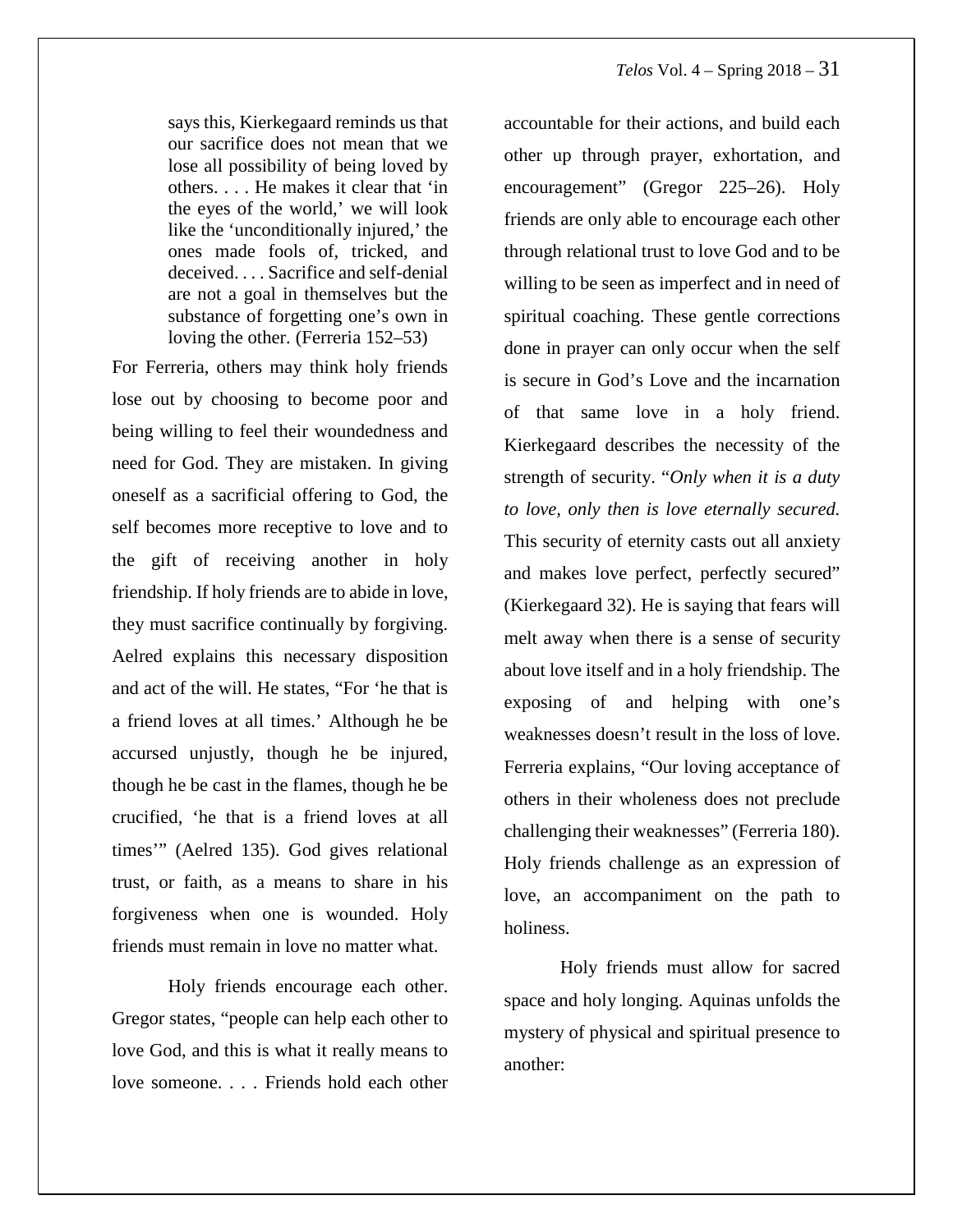For absence is incompatible with union. But love is compatible with absence; for the Apostle says (Gal. 4:18): *Be zealous for that which is good in a good thing always . . . and not only when I am present with you. . . .* The union of lover and beloved is twofold. The first is real union; for instance, when the beloved is present with the lover. The second is union of affection. . . . When a man loves another with the love of friendship, he wills good to him, just as he wills good to himself. Hence a friend is called a man's *other self* (*Ethics* 9.4)*,* and Augustine says (*Confess.* 4.6), *Well did one say to his friend: Thou half of my soul . . .* love remains whether the beloved be absent or present. (Aquinas 162–63)

For Aquinas, holy friends need not always be physically present to each other. Perhaps they require detachment from when and how those moments occur for a deeper spiritual union to mature. In order to bear fruit, they must continually make an act of faith in receiving the gift of oneness with God and each other with gratitude. They must trust so as not to succumb to moments of darkness, loneliness, and seeming abandonment.

Holy friends bear fruit when they participate in the life of the blessed Trinity with others. How can holy friendships bear fruit? Aelred replies, "The Lord in the Gospel says: 'I have appointed you that you should go, and should bring forth fruit,' that is, that you should love one another" (Aelred 140). To elaborate, holy friends are a source of life for others and show others how to be in right relation within themselves, with God and with others, and to be able to participate in holy friendship themselves. Their openness to receiving, maturing, and inviting others into this gift of divine love can allow for God to bear divine fruit in others' hearts and in the world. The aspects of the oneness that distinguish holy friendship are: relational trust, accompaniment, mutual recognition, encounter, interdependence, holy intimacy, sacrifice, encouragement, sacred space, and fruitfulness. In sharing the gift of communion in God's love with others, holy friends transform the world around them. What an eternally satisfying blessing to need God and others, and to be able to share in holy friendship in community in the life of the blessed Trinity.

#### Works Cited

- Aelred of Rievaulx. "Spiritual Friendship." In *Other Selves: Philosophers on Friendship*. Edited by Michael Pakaluk. Indianapolis: Hackett, 1991. 129–45.
- Aquinas, Thomas. "Questions on Love and Charity." In *Other Selves: Philosophers on Friendship*. Edited by Michael Pakaluk. Indianapolis: Hackett, 1991. 146–84.
- Ferreira, M. Jaime. *Love's Grateful Striving: A Commentary on Kierkegaard's*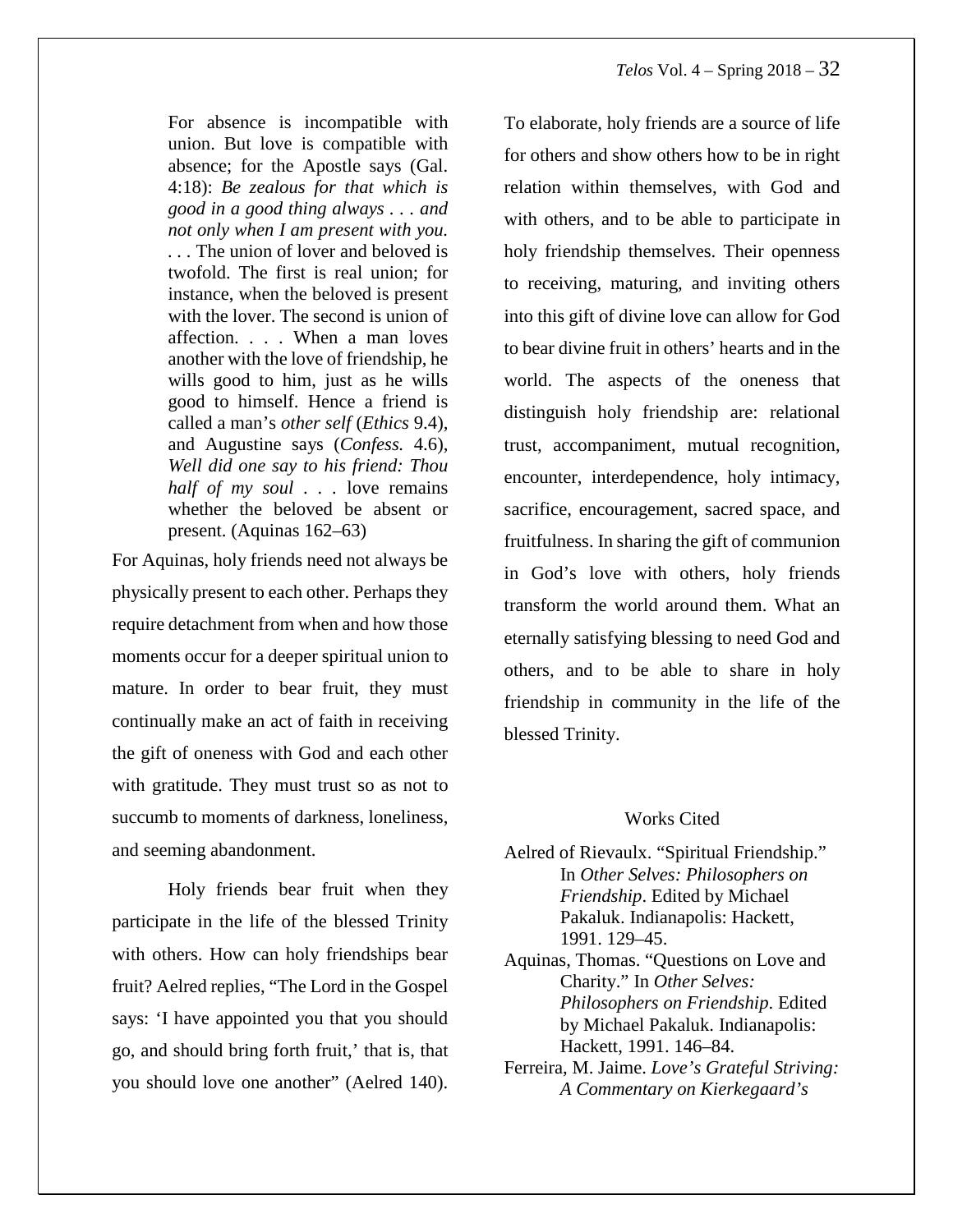*Works of Love*. Oxford: Oxford University Press, 2001. -. "The Problematic Agapeistic Ideal—Again." *Ethics, Love, and Faith in Kierkegaard: Philosophical Engagements*. Edited by Edward F. Mooney. Bloomington: Indiana University Press, 2008. 93–110. ProQuest Ebook Central. https://ebookcentral.proques t.com/lib/csudh/detail.action?docID= 380413. Feuerbach, Ludwig. *The Fiery Brook: Selected Writings of Ludwig Feuerbach; Principles of the Philosophy of the Future*. New York: Anchor/Doubleday, 1972. Internet. Gregor, Brian. "Friends and Neighbors: Kierkegaard and the Possibility of Transformative Friendship." *Revista Portuguesa de Filosofi* 64, no. 2–4 (2008): 921–41. Internet. Hegel, G.W.F. *Phenomenology of Spirit.* Translated by A. V. Miller. Oxford: Oxford University Press, 1979. Internet. Kierkegaard, Soren. *The Sickness unto Death: A Christian Psychological Exposition for Upbuilding and Awakening.* Translated by Howard V. Hong and Edna H. Hong. Princeton: Princeton University Press, 1980. Print. ———. *Works of Love.* 2nd ed. Translated by Howard V. Hong and Edna H. Hong. Princeton University Press, 1995. Pakaluk, Michael, ed. *Other Selves: Philosophers on Friendship*. Indianapolis: Hackett, 1991. Percy, Walker. *Lost in the Cosmos: The Last Self-Help Book.* New York: Farrar, Straus & Giroux, 1983. Smith, Tara. "Egoistic Friendship." *American Philosophical*

*Quarterly* 42, no. 4 (2005): 263–77. www.jstor.org/stable/20010211. Wilson, Eric Entrican. "Kant and the Selfish Hypothesis." *Social Theory and Practice* 41, no. 3 (2015): 377–402. www.jstor.org/stable/24575737.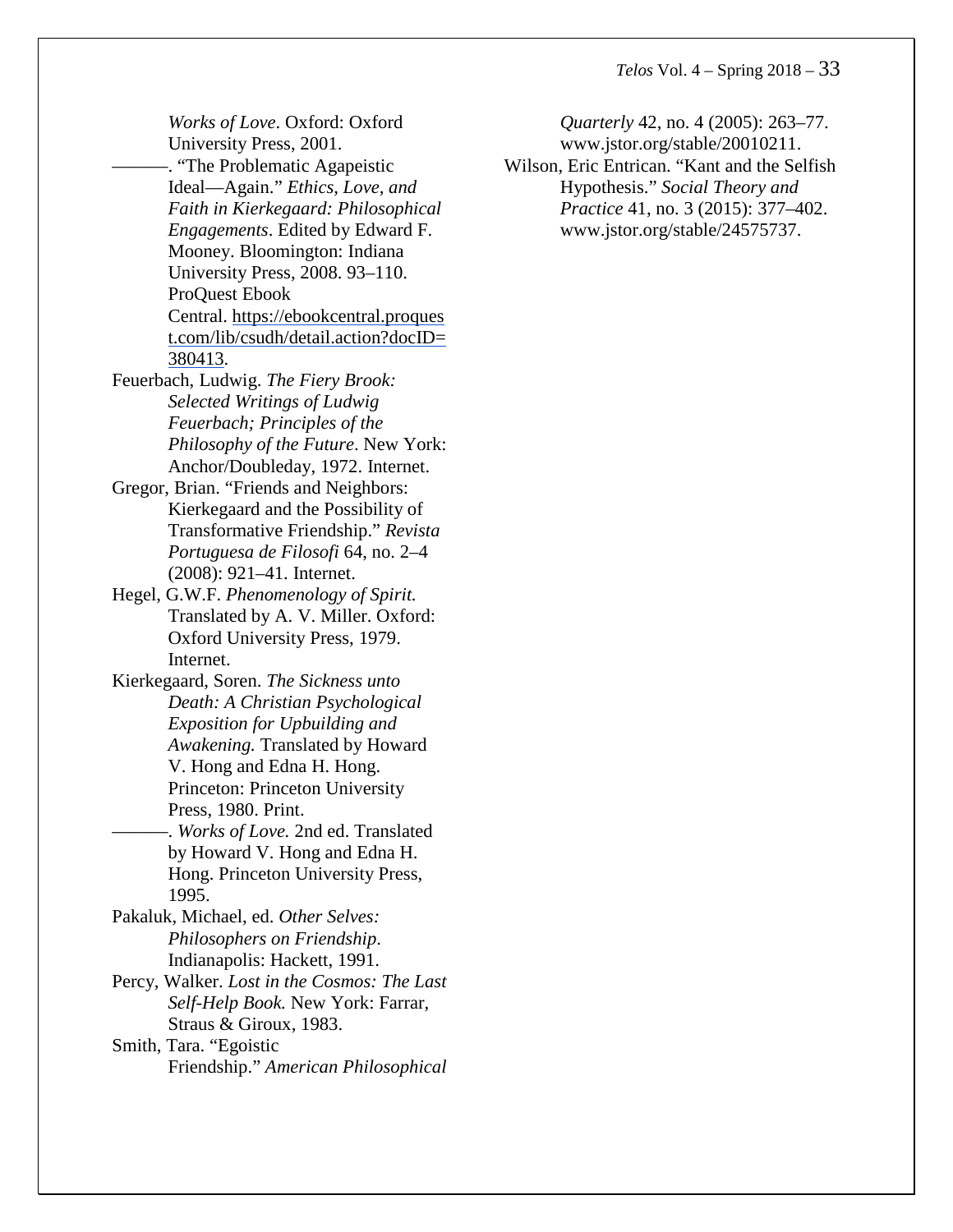#### **Garden Dwelling**

#### Regina Harders

"A tranquil eye, an unruffled consistency in doing, each season of the year, each hour of the day, precisely what needs to be done, are perhaps required of nobody more than they are of the gardener." —Goethe

**D**uring the housing crises in Germany following WWII, Martin Heidegger wrote a piece entitled *Building Dwelling Thinking.* In it, he traces the origin and meaning of the words build (*bauen*) and dwell (*wohnen*). For Heidegger, building is not only the making of things, but "to cherish and protect, to preserve and care for, specifically to till the soil, to cultivate the vine" (Heidegger). Both meanings of building are encompassed by the idea of dwelling, which again is more than it first appears and includes the actions of sparing (leaving things in their own nature) and preserving peace. Furthermore, in dwelling, humans are in the fourfold, that is on the earth and under the sky, before the divinities, and with one another. Recently, Albert Borgmann incorporated these ideas about the fourfold and Heidegger's assertion that technology is the force that eclipsed the focusing powers of pretechnological times, to argue for the development and use of focal practices to center one's orientation, see how

the force of nature can be encountered, and achieve the reflective care of the good life (Borgmann 329-330). This essay is an exploration of how gardening can be a focal practice that encompasses Heidegger's dwelling as it simultaneously forces a break with the pervasiveness of technology and provokes intelligent thought about nature, bringing one into a good life in attunement with truth.

To begin with, one must answer the question, "What is a garden?" They tend to be beautiful areas with clear boundaries, but for the present purpose gardens cannot be defined only in terms of aesthetics. If they were, one might consider lawns and golf courses to be gardens. While lawns and golf courses might be beautiful to some, their product-intensive care does not require much thought or engagement and encourages practices antithetical to nature. As Pollan says, "lawns, not allowed to grow tall enough to flower and set seed and force-fed nitrogen to stay alive, are nature purged of sex and death" (Pollan 62). Growing nonnative grasses to be as bright green as possible requires a host of modern technologies: chemical fertilizers, herbicides (e.g., 2,4-D selective developed during WWII as a means to starve enemy troops into submission (Steinberg 45), and pesticides, machinery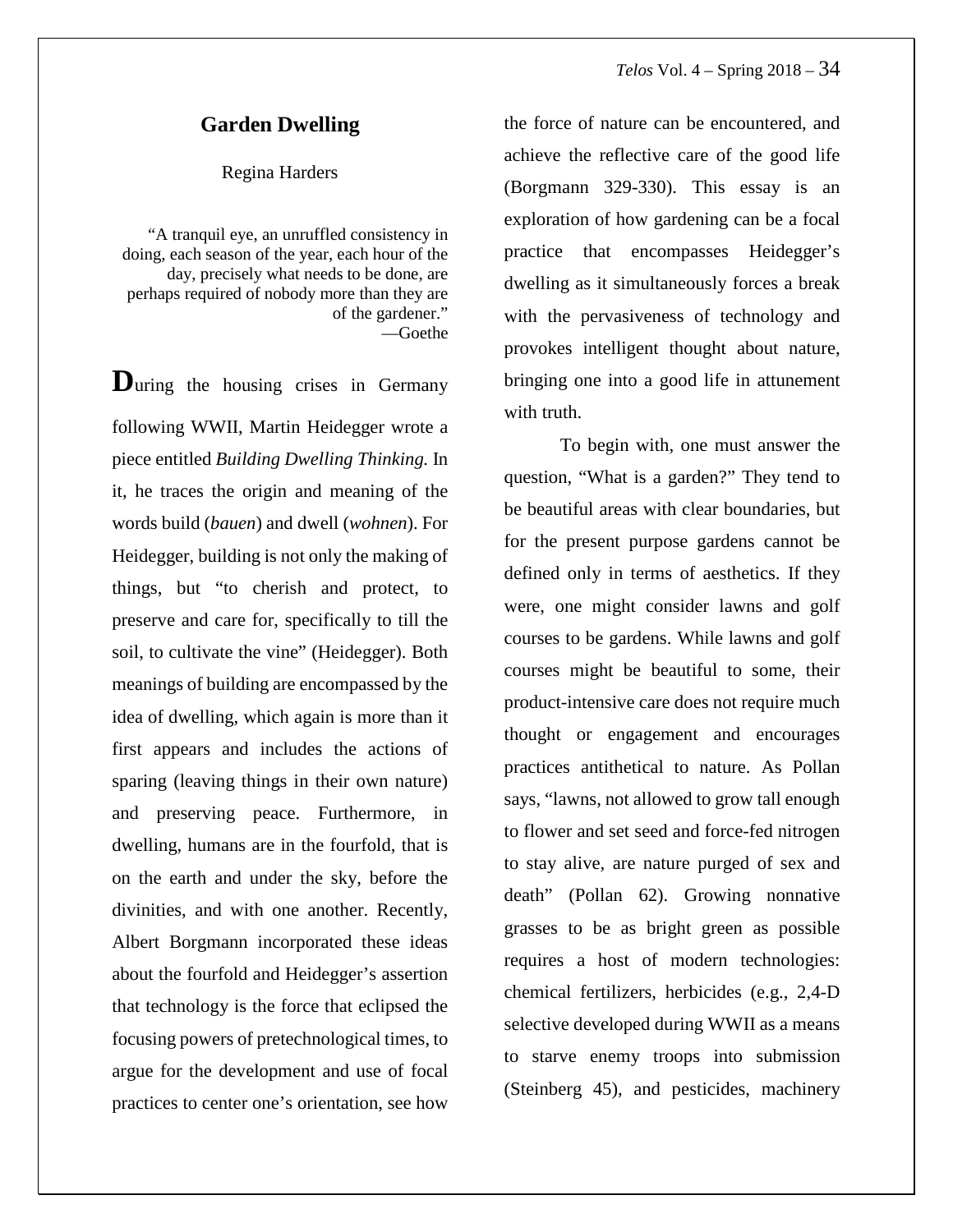(much of it dangerous and run on gasoline, 17 million gallons of which are spilled by Americans while refilling lawn equipment every summer (Steinberg 8), and even computerized irrigation systems. Additional developments include the use of sod for those who cannot wait for their grass to grow, and lawn care services who oversell chemical applications. These "scientific" reductive practices, not a means to furthering human ends, foster detachment from the land and are clearly averse to Heidegger's idea of tilling the soil.

A garden, then, must have welltended soil and the tending of the soil is one of the virtues of gardening (Brook). The world of soil and all its micro-organisms, many still quite mysterious, requires care and time, but is essential for healthy plant roots and water conservation—two important elements one cannot get from quick fix chemical fertilizers. Tending to the soil firmly grounds the garden and gardener in all that is good in the earth. Recognizing that man has yet to truly know the life of soil, is a reminder of the divinities. Good soil, itself an ecosystem, is attained by giving back to the land more than is taken away, acknowledging community of the earth and the gift of the earth's bounty. In this case, the giving back is usually in the form of compost—itself a dwelling for microorganisms. It is powerful stuff, and as Pollan says, it "frees the gardener from the petrochemical industry"  $(70)$ .

Advocating freedom from petrochemicals and spending time giving back to the soil takes away some of the temptation toward dominion over nature and creates an awareness of the codependence between human action and the natural world. A garden, then, ought to "refer to, body forth its dependence on nature" and "exemplify the codependence between human endeavor and the natural world" (Cooper 137, 145). A garden should find a way to harmonize nature and culture, allowing for the many things that are out of our control, e.g. the weather, as it acknowledges our need to act and the possibility our actions, in time, will make a difference.

This is not easy, nor for the faint of heart or the perfectionist. Gardeners, who like all "human beings experience time as the working out of one care after another," are further pressured by the "intrigues of the garden's developing plot" (Harrison 7). It is, however, possible, especially if one is open to the humility that comes with submitting to the order of caring for plants (e.g. pruning at the right time of year) and their garden as a whole and accepting the structure and pattern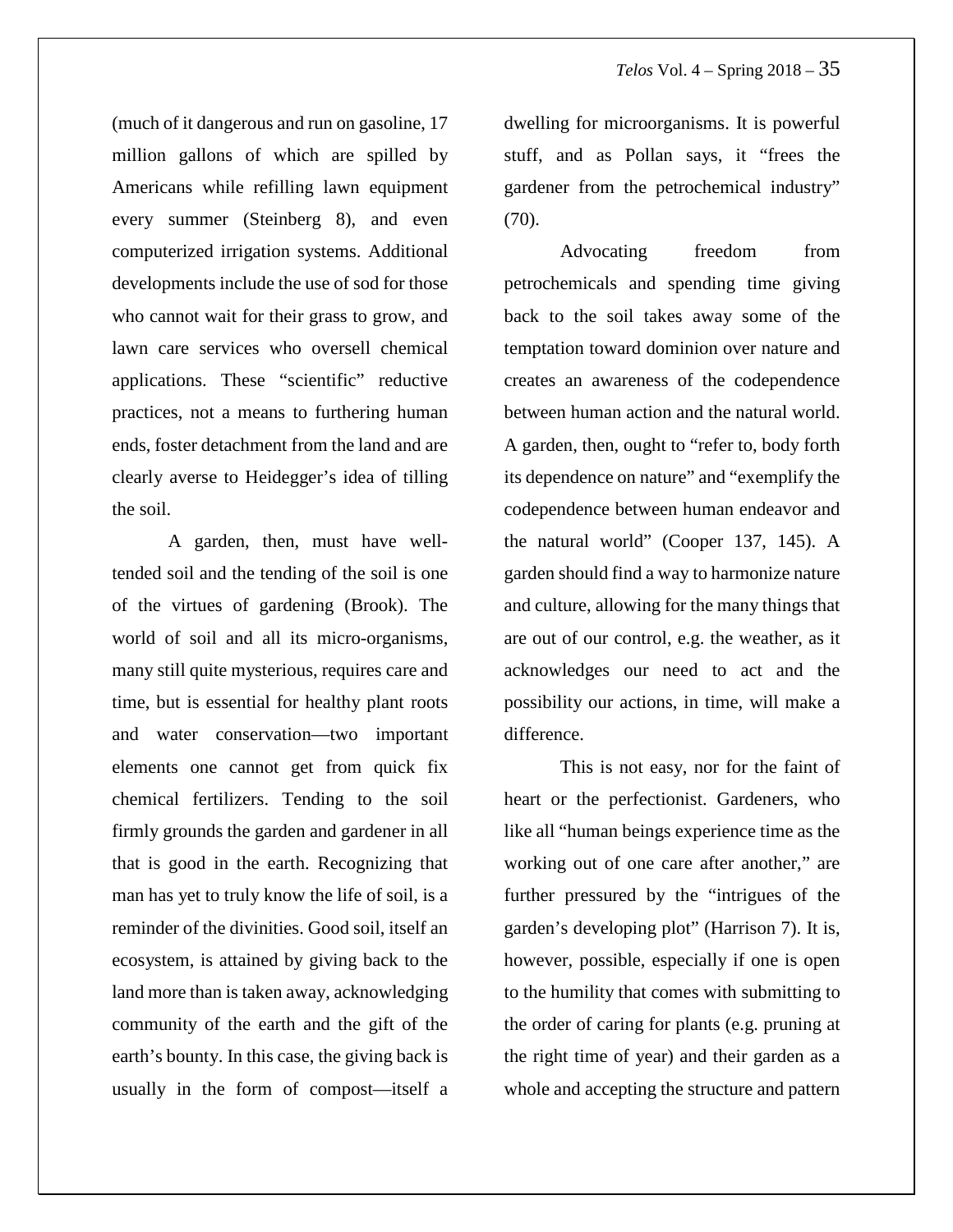on one's own life demanded by this care. Humility so acquired is related to hope, which saturates the garden. This kind of devotion and the humility and hope they engender stand in opposition to modern technology, the tendency of which is to take more than it gives as it encourages denial of intrinsic limitations against the powers of nature, therefore eschewing toil in natural life struggles. Dedication to the work of gardening is worth it for a number of reasons, not the least of which is by allowing things in the garden to be as they present themselves and letting them speak for themselves, the gardener himself resumes Being in Heidegger's terms. That is, the gardener becomes an opening within which the world reveals itself in the present—a present revealed, because as Harrison asserts, gardens have a way of slowing time down (39). A well-maintained garden, with clear boundaries, can do this for visitors as well as tenders, because they create space for thought, reverie, and deep time (Harrison 57). For the most part, gardens are places in which our attention is our own and give us the real option to attend to things in a deep and sustained way.

All of this is not to say that the garden, as embodiment of the codependence between man and nature, will contain no elements of domination. For example, ornamental plants, originally fashionable and expensive signals of wealth, are now specially bred to be resistant to pests and diseases. The horticulture industry thrives on the sale of these unique, nonnative species. They are beautiful, one must engage in their design, cultivation, and care and many thoughtful gardeners feed them by providing well for the soil. The activities the gardeners engage in are complex and interesting, so must be credited as gardening. Yet the plants do not do their job.

Contemplating nonnative plants brings up a number of issues. St. John's wort, daisies, dandelions, crabgrass, clover, pigweed, mullein, and Norway maple are all nonnative plants brought here from Europe. Some—especially dandelions, crabgrass, and clover—were brought as food and feed. The Norway maple was planted for its full foliage. All grow invasively and replace many native plants. While some Americans still eat dandelions, most try to eradicate them, often with chemicals. The Norway maple, because it has so few pests on this continent, has replaced many of our native trees. At first glance it may seem like a plus to have a plant with so few pests, but the reality is, not being food for insects means fewer insects survive, and because native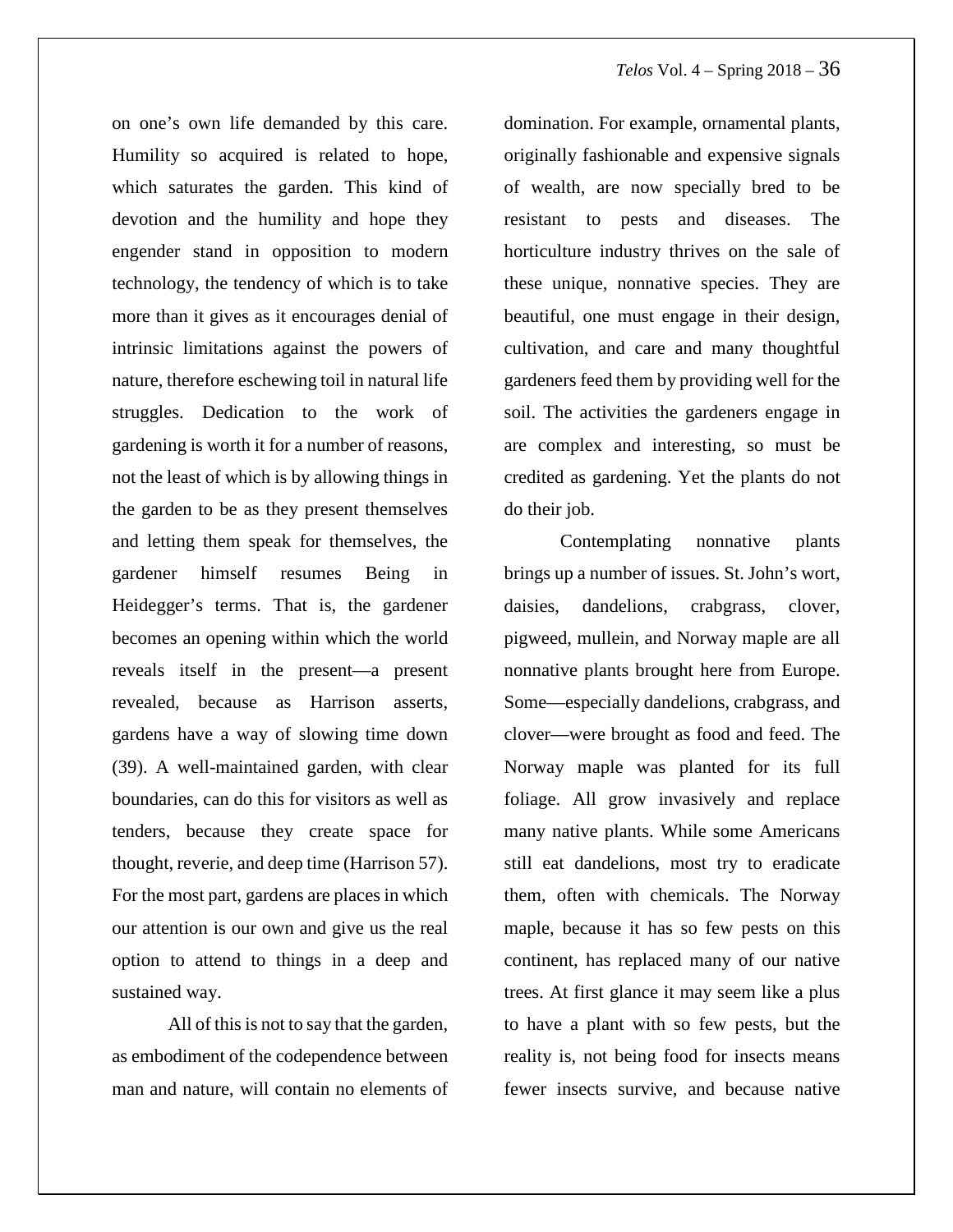insects are food for native birds and other native fauna, native bird and fauna populations dwindle. This happens because most insect herbivores can only eat plants with which they have evolved over a very long period of time (Tallamy 15). Consideration of native plants, and the ease with which they grow once nonnatives are patiently cleared, brings one to Borgmann's assertion that we must uncover the simplicity of things (331). Is nature the natural environment as it is visible to us, as Cooper asked, or is it the essential reality underlying all things which one tried to expose in a garden (34)?

This matters profoundly in terms of dwelling, caring, sparing, and preserving peace. I am not arguing that a space cannot be a garden if it consists of anything other than native plants. Pushed to the limit of that end, one would be arguing for preserving all nature in its pristine form—an impossible task given the level of development the world over. It is also beside the point as "most species can live with humans if their basic needs are met," so that one goal for a "dwelling garden" is to change our own living spaces, our dwellings, into "sustainable ecosystems with high species diversity" (Tallamy 37).

Many gardeners are open to change. Generally speaking, gardeners believe gardens are long-term commitments of care, which do not culminate in a finished product but rather consist of a rewarding practice (Cooper 72). Examining prior and current practices of collecting ornamentals and providing chemical inputs, a gardener will "recognize the central vacuity of advanced technology, and that emptiness can become the opening for new focal things" (Borgmann 331) such as working toward a beautiful and balanced garden without the use of pesticides creating a healthier place for plants, animals, and people.

For what is a garden without people? People enjoy gardens, and especially when they are quite familiar with one, experience them as environments in which things have "their place relative to one another, to the whole and to themselves (Cooper 77). Because we usually experience a garden as we move around in it or are otherwise actively engaged, whether in gardening, sport, or a social event, we are provided a reminder that we are situated in the world that includes our embodiment, thus breaking from the mental world favored by modern technology. More of this kind of embodied engagement and seeing can only benefit people who are seeing less and registering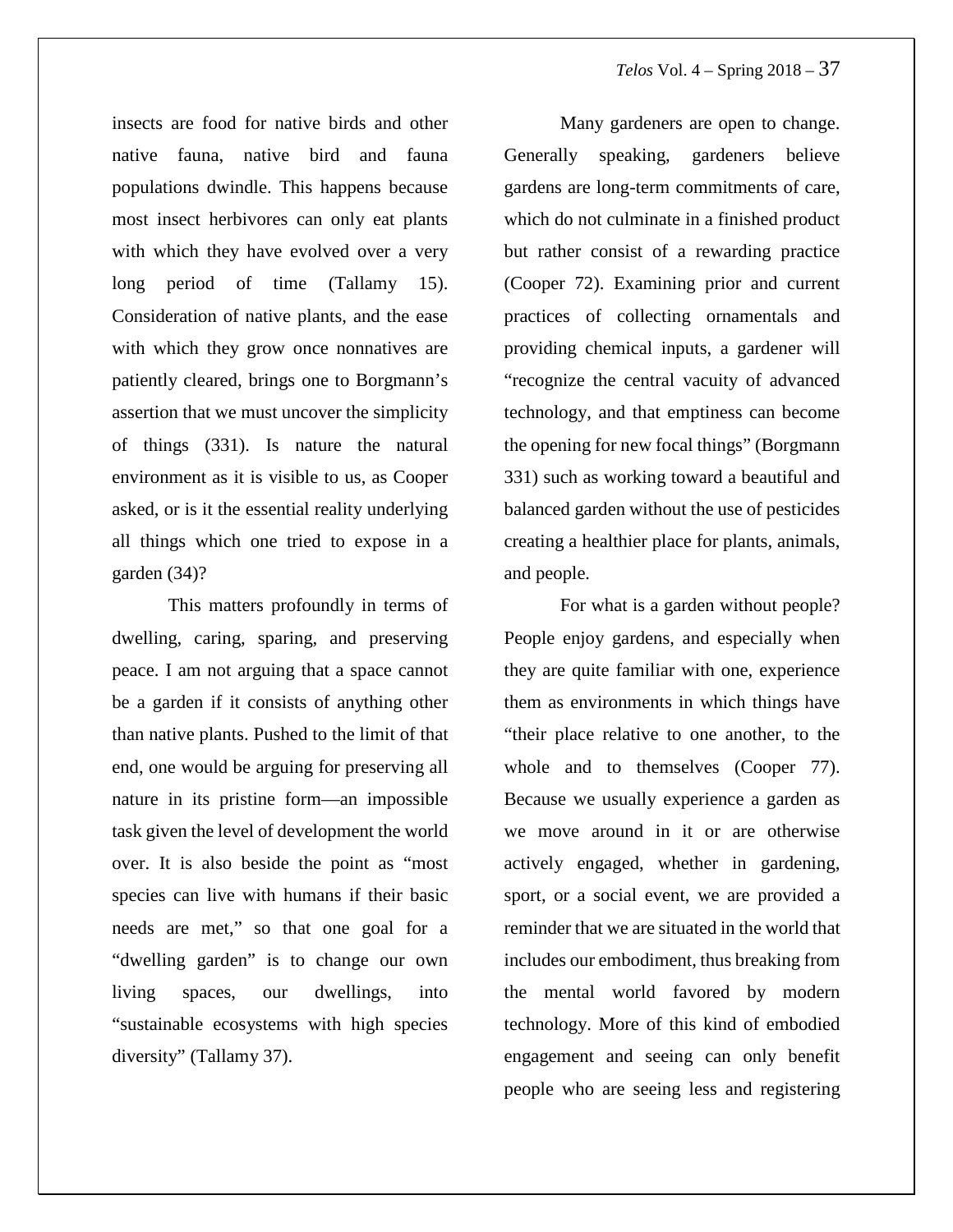less as they focus in on small screens. Interacting with and in a garden may well be a good way to "recover orientation in the oblivious and distracted era of technology when the great embodiments of meaning have lost their focusing power" (Borgmann 330-331).

Here I do not claim that gardens are works of art. A garden will change, whether it is through the work of gardeners or the effects of nature or the time of day or season, while at the same time remaining the same garden. Also unlike art objects—a garden is never one object, nor is it ever finished or framed. But neither is a garden nature. Rather, as Cooper convincingly argues, because gardens are "transformations of natural places, containing natural things and subject to natural processes, while also being products of human artifice, they are art-andnature (41). This might be their greatest strength—moving in and engaging with a garden, whether as the gardener or a visitor, all senses have the potential to interact with the identification of changes, provided one chooses to focus on Being in the garden. This kind of physical engagement in the world is profoundly different from the insidious patterns of modern technology. Furthermore, changes made by the gardener are, ostensibly, made to create enjoyment for

other people. Noticing changes made by another can spark joy and appreciation—or derision—but in either case one is acknowledging the action of another human being and the relationship of a part of the garden to the whole. In gardening, then, we have humans engaging with the nonhuman world, with each other, and with themselves.

There are some, particularly environmental ethicists, who hold that gardens are an indication of man's problematic dominion over nature and creations of deceptive versions of nature. While some of their arguments have merit, it is also true that we cannot reclaim all natural lands. Instead, gardeners should engage in their practice with humility and an open mind. It is more productive to realize that "nature has its own order and gardens give order to our relation to nature" (Harrison 48) than to eschew attempts to care for it in our dwelling spaces. Along with this must come the realization that no matter how hard one works in the garden, the garden depends "on the cooperation of the natural world and its processes" (Cooper 152).

Gardeners understand this and share information about how natural processes affect their plants and dwellings in an effort to help other gardeners. Gardening is often a social activity, whether working together in a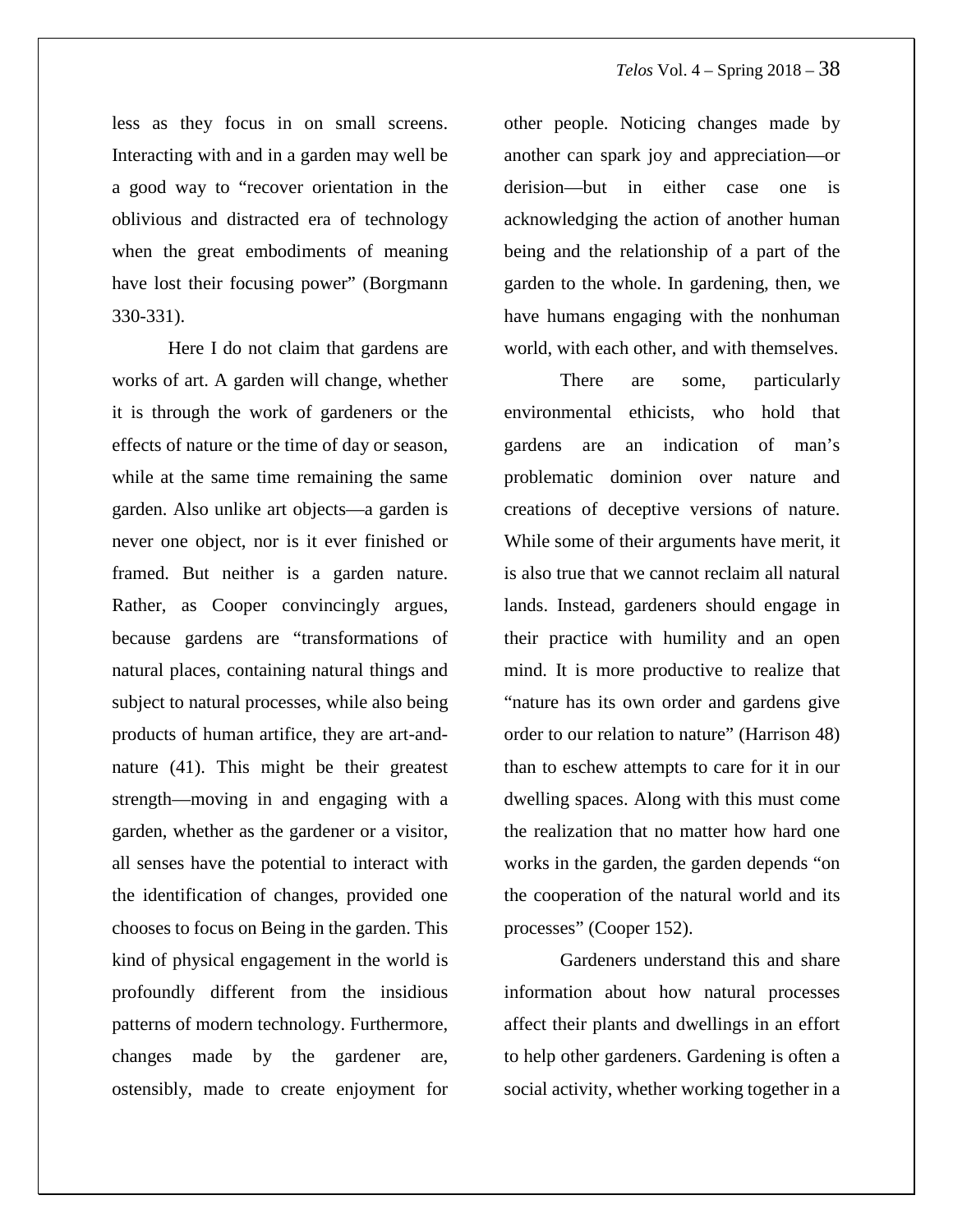garden or meeting to discuss successes and failures. Gardeners often share failures, with humor, and a look forward to the next year of gardening.

In gardening, we must guard all the elements of the garden—plants, weather, animals, soil, humans—in their depth and integrity and view them in their context and interrelation. Ambiguity will lead to failures, including failures in ecosystems, which can have far-reaching consequences. When done well, gardening is an activity that contributes to a good life, interspersed with moments of tranquility that have their source in virtuous activity (O'Brien 3). As suggested by Borgmann, it "sponsors discipline and skill which are exercised in a unity of achievement and enjoyment, of mind, body, and the world, of myself and others, and in a social union" (343).

To begin with, providing care to plants, fauna, and by extension to other human beings whose environment one is improving is an indication of respect for all life (Cooper 95). This kind of action is the self-affirmation of the human and when done with care is appropriate and gives gardening and gardens meaning. There is much patience required to garden well, and an optimism and willingness to look to the future. Often that means planting something, like an oak tree,

which one will not see through to maturity, but will nurture for future generations of humans to enjoy and fauna to be fed and protected by. One would not do this without the experience that the garden well done is greater and other than ourselves (Borgmann 338).

Planning and carrying out these kinds of gardening activities are an admission of one's mortality and place in the world as well as an acknowledgment of how humans are positioned in the world. This contemplation of mortality brings one into the truth. And truth brings peace. It is powerful to know things are present just as they are, not despite the place they have in relation to our lives but through this (Cooper 148). To care for things without imposing our will, but listening to their needs, and thoughtfully cultivating, we must come to terms with the truth of our relation to ourselves, other human beings, our world, and the ground from which the gift of the world comes.

#### Works Cited

Borgmann, Albert. "Focal Things and Practices." *Philosophy of Technology: The Technological Condition: An Anthology*. West Sussex: Wiley, 2014. 329–49.